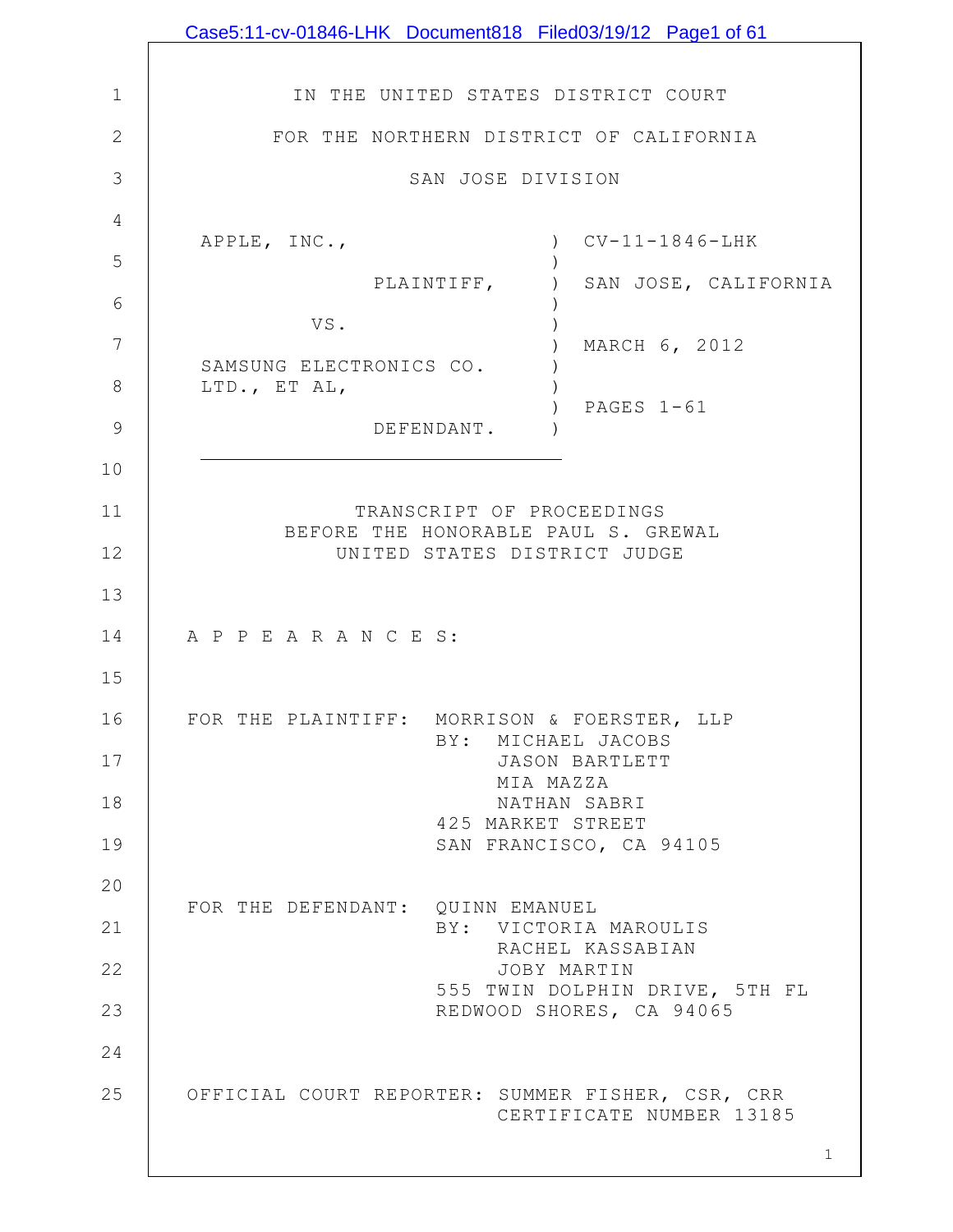|              | Case5:11-cv-01846-LHK Document818 Filed03/19/12 Page2 of 61 |
|--------------|-------------------------------------------------------------|
|              |                                                             |
| $\mathbf{1}$ | SAN JOSE, CALIFORNIA MARCH 6, 2012                          |
| $\mathbf{2}$ | PROCEEDINGS                                                 |
| 3            | (WHEREUPON, COURT CONVENED AND THE                          |
| 4            | FOLLOWING PROCEEDINGS WERE HELD:)                           |
| 5            | THE CLERK: YES, YOUR HONOR CALLING APPLE                    |
| 6            | INC. VERSUS SAMSUNG ELECTRONICS COMPANY.                    |
| 7            | CASE NUMBER CV-11-1846.                                     |
| 8            | MATTER ON FOR PLAINTIFF AND DEFENDANT'S                     |
| 9            | MOTIONS TO COMPEL.                                          |
| 10           | COUNSEL, PLEASE STATE YOUR APPEARANCES.                     |
| 11           | MS. KASSABIAN: RACHEL KASSABIAN,                            |
| 12           | VICKY MAROULIS AND JOBY MARTIN FOR SAMSUNG.                 |
| 13           | THE COURT: GOOD MORNING, COUNSEL.                           |
| 14           | MR. JACOBS: GOOD MORNING, YOUR HONOR.                       |
| 15           | MICHAEL JACOBS, MIA MAZZA, JASON BARTLETT                   |
| 16           | AND NATHAN SABRI, MORRISON & FOERSTER, FOR APPLE.           |
| 17           | THE COURT: GOOD MORNING TO YOU AS WELL.                     |
| 18           | ALL RIGHT. I HAVE TWO MOTIONS BEFORE ME.                    |
| 19           | I WOULD LIKE TO START WITH THE APPLE MOTION                 |
| 20           | REGARDING DEPOSITIONS.                                      |
| 21           | MR. JACOBS, WHO IS GOING TO ARGUE THAT                      |
| 22           | ONE FOR YOU?                                                |
| 23           | MR. JACOBS: I WILL, YOUR HONOR.                             |
| 24           | YOUR HONOR, WE SEEK YOUR HELP IN BRINGING                   |
| 25           | SOME ORDER TO THE DEPOSITION PROCESS. WE MADE A             |
|              |                                                             |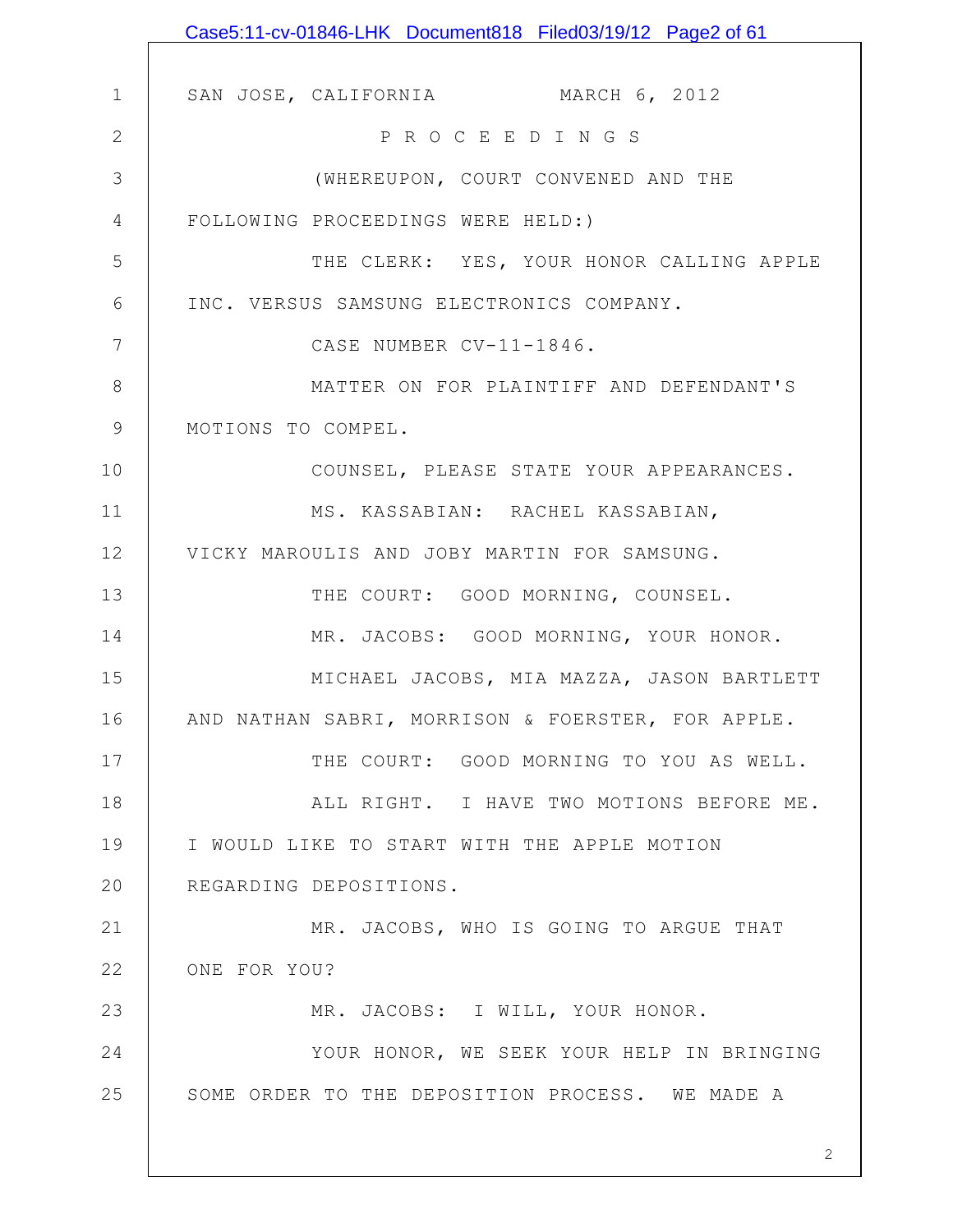## SHOWING IN OUR PAPERS THAT THERE IS DISORDER, THAT WE'RE NOT GETTING DOCUMENTS NOT ONLY BASED ON THE Case5:11-cv-01846-LHK Document818 Filed03/19/12 Page3 of 61

1

2

25

3 4 5 6 7 8 TEN-DAY SHOWING WE MADE OR THE SIX-DAY SHOWING THAT WE OFFERED AS A COMPROMISE SOME WEEKS AGO. AND NOT EVEN THE FIVE DAYS THAT THE PARTIES AGREED TO BACK IN SEPTEMBER, I BELIEVE IT WAS, NOR EVEN THE THREE DAYS THAT APPLIED TO CERTAIN DEPOSITIONS IN YOUR HONOR'S ORDERS.

9 10 11 AND MOST RECENTLY WE'VE HAD ADDITIONAL DEPOSITIONS AND WE'VE HAD DOCUMENTS PRODUCED TO US ONE DAY, TWO DAYS BEFORE IN KOREAN.

12 13 14 15 16 17 18 19 WE SHOWED IN OUR PAPERS, AND SAMSUNG DOES NOT REBUT, THAT DEALING WITH KOREAN LANGUAGE DOCUMENTS IN THIS DISPUTE OR FOREIGN LANGUAGE DOCUMENTS TAKES MORE DAYS, MORE TIME, MORE PROCESSING, MORE TRANSLATION THAN DEALING WITH ENGLISH LANGUAGE DOCUMENTS. WE SHOWED THE ACTUAL MECHANICS OF PROCESSING THE DOCUMENTS AND HOW WE GOT TO OUR TEN-DAY REQUEST.

20 21 22 23 24 SO I THINK WE MADE OUR BASIC SHOWING THAT THERE SHOULD BE -- THAT SAMSUNG SHOULD BE REQUIRED TO PRODUCE TEN DAYS IN ADVANCE FOR KOREAN LANGUAGE DOCUMENTS, FIVE DAYS IN ADVANCE FOR ENGLISH LANGUAGE DOCUMENTS.

THE HARD ISSUE IS HERE WE ARE, IT'S -- WE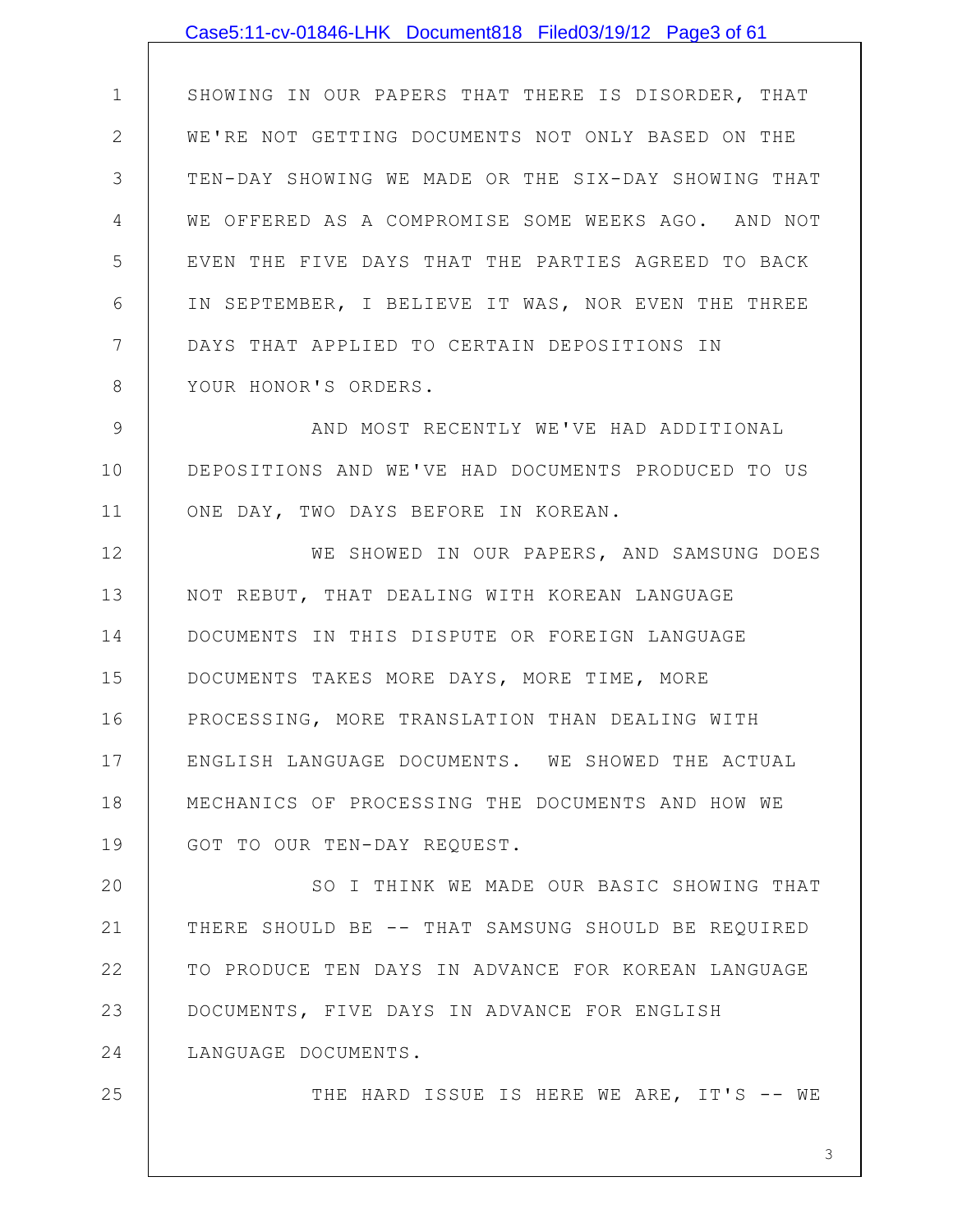|              | Case5:11-cv-01846-LHK Document818 Filed03/19/12 Page4 of 61 |
|--------------|-------------------------------------------------------------|
|              |                                                             |
| $\mathbf{1}$ | ARE WHERE WE ARE, AND WHY ARE WE EVEN STILL                 |
| $\mathbf{2}$ | BOTHERING WITH THIS MOTION?                                 |
| 3            | AND THERE ARE TWO REASONS: ONE, I THINK                     |
| 4            | WE WILL HAVE SOME DEPOSITIONS THAT SPILL OVER INTO          |
| 5            | THE COMING WEEKS. THEY WILL BE IMPORTANT                    |
| 6            | DEPOSITIONS. YOUR HONOR HAS BEFORE YOU CROSS                |
| 7            | MOTIONS ON APEX DEPOSITIONS. AND SO THOSE WILL BE           |
| 8            | DEPOSITIONS THAT WE'LL WANT TO HANDLE AS                    |
| 9            | EFFICIENTLY AS POSSIBLE.                                    |
| 10           | IT'S POSSIBLE YOUR HONOR WOULD GIVE US,                     |
| 11           | OR SAMSUNG DEPENDING ON HOW THIS ALL WORKS OUT,             |
| 12           | LIMITED TIME WITH THOSE DEPONENTS, ALL THE MORE             |
| 13           | REASON WE'LL NEED DOCUMENTS WELL IN ADVANCE SO WE           |
| 14           | CAN PREPARE PROPERLY FOR THOSE DEPOSITIONS.                 |
| 15           | THE COURT: MR. JACOBS, LET ME ASK YOU                       |
| 16           | FOR CONTEXT, WHERE ARE YOU IN YOUR DEPOSITION               |
| 17           | SCHEDULE?                                                   |
| 18           | I UNDERSTAND YOU HAVE ALL OF THREE OR                       |
| 19           | FOUR MORE DAYS LEFT OF THE FACT DISCOVERY PERIOD.           |
| 20           | HAS EACH SIDE EXHAUSTED THE BULK OF ITS 250 HOURS,          |
| 21           | OR WHERE DO THINGS STAND?                                   |
| 22           | MR. JACOBS: WE HAVE NOT EXHAUSTED THE                       |
| 23           | HOURS. WE HAVE MORE DEPOSITIONS COMING, LITERALLY,          |
| 24           | AS WE ARE SPEAKING.                                         |
| 25           | I THINK IT'S FAIR TO SAY FOR BOTH SIDES                     |
|              |                                                             |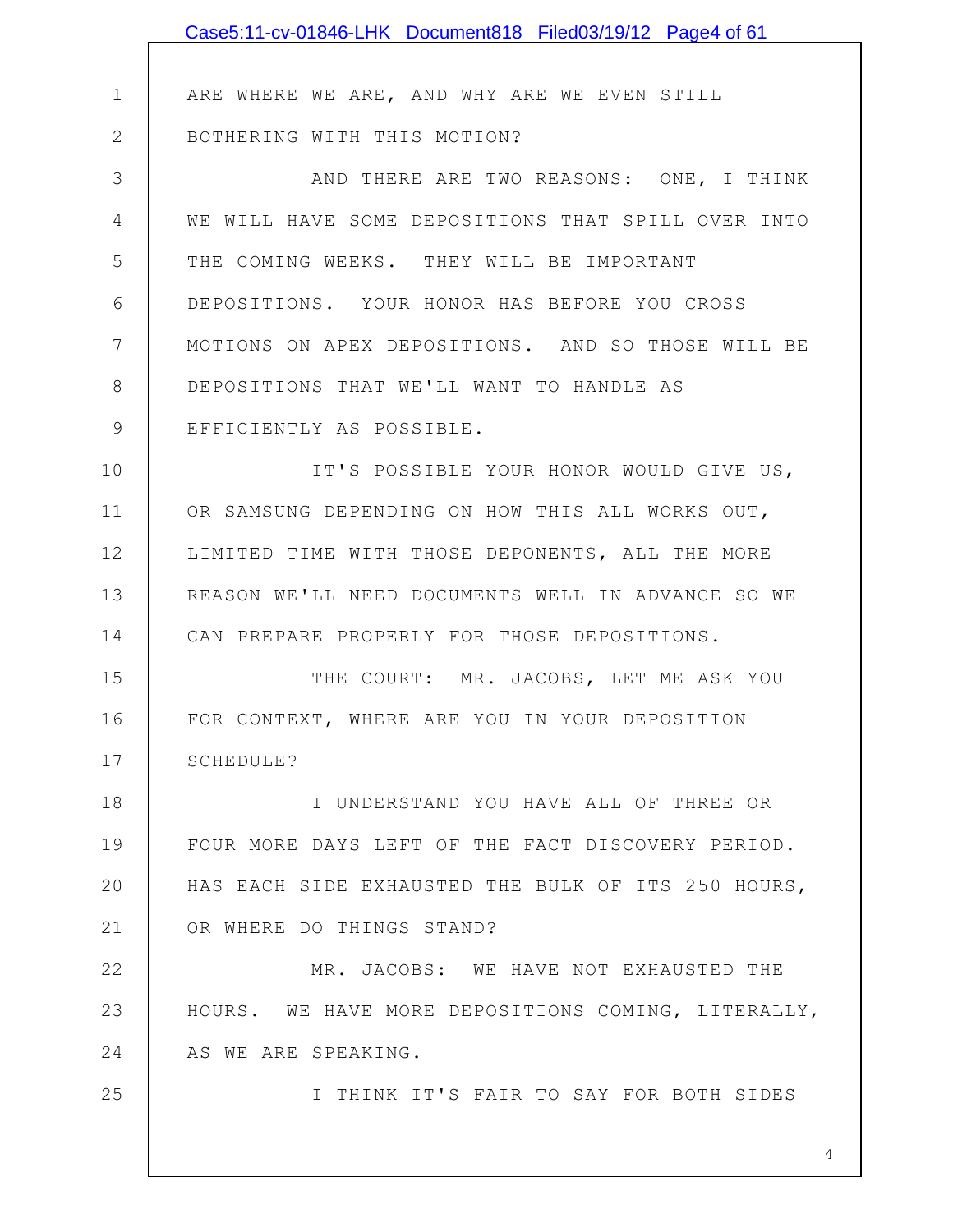|               | Case5:11-cv-01846-LHK Document818 Filed03/19/12 Page5 of 61 |
|---------------|-------------------------------------------------------------|
|               |                                                             |
| $\mathbf 1$   | THAT WE'VE BROKEN THE BACK OF IT. WE HAVE TAKEN A           |
| $\mathbf{2}$  | LOT OF DEPOSITIONS, SOME OF THEM VERY FRUSTRATING           |
| 3             | DEPOSITIONS BECAUSE OF THIS ISSUE. SAMSUNG HAS              |
| 4             | TAKEN, WHAT WAS OUR LAST COUNT, 50 --                       |
| 5             | MS. MAZZA: 70 SOMETHING.                                    |
| 6             | MR. JACOBS: 70 IN THE NORTHERN DISTRICT.                    |
| 7             | SO WE HAVE THE PARALLEL PROCEEDING GOING                    |
| $8\,$         | ON AS WELL IN THE ITC WHICH HAS A SOMEWHAT LATER            |
| $\mathcal{G}$ | CUTOFF IN OUR CASE AGAINST SAMSUNG.                         |
| 10            | SO ONE REASON WE CAN MANAGE SOME OF THESE                   |
| 11            | ISSUES IS WE WILL LIKELY BE GETTING WITNESSES IN            |
| 12            | THE COMING WEEKS ON THAT CASE AS WELL.                      |
| 13            | SO I THINK WE HAVE BROKEN THE BACK OF IT.                   |
| 14            | WE HAVE KEY DEPOSITIONS THAT WE NEED TO TAKE,               |
| 15            | THAT'S THE APEX DEPOSITION MOTION THAT WE HAVE              |
| 16            | FILED.                                                      |
| 17            | AND THEN I -- JUST TO ALERT YOU, WE'VE                      |
| 18            | GOT, AND I THINK YOU ALREADY REALIZED THIS, WE HAVE         |
| 19            | A MOTION ON FOR DAMAGES RELATED PRODUCTION, THAT'S          |
| 20            | TO ENFORCE A PREVIOUS ORDER OF THE COURT. THERE'S           |
| 21            | SOME OTHER ORDERS OF THE COURT THAT WE ARE GOING TO         |
| 22            | HAVE TO MOVE TO COMPEL COMPLIANCE WITH AND THAT MAY         |
| 23            | SPAWN SOME LONG TAIL DEPOSITIONS.                           |
| 24            | BUT TO COME BACK TO WHERE YOU ASKED, I                      |
| 25            | THINK WE'VE REALLY DONE A LOT ON APPLE'S SIDE. WE           |
|               |                                                             |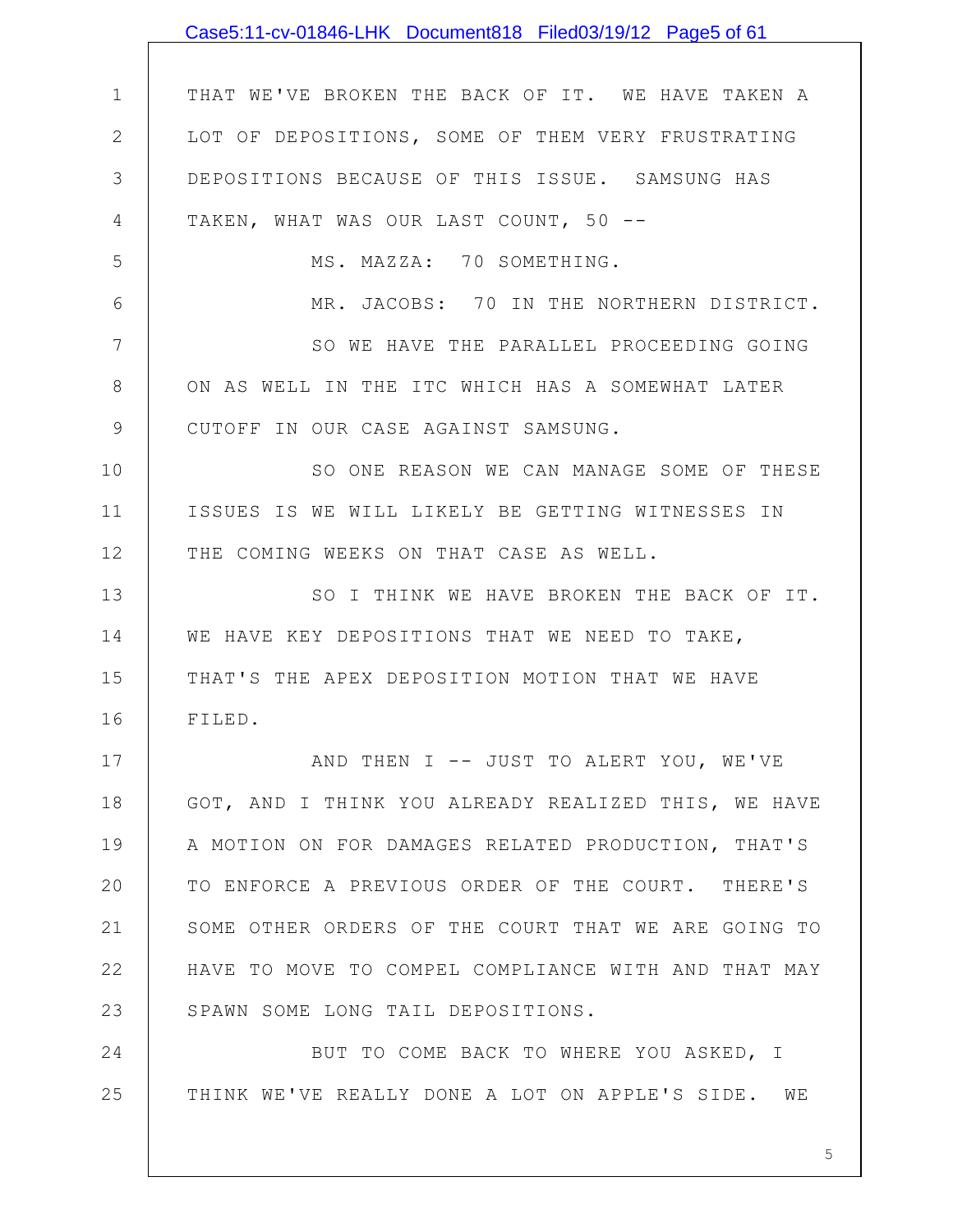|              | Case5:11-cv-01846-LHK Document818 Filed03/19/12 Page6 of 61 |
|--------------|-------------------------------------------------------------|
|              |                                                             |
| $\mathbf 1$  | HAVE MOVED HEAVEN AND EARTH TO TRY TO ACCOMPLISH            |
| $\mathbf{2}$ | THIS BY THE CUTOFF.                                         |
| 3            | THE COURT: SO IN TERMS OF THE REMEDY                        |
| 4            | THAT YOU ARE SEEKING AT THIS POINT IN TIME, I THINK         |
| 5            | YOU'VE INDICATED YOUR AGREEMENT THAT WE ARE AT A            |
| 6            | DIFFERENT PLACE THAN PERHAPS WE ALL WERE WHEN YOU           |
| 7            | FIRST FILED THIS MOTION.                                    |
| 8            | WHAT EXACTLY ARE YOU ASKING ME TO ORDER?                    |
| 9            | MR. JACOBS: SO WE HAVE GIVEN SOME                           |
| 10           | FURTHER THOUGHT TO THAT QUESTION.                           |
| 11           | I THINK YOU SAW IN OUR REPLY THAT WE MADE                   |
| 12           | A PROPOSAL THAT HAD SOME PROVISION FOR ADDITIONAL           |
| 13           | DEPOSITION TIME. LAST NIGHT, THIS MORNING MAYBE,            |
| 14           | WE GOT A COUNTER PROPOSAL FROM SAMSUNG THAT HAD A           |
| 15           | DIFFERENT VIEW OF HOW THAT WOULD BE TREATED.                |
| 16           | WE CAN'T ACCEPT THAT PROPOSAL BUT IT DID                    |
| 17           | CAUSE US TO THINK HARDER ABOUT WHAT EXACTLY WE ARE          |
| 18           | SEEKING.                                                    |
| 19           | I THINK THE BEST MODEL HERE IS WHAT                         |
| 20           | YOUR HONOR DID WITH THE JONY IVE DEPOSITION. AND            |
| 21           | YOU MAY RECALL HIS DEPOSITION WAS TAKEN IN EARLY            |
| 22           | DECEMBER AND SAMSUNG MADE A SHOWING, YOUR HONOR             |
| 23           | FOUND, THAT SOME ADDITIONAL DOCUMENTS HAD BEEN              |
| 24           | PRODUCED THAT GAVE THEM GOOD CAUSE TO REOPEN THAT           |
| 25           | DEPOSITION.                                                 |
|              |                                                             |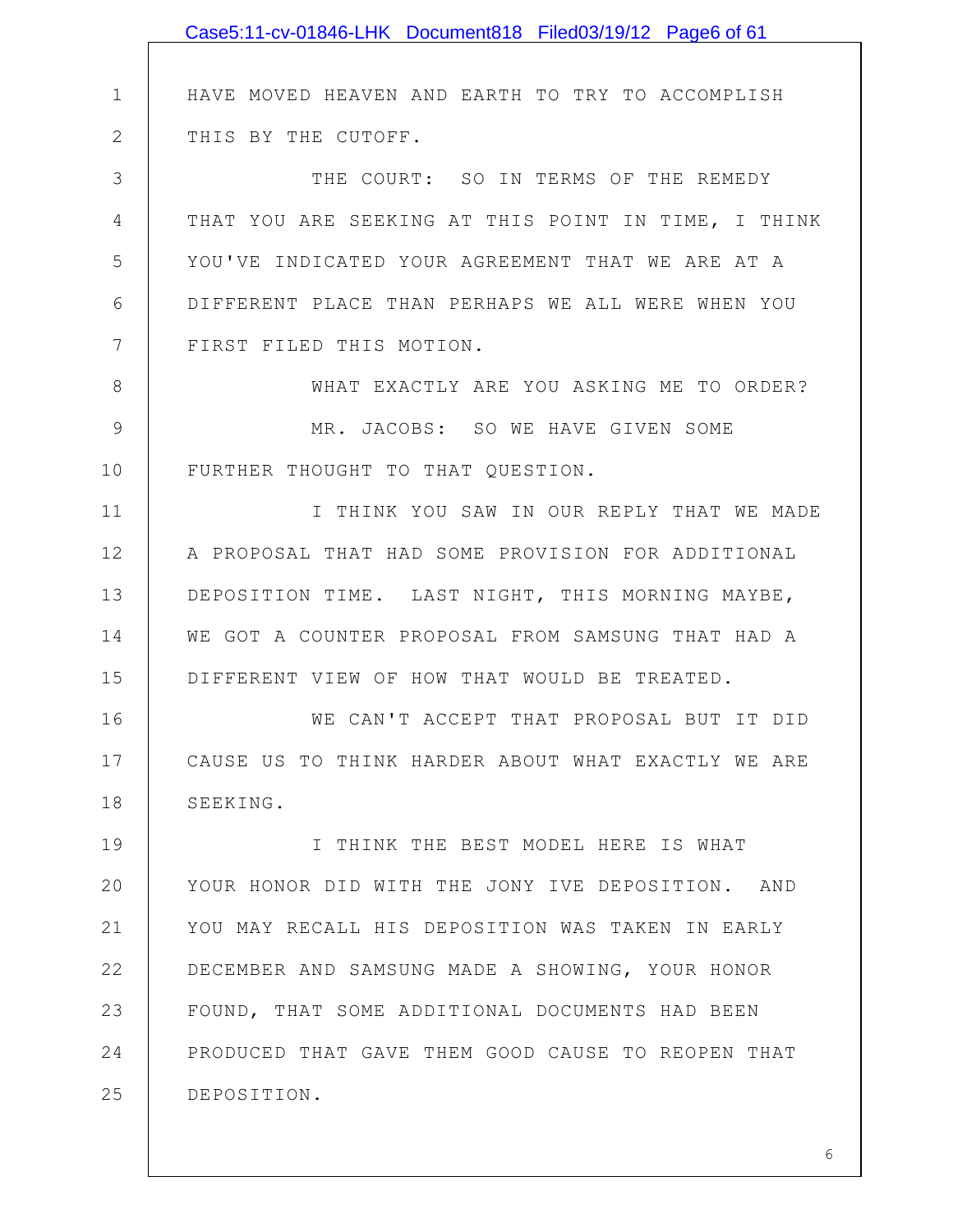1 2 3 4 5 6 7 8 9 10 11 12 13 14 15 16 17 18 19 20 21 22 23 24 25 YOUR HONOR GAVE THEM AN ADDITIONAL TWO HOURS AND SAID YOU HAVE TO SEND A LETTER IN ADVANCE THAT DETAILS THE TOPICS. AND HIS DEPOSITION, IT HAPPENED, HAS BEEN TAKEN IN THE ITC, SO YOUR HONOR SAID MAKE THAT WORK SAMSUNG, LET'S DO IT ALL TOGETHER. SO IT HAPPENED. THERE WERE TWO HOURS, IT WAS FOCUSED AND THAT WAS THE RESOLUTION. WE DON'T WANT TO BRING MORE MOTIONS TO YOU. SO I THINK YOU WOULD HAVE TO SAY SOMETHING VERY STRONG ABOUT THE PARTIES WORKING IN GOOD FAITH  $TO - -$ THE COURT: DIDN'T I ALREADY SAY THAT ONCE OR TWICE? IT DOESN'T SEEM TO HAVE WORKED. MR. JACOBS: I REALIZE, YOUR HONOR. SO OUR PROPOSAL THEN IF IT'S NOT GOING TO BE IN GOOD FAITH IT'S GOT TO BE SOME SHOWING OF NONCUMULATIVE DOCUMENT PRODUCTION IN A CONTEXT IN WHICH SUBSTANTIAL COMPLIANCE WAS NOT ACCOMPLISHED BY THE TIME SET BY THE ORDER. LET SAY YOUR ORDER HAD PREVIOUSLY SET A THREE-DAY DEADLINE AND WE IN FACT GOT, OVERWHELMINGLY, THE SAMSUNG PRODUCTION FOR THAT WITNESS A DAY BEFORE. AND THAT PRODUCTION WAS A -- THAT PRODUCTION OF DOCUMENTS A DAY BEFORE WAS Case5:11-cv-01846-LHK Document818 Filed03/19/12 Page7 of 61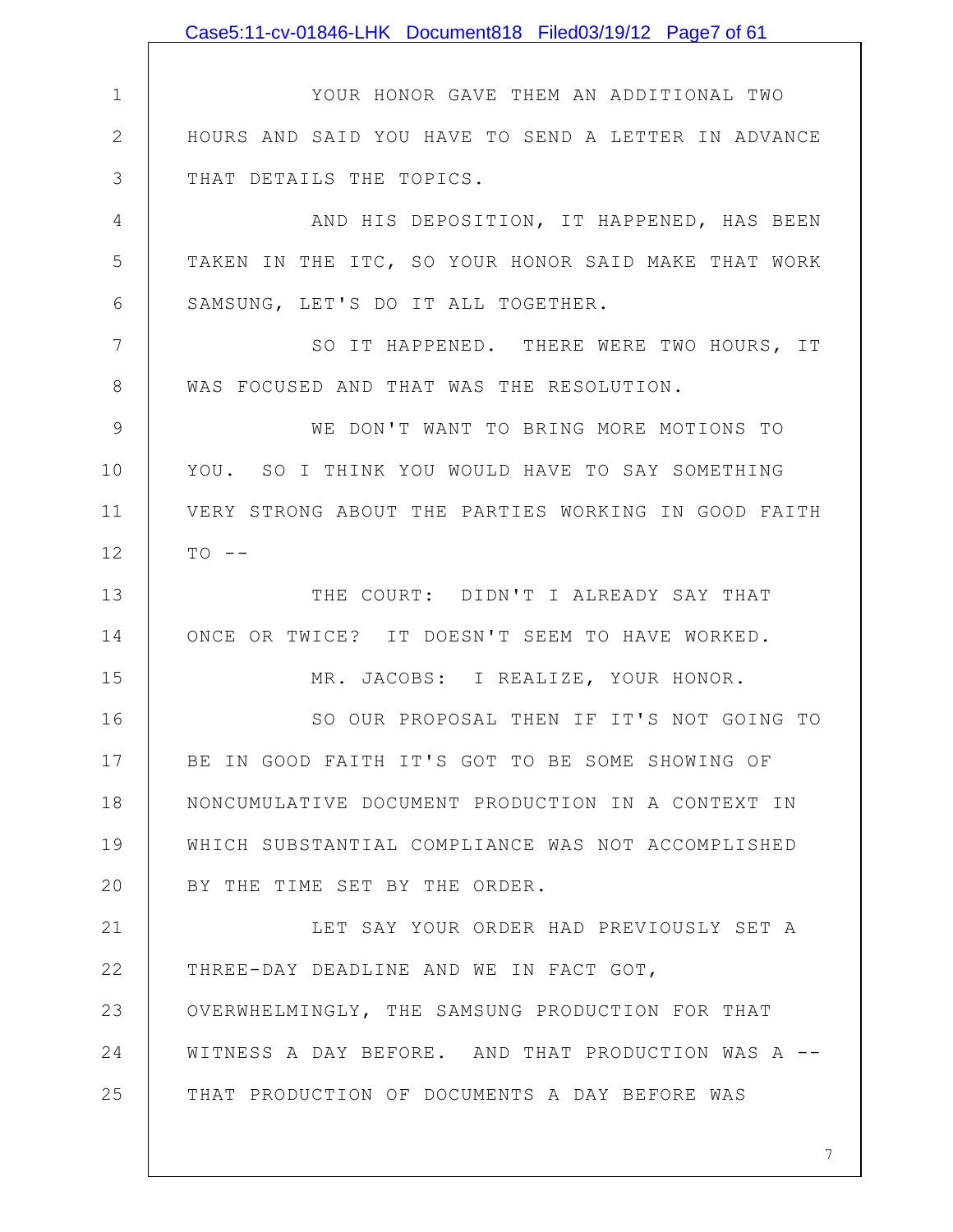1 2 3 4 5 6 7 8 9 10 11 12 13 14 15 16 17 18 19 20 21 22 23 24 25 NONCUMULATIVE DOCUMENTS THAT HAD EARLIER BEEN PRODUCED. IF THAT IS THE CASE, THEN WE SHOULD GET ADDITIONAL TIME WITH THAT WITNESS. THE COURT: ON THIS ISSUE OF A STANDARD THAT OUGHT TO APPLY IN ORDERING A NEW DEPOSITION, I LOOKED EAGERLY IN THE PAPERS FOR ANY CLUES AS TO WHAT THESE DOCUMENTS PRODUCED, RELATED TO WHO THESE WITNESSES WERE. I DIDN'T SEE VERY MUCH ABOUT THAT. CAN YOU TELL ME -- SURELY YOU DON'T NEED DEPOSITIONS OF ALL OF THESE PEOPLE ALL OVER AGAIN. WHO MATTERS HERE? MR. JACOBS: THAT'S CORRECT. AND ACTUALLY, I SHOULD ADD AN ELEMENT OF THE PROPOSAL THAT SELF REGULATES HERE. WE DON'T HAVE THAT MANY HOURS LEFT. AND OUR PROPOSAL WAS WE NOT GET ADDITIONAL HOURS TO ACCOMPLISH THIS. THAT WILL REGULATE THIS BECAUSE DEPENDING ON HOW WE WORK OUT AS BETWEEN THE DEFENSIVE AND OFFENSIVE CASES, WE HAVE TEN HOURS LEFT ON OUR SIDE TO TAKE DEPOSITIONS. SOME OF THEM ARE VERY IMPORTANT DEPOSITIONS OF PEOPLE WHO WERE ACTUAL DECISION MAKERS WHEN IT COMES TO THE DESIGN OF A PRODUCT. SOME OF THEM WERE IMPLEMENTERS OF THE PRODUCTS WHO Case5:11-cv-01846-LHK Document818 Filed03/19/12 Page8 of 61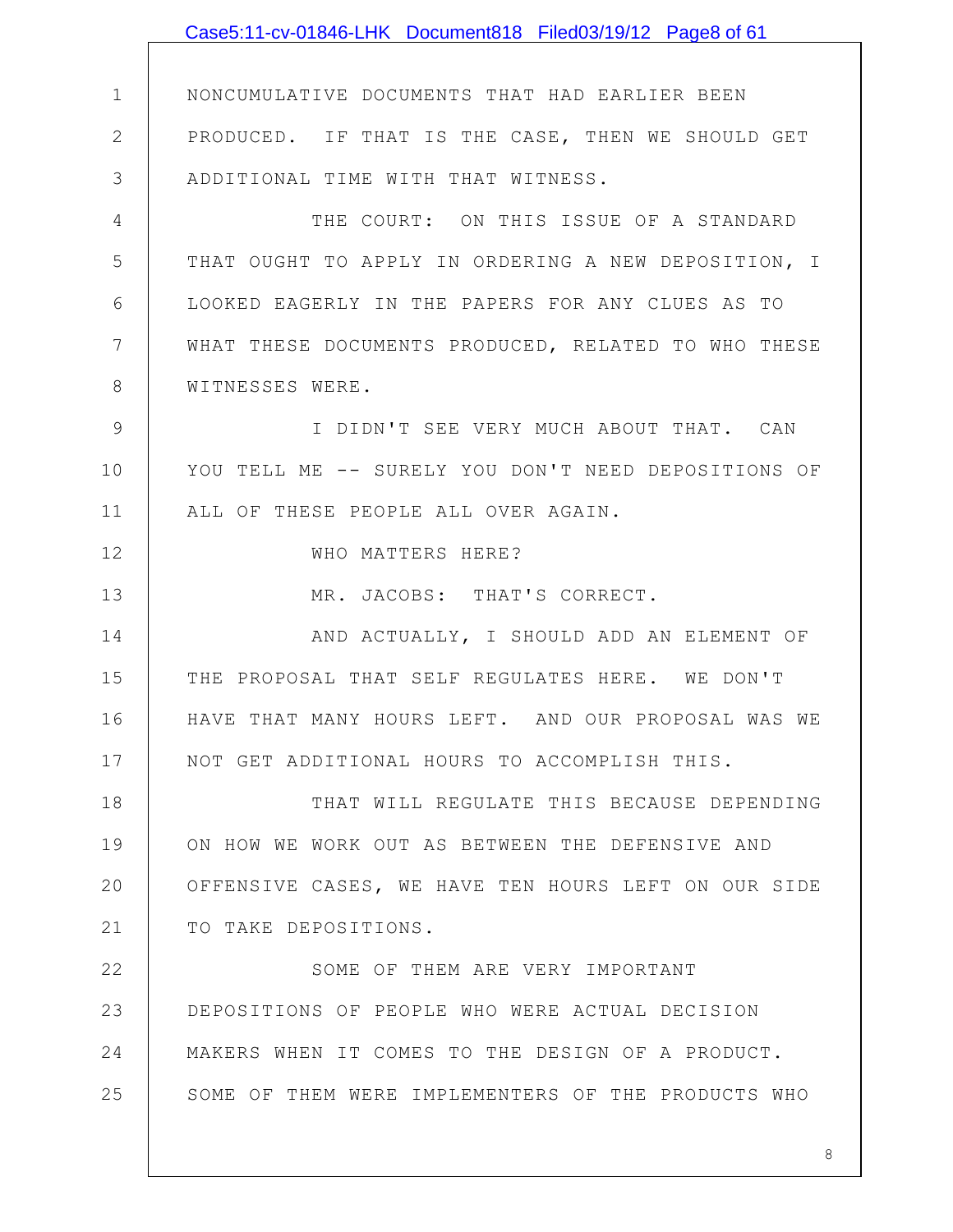|              | Case5:11-cv-01846-LHK Document818 Filed03/19/12 Page9 of 61 |
|--------------|-------------------------------------------------------------|
|              |                                                             |
| $\mathbf 1$  | WERE RESPONDING TO THAT DIRECTION. I DON'T HAVE A           |
| $\mathbf{2}$ | GLOBAL GENERALIZATION FOR YOU AS TO THE WITNESSES           |
| 3            | AS TO WHOM WE HAD A SERIOUS LATE PRODUCTION                 |
| 4            | PROBLEM. WE PROBABLY CAN DEVELOP THAT FOR YOU IF            |
| 5            | YOU LIKE BUT I DON'T HAVE IT FOR YOU RIGHT NOW.             |
| 6            | THE COURT: ALL RIGHT.                                       |
| 7            | SO AGAIN, YOU WOULD SUGGEST THAT I, IN                      |
| 8            | LIGHT OF THIS PRODUCTION DELAY, ORDER ADDITIONAL            |
| $\mathsf 9$  | DEPOSITIONS AND ARTICULATE SOME STANDARD OF                 |
| 10           | MATERIALITY IN TERMS OF THE VOLUME PRODUCED PAST            |
| 11           | THE DEADLINE, WHATEVER THAT DEADLINE MIGHT BE?              |
| 12           | MR. JACOBS: SO I THINK THE RIGHT TEST                       |
| 13           | SHOULD BE: WAS THERE SUBSTANTIAL COMPLIANCE?                |
| 14           | A LOT OF SAMSUNG'S RIPOSTE TO OUR MOTION IS                 |
| 15           | YOU2APPLE. THE FUNDAMENTAL DIFFERENCE ON THE                |
| 16           | YOU2APPLE SIDE IS THAT WE ACHIEVED SUBSTANTIAL              |
| 17           | COMPLIANCE WITH OUR PRODUCTION OBLIGATIONS IN               |
| 18           | ADVANCE OF WHATEVER DEADLINE WAS APPLICABLE.                |
| 19           | THE COURT: YOU ARE NOT URGING A STRICT                      |
| 20           | STANDARD THAT A SINGLE DOCUMENT WAS PRODUCED AFTER          |
| 21           | THE DEADLINE.                                               |
| 22           | MR. JACOBS: THAT'S EXACTLY RIGHT.                           |
| 23           | SO NON CUMULATIVENESS WAS OUR STANDARD. I                   |
| 24           | THINK THAT APPLIES MATERIALITY IN A WAY THAT WOULD          |
| 25           | BE IMPORTANT TO AN ISSUE IN THE CASE.                       |
|              |                                                             |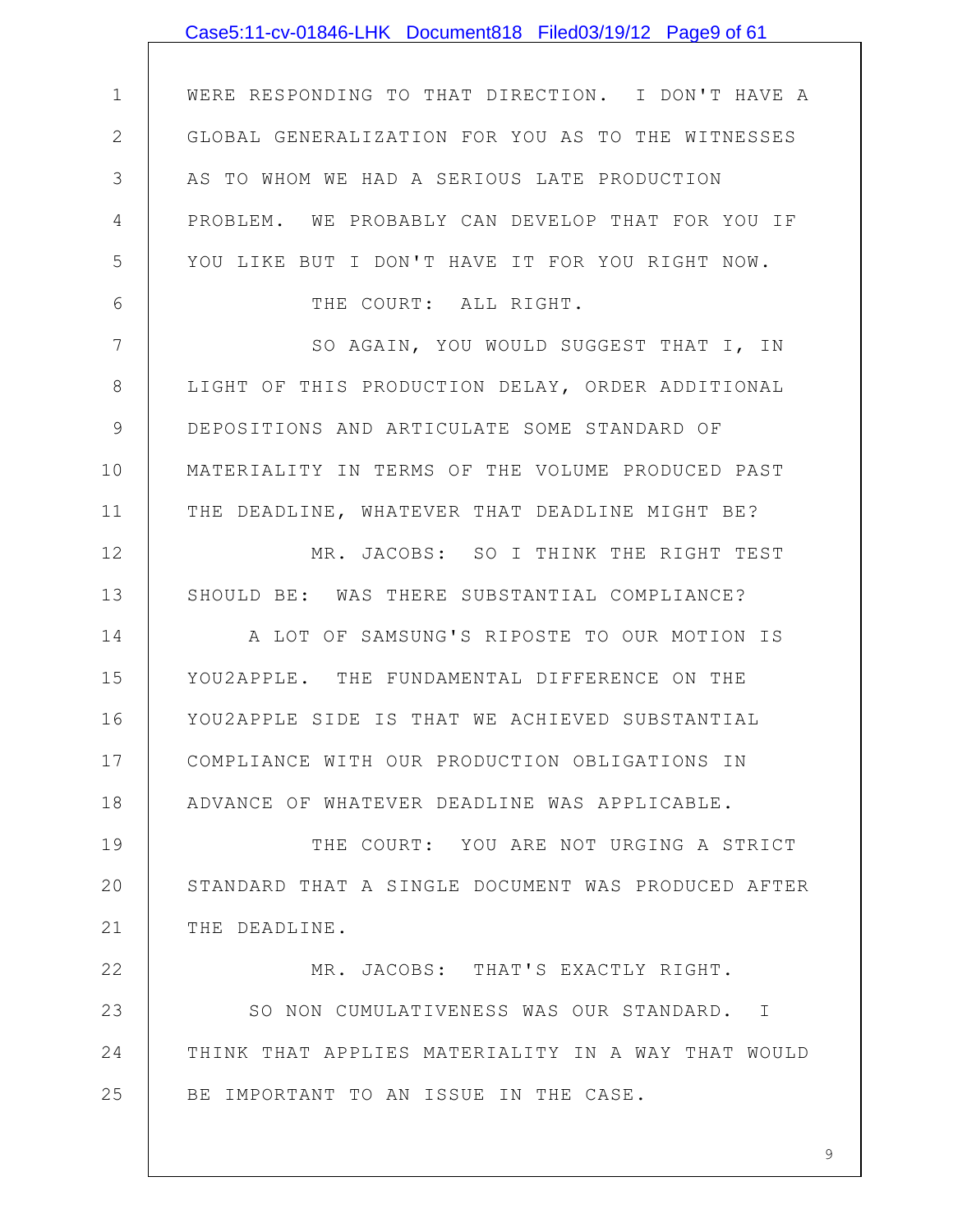|              | Case5:11-cv-01846-LHK Document818 Filed03/19/12 Page10 of 61 |
|--------------|--------------------------------------------------------------|
|              |                                                              |
| $\mathbf 1$  | THE -- LET ME SEE IF I LAID OUT ALL THE                      |
| $\mathbf{2}$ | ELEMENTS.                                                    |
| 3            | SO NONCUMULATIVE, SUBSTANTIAL COMPLIANCE                     |
| 4            | NOT ACHIEVED IN ADVANCE OF WHATEVER DEADLINE WAS             |
| 5            | APPLICABLE OR IS APPLICABLE.                                 |
| 6            | THE HOURS LIMIT IS STILL IN FORCE. WE                        |
| 7            | WOULD BE HAPPY IF WE -- TO HAVE AN OBLIGATION TO             |
| 8            | SEND THEM A LETTER AND SAY, THESE ARE THE DOCUMENTS          |
| 9            | WE ARE GOING TO ASK ABOUT. BECAUSE ACTUALLY GIVING           |
| 10           | THEM THAT ADVANCE NOTICE SO THE WITNESS KNOWS --             |
| 11           | THE COURT: YOU GET A BETTER PREPARED                         |
| 12           | WITNESS.                                                     |
| 13           | MR. JACOBS: IF THE WITNESS IS                                |
| 14           | SHILLY-SHALLYING ON THE DOCUMENTS, IT WON'T BE               |
| 15           | BECAUSE THE WITNESS WAS SURPRISED ON THE DOCUMENTS.          |
| 16           | SO I THINK THOSE ELEMENTS WOULD BE A                         |
| 17           | WORKABLE SOLUTION. WE DID ASK THAT THE WITNESSES             |
| 18           | BE BROUGHT TO THE UNITED STATES UNDER THESE                  |
| 19           | CIRCUMSTANCES, THE SAMSUNG WITNESSES. AND GIVEN              |
| 20           | THAT THE DEPOSITIONS, I EXPECT WOULD BE SHORT, THAT          |
| 21           | SOUNDS LIKE A LOT OF TRAVEL TIME FOR A SHORT                 |
| 22           | DEPOSITION.                                                  |
| 23           | ON THE OTHER HAND, THIS REALLY IS A HUGE                     |
| 24           | PROBLEM THAT THEY'VE CREATED. AND WE THINK WE'VE             |
| 25           | DOCUMENTED THAT WE DID THAT, THEREFORE THE BURDEN            |
|              |                                                              |
|              | 10 <sub>1</sub>                                              |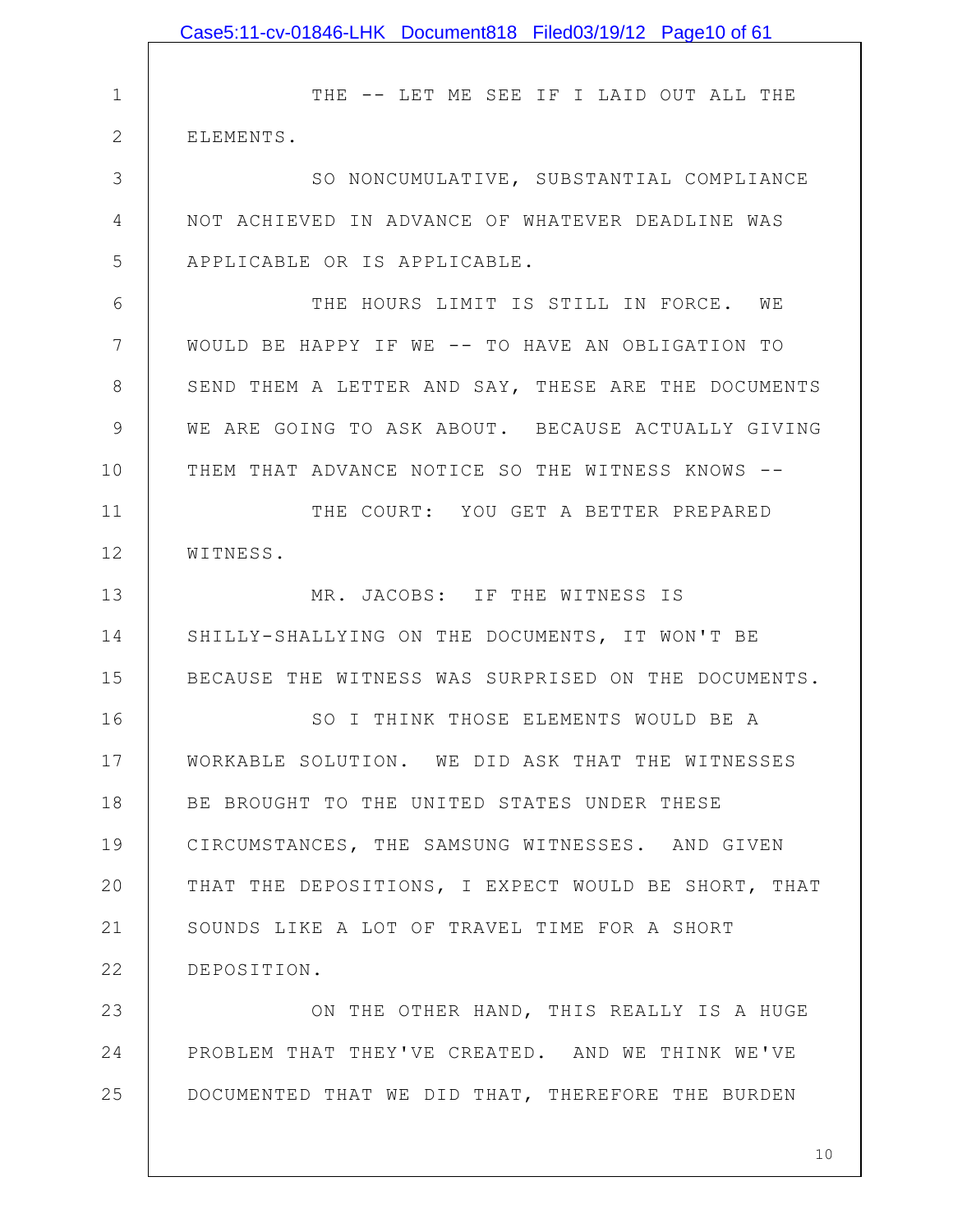1 2 3 4 5 6 7 8 9 10 11 12 13 14 15 16 17 18 19 20 21 22 23 24 25 SHOULD BE ON THEM. THE COURT: WELL, I WILL GIVE YOU AN OPPORTUNITY FOR REBUTTAL. I WOULD LIKE TO HEAR FROM SAMSUNG FOR ALL THE POINTS YOU HAVE RAISED. MS. KASSABIAN, ARE YOU UP? MS. KASSABIAN: I AM, YOUR HONOR. THANK YOU. SO I THINK YOUR QUESTIONS HERE THIS MORNING, AGAIN, ARE ALL THE RIGHT ONES. THOSE QUESTIONS SHOULD HAVE BEEN ANSWERED IN A PROPERLY FILED AND NOTICED MOTION TO REOPEN DOZENS OF FOREIGN DEPOSITIONS. THAT MOTION HAS NOT BEEN FILED. SO IT IS NOT PROPERLY BEFORE YOU. THE SITUATION IS NOT NEARLY SO SIMPLE AS MR. JACOBS WOULD LIKE TO MAKE IT SEEM. SOME OF THESE STANDARDS HE JUST WENT THROUGH THAT THEY WERE ADDITIONAL MATERIAL DOCUMENTS, THAT THEY WERE NONCUMULATIVE, THAT THE PARTIES HADN'T SUBSTANTIALLY COMPLIED. THIS IS THE FIRST TIME I'M HEARING OF THIS STANDARD. I AGREE THAT SOUNDS RIGHT, LET'S BRIEF IT. INSTEAD WHAT HAS HAPPENED IS APPLE HAS MADE THIS BLANKET DEMAND, THIS KNEE JERK REACTION SAYING Case5:11-cv-01846-LHK Document818 Filed03/19/12 Page11 of 61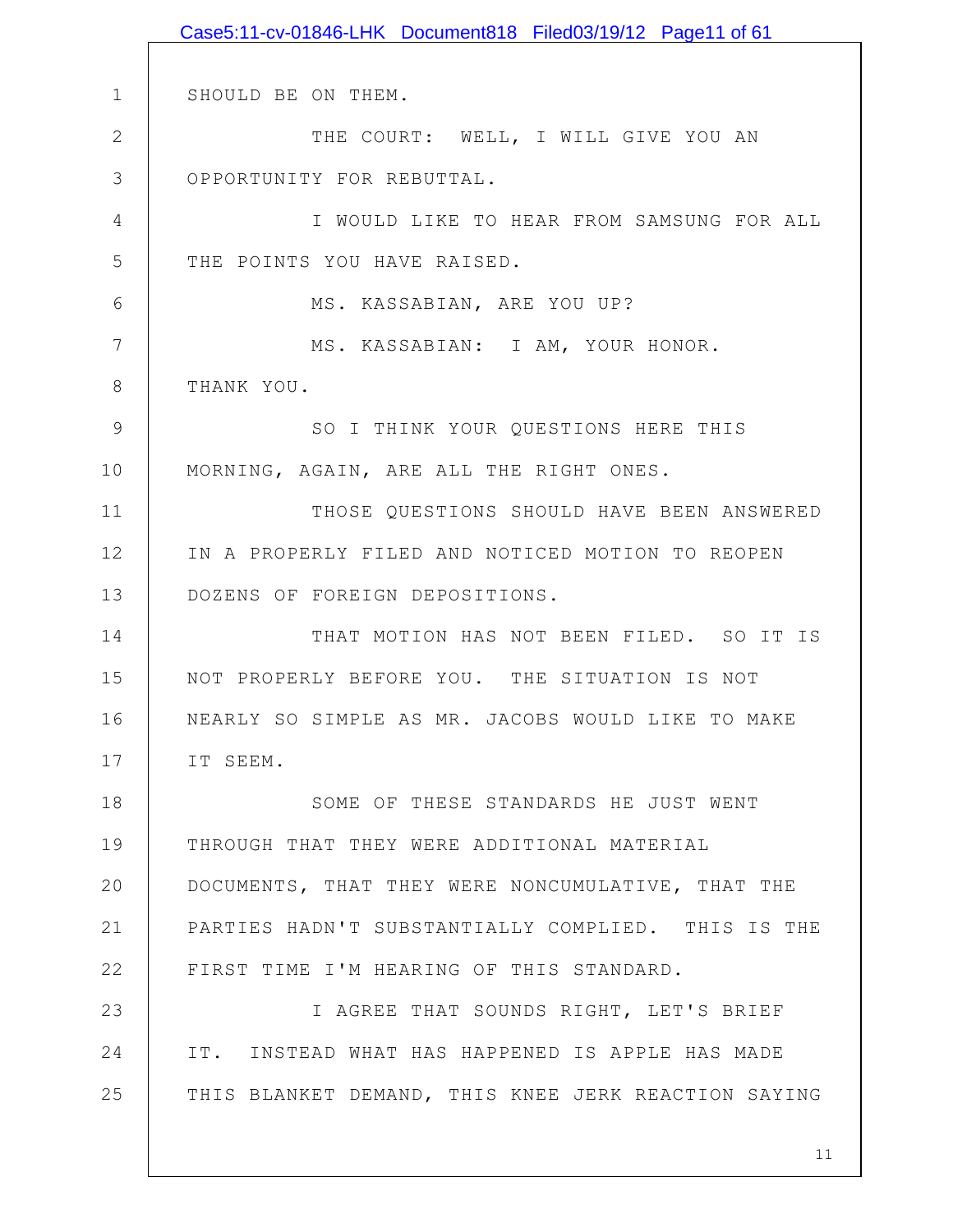|                | Case5:11-cv-01846-LHK Document818 Filed03/19/12 Page12 of 61 |
|----------------|--------------------------------------------------------------|
|                |                                                              |
| $\mathbf 1$    | IF A SINGLE DOCUMENT -- THIS IS WHAT THEIR MOTION            |
| $\mathbf{2}$   | SAYS, THE REPLY BRIEF -- IF THE SINGLE DOCUMENT WAS          |
| 3              | PRODUCED LESS THAN DEN DAYS BEFORE A DEPOSITION,             |
| 4              | YOU'VE GOT TO FLY THAT PERSON TO THE UNITED STATES           |
| 5              | REGARDLESS OF THEIR RELEVANCE, REGARDLESS OF                 |
| 6              | WHETHER APPLE TOOK A GOOD DEPOSITION THE FIRST TIME          |
| $7\phantom{.}$ | AND A MEANINGFUL ONE WITH WHAT IT DID HAVE,                  |
| $8\,$          | REGARDLESS OF THAT WITNESS'S PERSONAL                        |
| 9              | CIRCUMSTANCES, REGARDLESS OF WHETHER ANY OF THE              |
| 10             | ADDITIONAL DOCUMENTS WERE MERELY DUPES OF OTHER              |
| 11             | DOCUMENTS THAT HAD BEEN PRODUCED BY OTHER                    |
| 12             | COLLEAGUES THAT HAD BEEN DEPOSED EARLIER.                    |
| 13             | THERE ARE SO MANY FACTORS THAT MUST BE                       |
| 14             | CONSIDERED BEFORE --                                         |
| 15             | THE COURT: WELL, I THINK THEY ABANDONED                      |
| 16             | THAT POSITION IF THEY EVER TOOK IT.                          |
| 17             | SO LET'S TALK ABOUT WHAT'S NOW ON THE                        |
| 18             | TABLE.                                                       |
| 19             | MS. KASSABIAN: WHAT'S NOW ON THE TABLE                       |
| 20             | IS APPLE'S MOTION IS LARGELY MOOT AND SHOULD BE              |
| 21             | DENIED.                                                      |
| 22             | NOW IT'S TRUE THAT THERE ARE A FEW                           |
| 23             | REMAINING DEPOSITIONS TO BE SCHEDULED, OR THAT HAVE          |
| 24             | BEEN SCHEDULED AND HAVEN'T YET TAKEN PLACE.                  |
| 25             | THERE'S A HANDFUL OF THEM. I'M NOT INCLUDING                 |
|                |                                                              |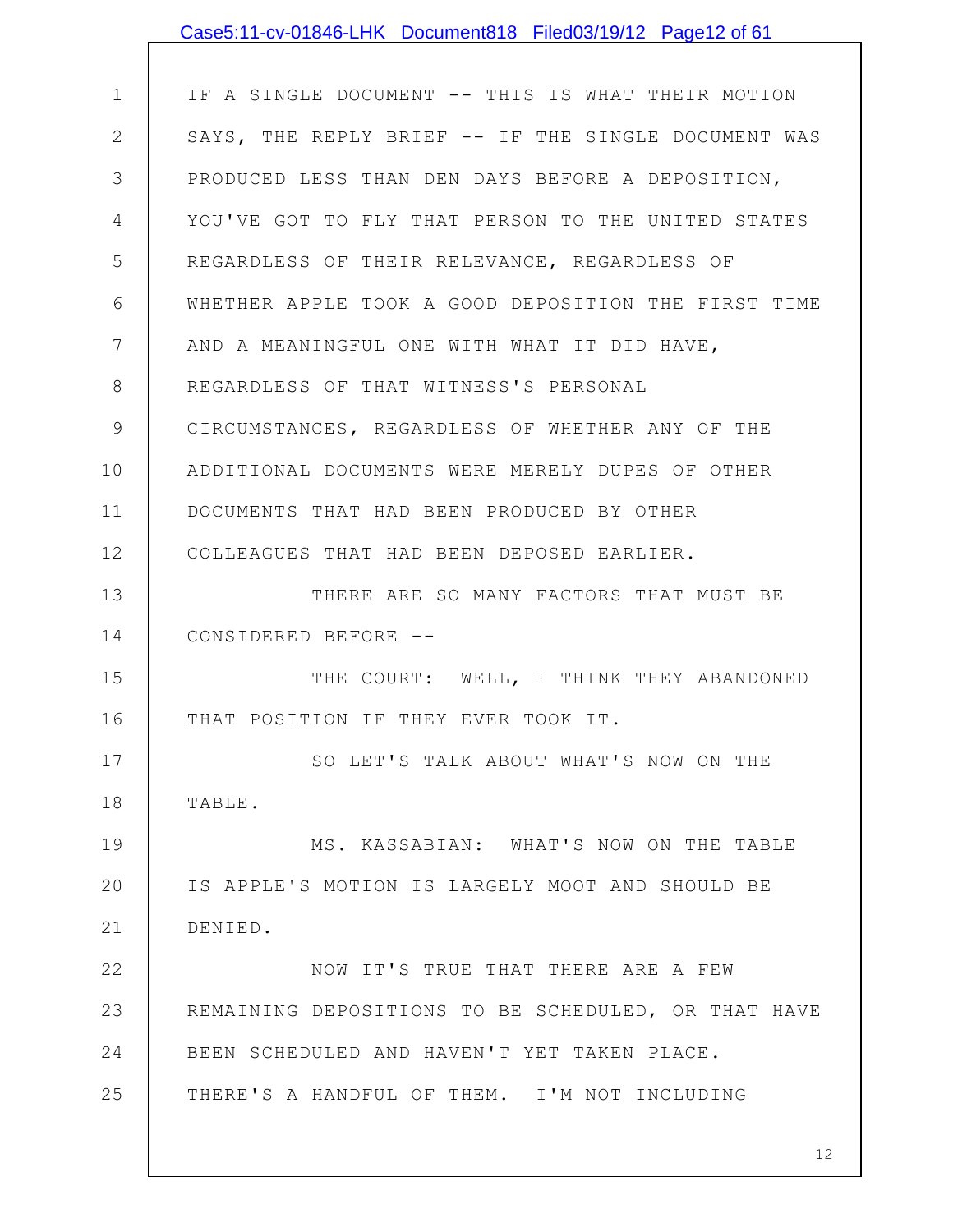1 2 3 4 5 6 7 8 9 10 11 12 13 14 15 16 17 18 19 20 21 22 DEPOSITIONS TAKING PLACE RIGHT NOW AND TOMORROW SINCE OBVIOUSLY THE 10 OR 5-DAY RULE WOULDN'T AFFECT THOSE. BUT CERTAINLY WITH RESPECT TO THE DEPOSITIONS THAT WOULD NEED TO BE TAKEN, AS WE POINTED OUT IN OUR OPPOSITION BRIEF, YOU KNOW, HAD APPLE CONSULTED WITH US AND PROPERLY MET AND CONFERRED, YOU KNOW, WE HAD TALKED ABOUT SOME ALTERNATIVE, OUR OPPOSITION BRIEF SAYS, YOU KNOW, HEY, WE WOULD BE WILLING TO AGREE TO A 5-DAY RULE BUT IT'S GOT TO BE RECIPROCAL, AND IT HASN'T BEEN, RIGHT? SO TO THE EXTENT YOUR HONOR WANTS TO ORDER SOMETHING ON THE ACTUAL MOTION THAT IS BEFORE YOU PROPERLY ON THE PRODUCTION OF DOCUMENTS A CERTAIN NUMBER OF DAYS IN ADVANCE OF DEPOSITIONS, FIVE DAYS WHICH IS THE RULE THE PARTIES WERE BOTH VOLUNTARILY AND COOPERATIVELY TRYING TO ABIDE BY BACK LAST FALL WHEN THE INVENTOR DEPOSITION TOOK PLACE, WOULD BE THE APPROPRIATE RULE FOR THE PROSPECTIVE DEPOSITIONS. AS TO PAST DEPOSITIONS THAT HAVE TAKEN Case5:11-cv-01846-LHK Document818 Filed03/19/12 Page13 of 61

23 24 25 PLACE, THAT IS NOT BEFORE YOUR HONOR. SURELY APPLE KNEW ON JANUARY 30TH, FIVE WEEKS AGO WHEN YOUR HONOR DENIED THE MOTION TO SHORTEN TIME, THAT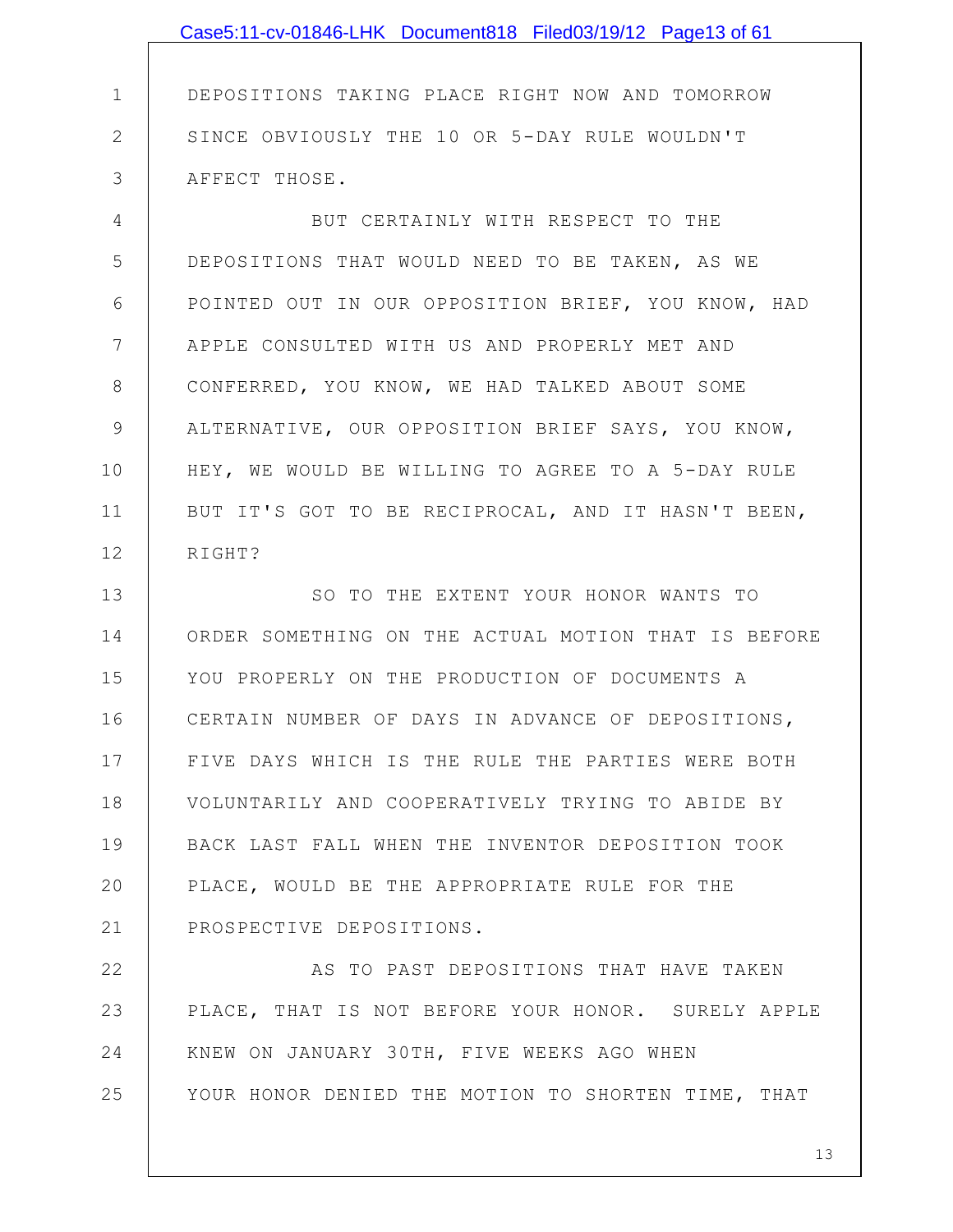|              | Case5:11-cv-01846-LHK Document818 Filed03/19/12 Page14 of 61 |
|--------------|--------------------------------------------------------------|
|              |                                                              |
| $\mathbf 1$  | THIS COULD BE AN ISSUE, RIGHT?                               |
| $\mathbf{2}$ | APPLE COULD HAVE IMMEDIATELY CALLED US                       |
| 3            | AND SAID OKAY, JUDGE GREWAL HAS EFFECTIVELY DENIED           |
| 4            | THE VAST MAJORITY OF OUR MOTION TO COMPEL, LET'S             |
| 5            | TALK ABOUT --                                                |
| 6            | THE COURT: I DIDN'T DO ANY SUCH THING.                       |
| 7            | I DENIED MOTION FOR LEAVE TO FILE AN EXPEDITED               |
| 8            | HEARING, I DIDN'T ADDRESS THE MERITS AT ALL.                 |
| $\mathsf 9$  | MS. KASSABIAN: YOU DIDN'T.                                   |
| 10           | BUT APPLE ADMITTED IN ITS PAPERS THAT IF                     |
| 11           | ITS MOTION TO SHORTEN WASN'T GRANTED, IT'S MOTION            |
| 12           | TO COMPEL DOCUMENTS WOULD EFFECTIVELY BE MOOT.               |
| 13           | SO APPLE KNEW THAT, IT ADMITTED THAT IN                      |
| 14           | ITS MOTION TO SHORTEN TIME, SHOULD HAVE PICKED UP            |
| 15           | THE PHONE AND CALLED US AND SAID YOU KNOW WHAT,              |
| 16           | LET'S TALK ABOUT WHAT ELSE WE CAN DO.                        |
| 17           | INSTEAD I THINK WHAT APPLE IS TRYING DO                      |
| 18           | IS SAY OKAY FINE, WE WILL TAKE ALL OF YOUR                   |
| 19           | WITNESSES AND THEN WE ARE GOING TO ASK AT A SECOND           |
| 20           | PASS AT THEM, YOU KNOW, IN A BLANKET ORDER WITHOUT           |
| 21           | LOOKING TO SEE WHETHER ANY OF THOSE DEPOSITIONS              |
| 22           | NEED TO BE REOPENED, AND FRANKLY WITHOUT LOOKING TO          |
| 23           | ITSELF AND SAYING OKAY, YOU KNOW, WE ACTUALLY HAVE           |
| 24           | COMMITTED SOME OF THE SAME SUPPOSED SINS OF                  |
| 25           | PRODUCING DOCUMENTS AS FAST AS WE CAN BUT PERHAPS            |
|              |                                                              |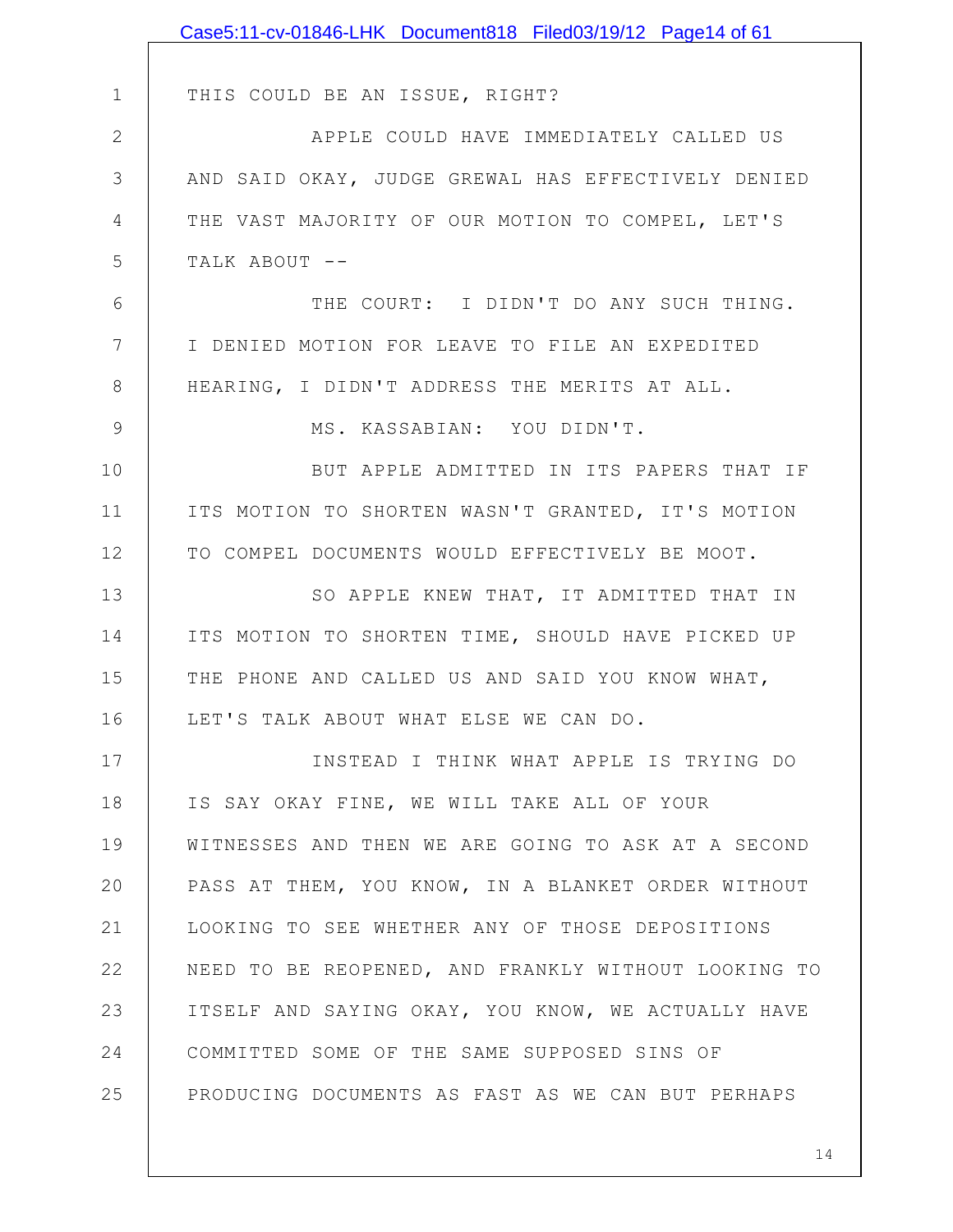|             | Case5:11-cv-01846-LHK Document818 Filed03/19/12 Page15 of 61 |
|-------------|--------------------------------------------------------------|
|             |                                                              |
| $\mathbf 1$ | NOT AS FAST AS OUR OPPONENTS WOULD LIKE. AND SO              |
| 2           | WHATEVER WE DEMAND OF SAMSUNG WE MUST BE WILLING TO          |
| 3           | AGREE TO OURSELVES.                                          |
| 4           | AND SO FAR THEY HAVEN'T DONE THAT.                           |
| 5           | SO, YOU KNOW, IF I WERE IN YOUR HONOR'S                      |
| 6           | SHOES I THINK THAT IT IS REASONABLE THAT YOUR HONOR          |
| 7           | HAD INDICATED IN TWO PRIORS ORDERS, WE ARE FINE              |
| 8           | WITH THAT.                                                   |
| 9           | THE COURT: WHERE DID I INDICATE IN MY                        |
| 10          | PRIOR ORDER THAT THERE WAS A 3-DAY RULE?                     |
| 11          | I READ MY PRIOR ORDERS AS SETTING                            |
| 12          | DEADLINES FOR YOU TO COMPLY WITH MY ORDER, AND AT A          |
| 13          | MINIMUM THEY WOULD BE PRODUCED NO LATER THAN THREE           |
| 14          | DAYS BEFORE THE DEPOSITION.                                  |
| 15          | MS. KASSABIAN: THAT'S RIGHT.                                 |
| 16          | AND NEITHER PARTY                                            |
| 17          | THE COURT: I DIDN'T SET A 3-DAY STANDARD                     |
| 18          | FOR DEPOSITIONS AND DOCUMENTS, DID I?                        |
| 19          | MS. KASSABIAN: NO, BUT WHAT YOUR HONOR                       |
| 20          | DID IS YOUR HONOR CAME UP WITH THAT SUA SPONTE.              |
| 21          | NEITHER PARTIES ON THOSE MOTIONS SAID,                       |
| 22          | YOUR HONOR, MAKE SURE YOU ORDER DOCUMENTS PRODUCED           |
| 23          | THREE DAYS BEFORE THE DEPOSITION.                            |
| 24          | CLEARLY YOUR HONOR FELT THAT WAS A                           |
| 25          | REASONABLE AMOUNT OF TIME TO INSIST THAT DOCUMENTS           |
|             |                                                              |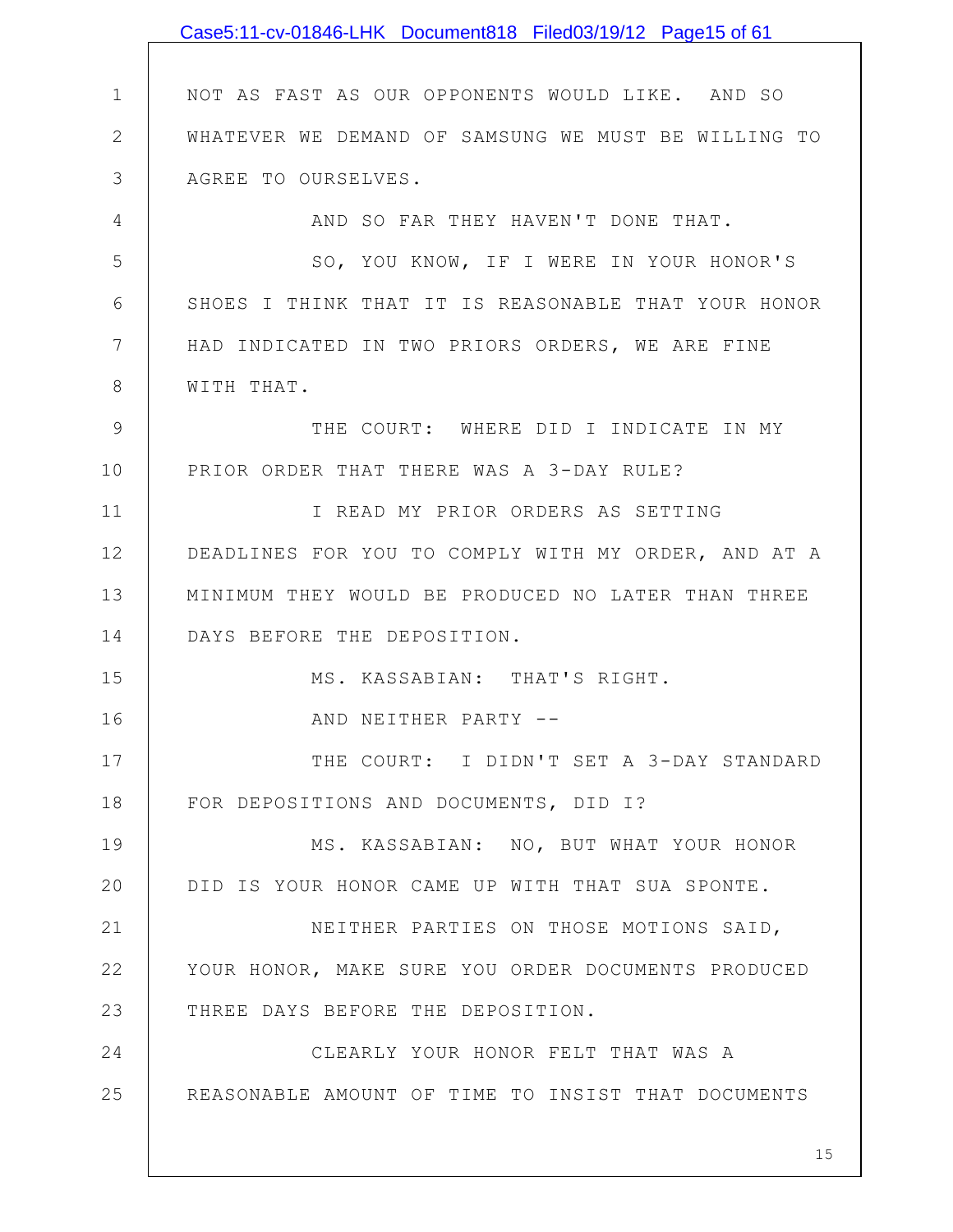1 2 3 4 5 6 7 8 9 10 11 12 13 14 15 16 17 18 19 20 21 22 23 24 25 RELATED TO -- THE COURT: I THINK I CAN IMAGINE WHAT I FELT IN MY OWN ORDER. I APPRECIATE THE SUGGESTION. BUT THE FACT OF THE MATTER IS I DIDN'T SET A 3-DAY RULE, DID I? MS. KASSABIAN: WELL, WE THINK YOU DID. WE THINK THAT YOUR GUIDANCE WAS THREE DAYS IS REASONABLE. NOW YOUR ORDER CERTAINLY DID NOT SAY WITH RESPECT TO DOCUMENTS NOT SUBJECT TO THIS ORDER ALL PARTIES MUST, YOU KNOW, SERVE DOCUMENTS NO LATER THAN THREE DAYS IN ADVANCE. YOU DIDN'T. BUT WE TOOK YOUR GUIDANCE FROM YOUR PRIOR ORDER AND WE'VE USED THAT AS A FLOOR. NOW THAT DOESN'T MEAN THAT WE'RE SITTING ON DOCUMENTS AND HANDING THEM OVER ON DAY 3. IN FACT, AS YOU WILL SEE FROM THE PAPERS THERE ARE MANY INSTANCES, AT LEAST 20 OF THE DEPOSITIONS OF SAMSUNG EMPLOYEES, THE DOCUMENTS WERE PRODUCED MORE THAN 10 DAYS IN ADVANCE OF THE RELEVANT DEPOSITION. IN SOME INSTANCES IT'S WEEKS, IN SOME INSTANCES IT'S EVEN MONTHS. THE COURT: AND IN SOME INSTANCES YOU PRODUCED LESS THAN THREE DAYS. MS. KASSABIAN: ABSOLUTELY. Case5:11-cv-01846-LHK Document818 Filed03/19/12 Page16 of 61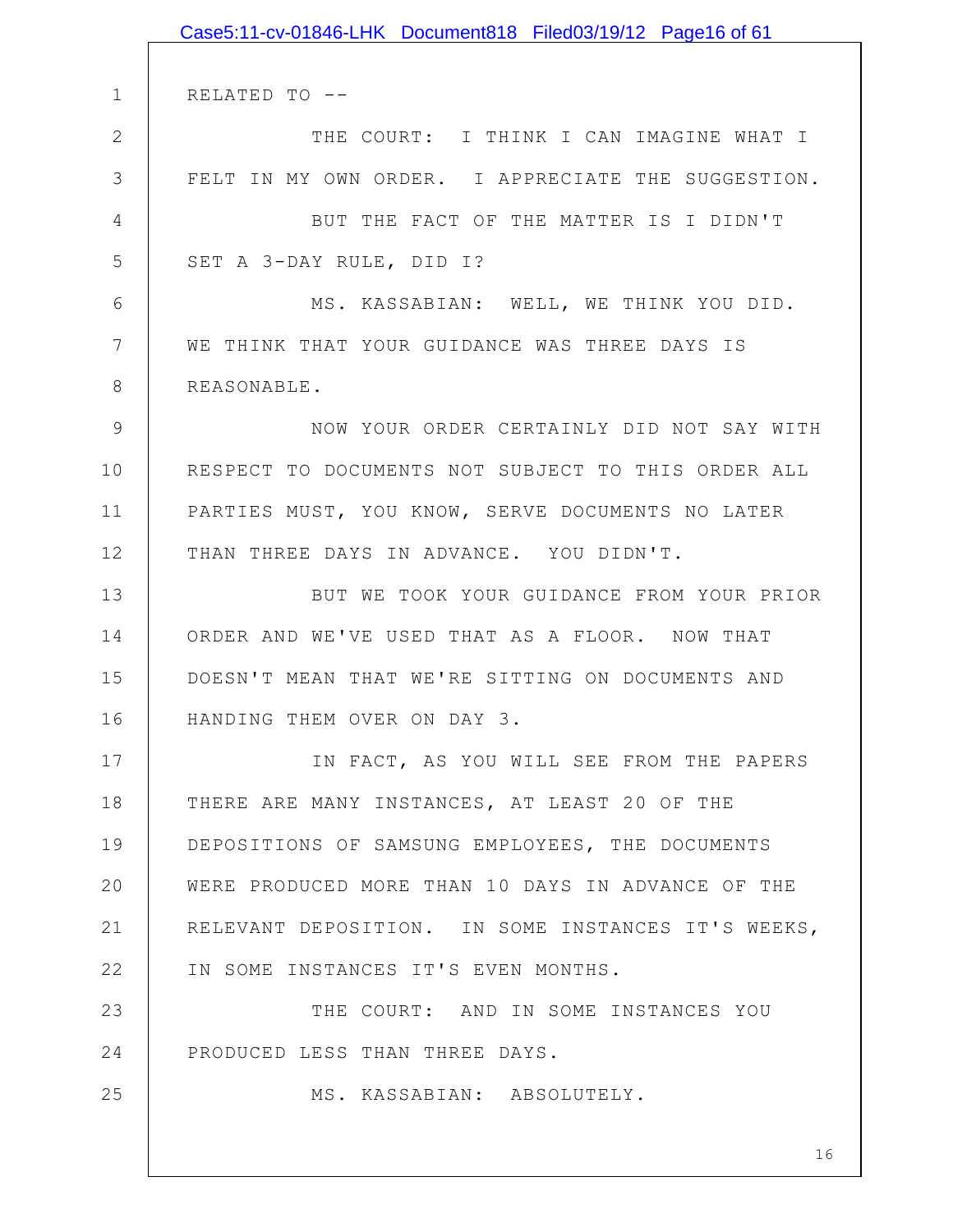1 2 3 4 5 6 7 8 9 10 11 12 13 14 15 16 17 18 19 20 21 22 23 24 25 AND TRY AS WE MIGHT, WE HAVE MADE MISTAKES BECAUSE OF TECHNICAL ISSUES. THE COURT: WELL, WHAT REMEDY HAVE YOU OFFERED IN EACH OF THOSE INSTANCES TO ADDRESS THE PREJUDICE OF APPLE FOR GETTING DOCUMENTS LESS THAN THREE DAYS IN ADVANCE? MS. KASSABIAN: AS EARLY AS JANUARY 16TH I HAVE TRIED TO ENGAGE APPLE IN THAT DISCUSSION UNSUCCESSFULLY. I SPECIFICALLY CALLED THAT OUT AND SAID, LOOK, THIS IS AN ISSUE ON BOTH SIDES, WHAT ARE WE GOING TO DO TO FIX THAT? THE COURT: SO WHAT DID YOU OFFER TO THEM? MS. KASSABIAN: I SAID, LET'S TALK ABOUT WHAT WE COULD DO, WHETHER IT BE REOPENING DEPOSITIONS, WHETHER IT BE HORSE TRADING, WHETHER IT BE -- I SUPPOSE THERE'S A VARIETY OF OPTIONS, BUT THE RESPONSE I GOT WAS, NO THANK YOU, WE ARE FILING OUR MOTION. AND IT WASN'T UNTIL SIX WEEKS LATER, SIX WEEKS AFTER I RAISED THE ISSUE ON FEBRUARY 23RD, 10 HOURS BEFORE THEY FILED THE REPLY BRIEF ON ITS MOTIONS TO COMPEL DOCUMENTS THAT IT FIRST RAISED THE SPECTOR OF REOPENING DEPOSITIONS. Case5:11-cv-01846-LHK Document818 Filed03/19/12 Page17 of 61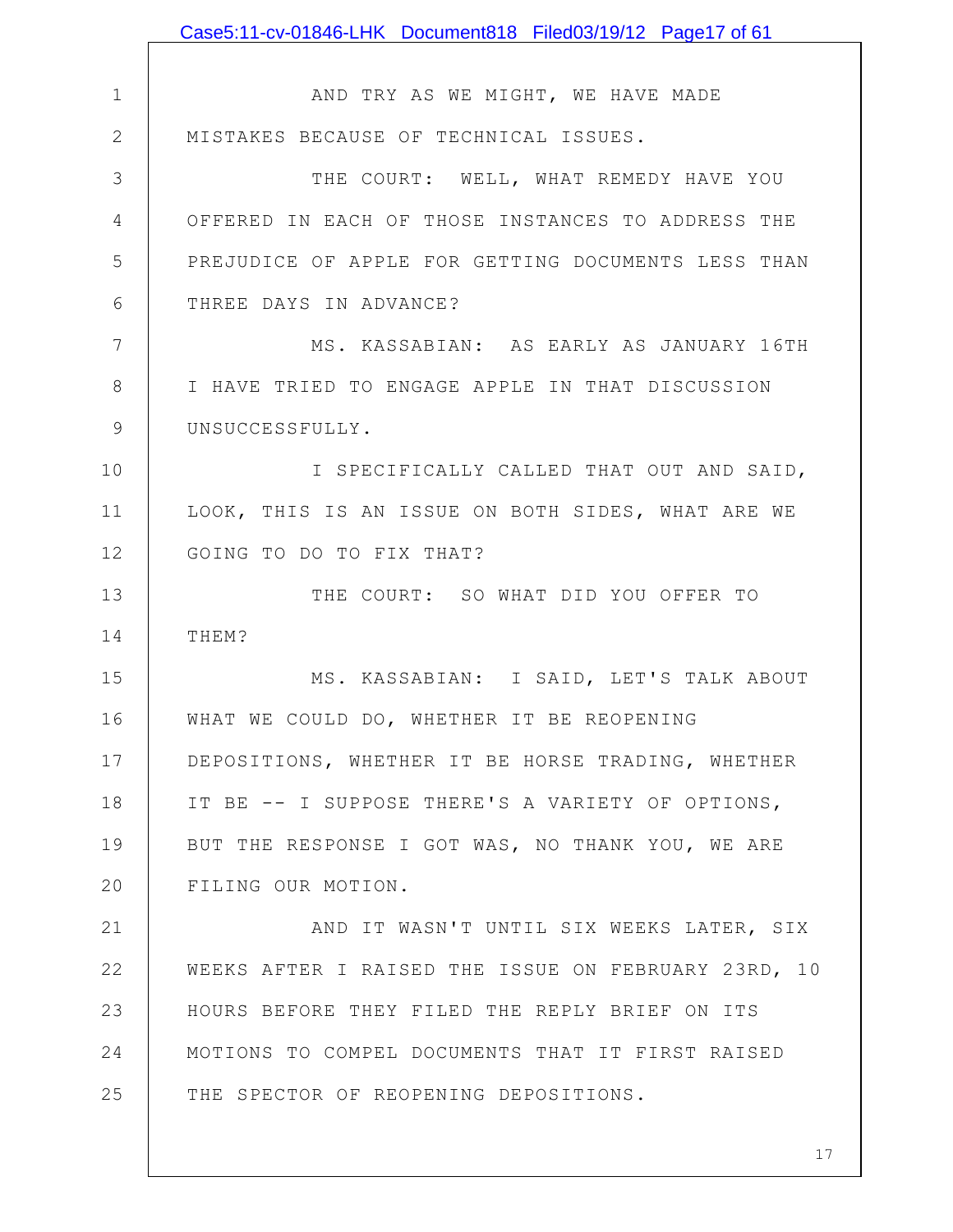Case5:11-cv-01846-LHK Document818 Filed03/19/12 Page18 of 61

1 2 3 4 5 6 7 8 I SHOULD MENTION, YOUR HONOR, MY COLLEAGUE REMINDS ME IN THE INSTANCES WHERE DOCUMENTS COULD NOT BE PRODUCED MORE THAN THREE DAYS IN ADVANCE, EITHER AT THE DEPOSITION OR IN ADVANCE OF THE DEPOSITION, IN SEVERAL INSTANCES WE OFFERED TO CONTINUE THAT DEPOSITION SO THAT THEY COULD HAVE A FEW MORE DAYS TO LOOK AT DOCUMENTS, AND OFTEN TIMES APPLE DECLINED.

9 10 11 12 I THINK THERE WAS ONE INSTANCE WHERE THEY ACCEPTED OUR OFFER. AND MANY INSTANCES WHERE THEY SAID, NO THANK YOU, WE ARE GOING TO PROCEED. THEY DID SO AT THEIR OWN RISK.

13 14 15 16 17 18 19 20 SO THE POINT IS THIS IS SOMETHING THAT NEEDS TO BE MEANINGFULLY DISCUSSED BY THE PARTIES. IT'S AN ISSUE ON BOTH SIDES. IT'S NOT ONE-SIDED IT'S NOT ANYONE SITTING ON DOCUMENTS INTENTIONALLY. IT'S THE PARTIES DOING THEIR VERY BEST TO COMPLY WITH AN UNBELIEVABLY EXPEDITED PRETRIAL SCHEDULE AND A MASSIVE AMOUNT OF DEPOSITIONS NOTICED AROUND THE WORLD.

21 22 23 24 25 EVERYONE HERE I THINK IS DOING THE VERY BEST THEY CAN. BOTH SIDES HAVE FACED TECHNICAL GLITCHES. BOTH SIDES HAD FOUND DOCUMENTS INADVERTENTLY LATER THAN THEY WOULD HAVE PREFERRED, NOT THE FULL PRODUCTION BUT SOME ADDITIONAL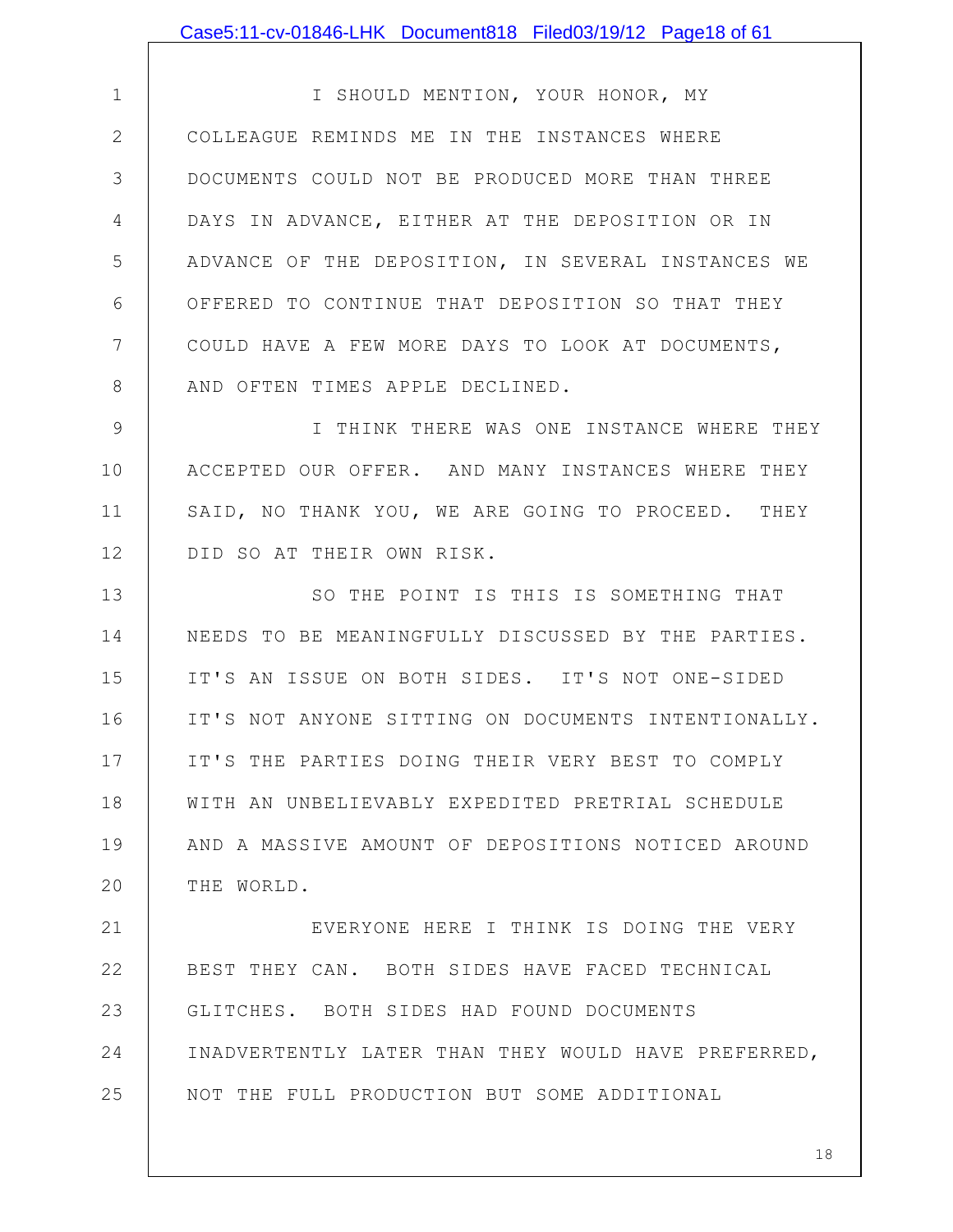|               | Case5:11-cv-01846-LHK Document818 Filed03/19/12 Page19 of 61 |
|---------------|--------------------------------------------------------------|
|               |                                                              |
| $\mathbf{1}$  | DOCUMENTS FROM VARIOUS WITNESSES.                            |
| $\mathbf{2}$  | THESE THINGS HAPPEN IN THIS TYPE OF                          |
| 3             | LITIGATION. AND THAT NEEDS TO BE WORKED OUT WITH             |
| 4             | THE PARTIES BECAUSE IT IS COMPLETELY RECIPROCAL,             |
| 5             | NOT BROUGHT TO YOUR HONOR AS A ONE-SIDED DISPUTE IN          |
| 6             | A FEW SENTENCES TOSSED INTO A REPLY BRIEF ON A               |
| 7             | MOTION TO COMPEL DOCUMENTS.                                  |
| 8             | THE COURT: WELL, SINCE YOU BROUGHT UP                        |
| $\mathcal{G}$ | YOUR EFFORTS TO ENGAGE APPLE ON THIS ISSUE WEEKS             |
| 10            | AND WEEKS AGO, CUTTING THROUGH ALL OF THIS, WHAT             |
| 11            | WOULD YOU PROPOSE AS A REASONABLE COMPROMISE FOR             |
| 12            | BOTH SIDES TO ADDRESS THE PROBLEM OF LATE                    |
| 13            | PRODUCTION?                                                  |
| 14            | MS. KASSABIAN: I THINK YOUR HONOR IS                         |
| 15            | COMPLETELY RIGHT THAT AN INSTANCE OF LATE                    |
| 16            | PRODUCTION DOES NOT MEAN THAT DEPOSITION NEEDS TO            |
| 17            | BE REOPENED.                                                 |
| 18            | THE PARTIES NEED TO SIT DOWN, APPLE HAS                      |
| 19            | NOT GIVEN US ANY INDICATION THAT THEY'VE DONE THIS.          |
| 20            | WE ARE DOING IT RIGHT NOW ON OUR SIDE WITH RESPECT           |
| 21            | TO THE MANY, MANY TENS OF THOUSANDS OF DOCUMENTS             |
| 22            | THAT WE RECEIVED AFTER WE DEPOSED APPLE'S INVENTORS          |
| 23            | MANY WEEKS AND MONTHS AFTER.                                 |
| 24            | WE ARE GOING THROUGH THOSE LISTS AND                         |
| 25            | FIGURING OUT, OKAY, IS THIS REALLY PREJUDICIAL?              |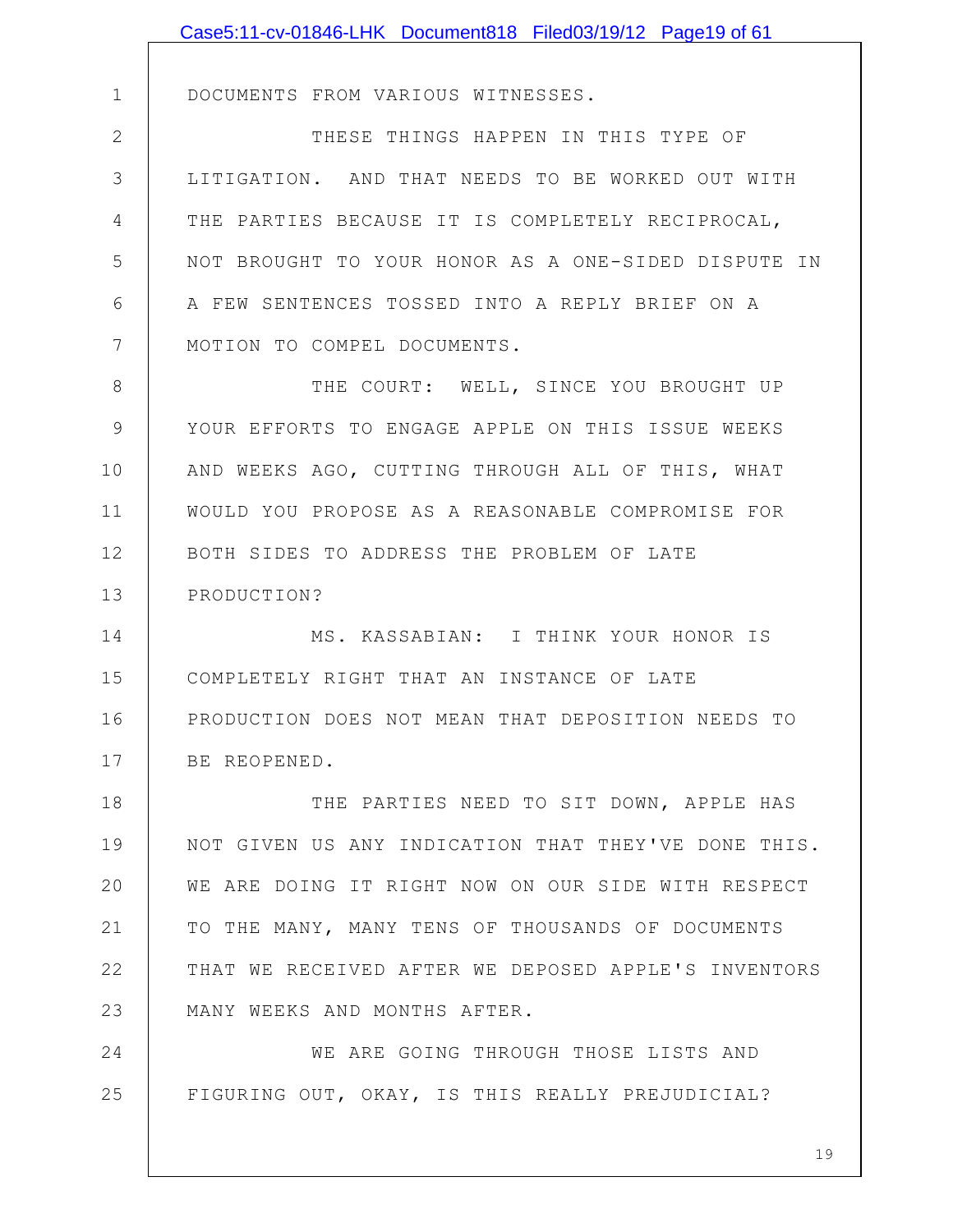|               | Case5:11-cv-01846-LHK Document818 Filed03/19/12 Page20 of 61 |
|---------------|--------------------------------------------------------------|
|               |                                                              |
| $\mathbf 1$   | ARE THESE ADDITIONAL DOCUMENTS MATERIAL? WERE WE             |
| $\mathbf{2}$  | UNABLE TO GET WHAT WE NEEDED FROM THE DEPONENT THE           |
| 3             | FIRST TIME AROUND? THAT'S THE EXERCISE THAT APPLE            |
| 4             | NEEDS TO UNDERTAKE AS WELL.                                  |
| 5             | THE PARTIES CAN THEN COME TOGETHER AND                       |
| 6             | SAY ALL RIGHT, HERE'S OUR SHORT LIST OF WHO WE               |
| 7             | REALLY WOULD LIKE ANOTHER CRACK AT BASED ON THE              |
| 8             | LATE PRODUCED DOCUMENTS SPECIFIC CATEGORIES OF LATE          |
| $\mathcal{G}$ | PRODUCED DOCUMENTS AND THEN HORSE TRADE.                     |
| 10            | IT'S REALLY NOT ROCKET SCIENCE. THAT                         |
| 11            | NEEDS TO HAPPEN AND IT HASN'T BECAUSE --                     |
| 12            | THE COURT: SO HOW DO I MAKE THAT HAPPEN?                     |
| 13            | YOU ALL APPARENTLY HAVE BEEN UNABLE TO MANAGE THIS           |
| 14            | ON YOUR OWN FOR SEVERAL WEEKS AND MONTHS.                    |
| 15            | MS. KASSABIAN: I THINK YOU NEED TO BE                        |
| 16            | MORE SPECIFIC, YOUR HONOR.                                   |
| 17            | THE COURT: TELL ME WHAT YOU WANT ME TO                       |
| 18            | BE SPECIFIC ABOUT.                                           |
| 19            | MS. KASSABIAN: ISSUE AN ORDER SAYING THE                     |
| 20            | PARTIES NEED TO GET TOGETHER.                                |
| 21            | THE COURT: I'VE ALREADY SAID THAT. I'VE                      |
| 22            | SAID THAT DOZENS OF TIMES IN THIS CASE THAT YOU ALL          |
| 23            | NEED TO GET TOGETHER AT THE HIGHEST LEVEL AND TRY            |
| 24            | TO WORK THIS OUT.                                            |
| 25            | THE PRESIDING JUDGE HAS SAID THIS DOZENS                     |
|               |                                                              |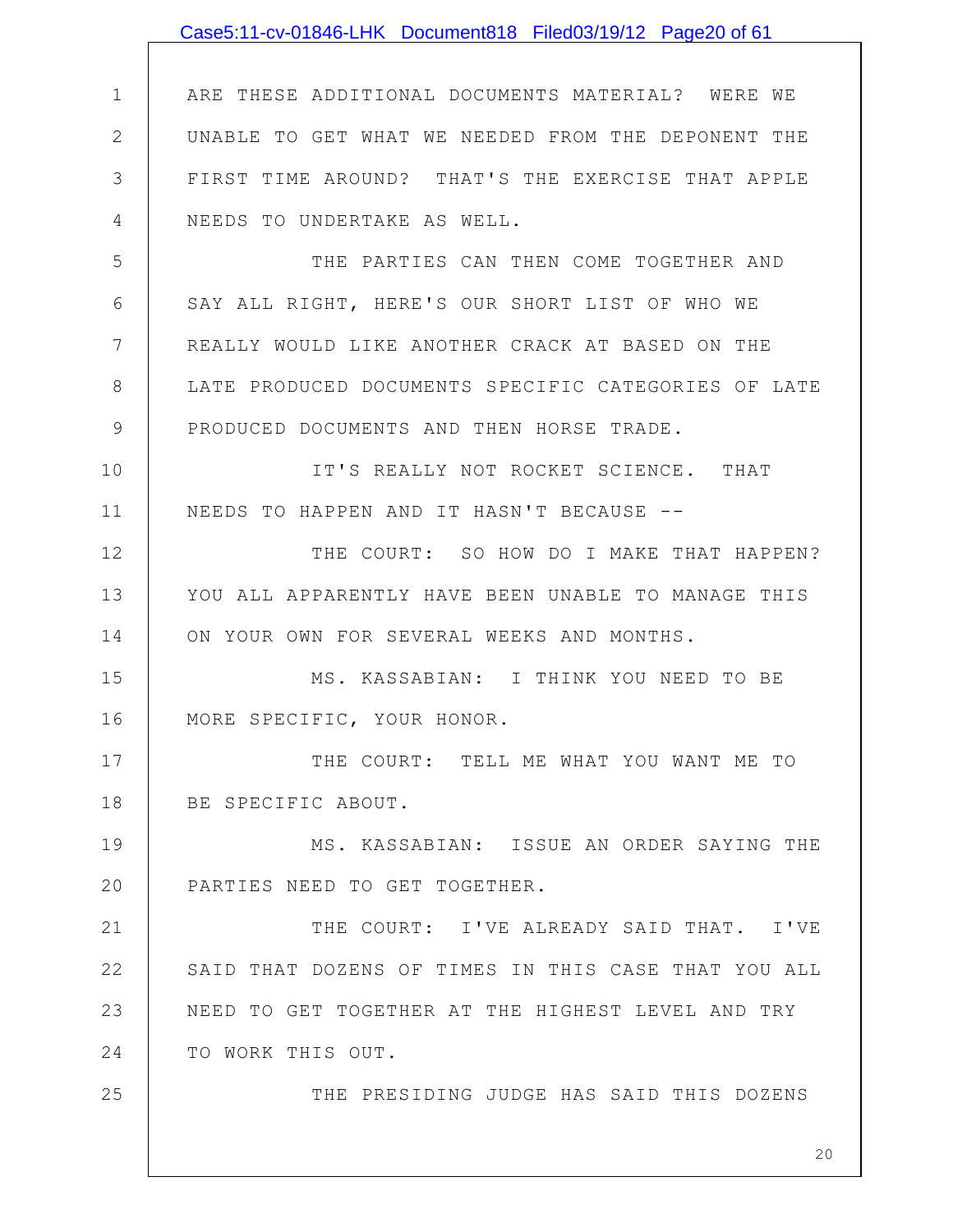|               | Case5:11-cv-01846-LHK Document818 Filed03/19/12 Page21 of 61 |
|---------------|--------------------------------------------------------------|
|               |                                                              |
| $\mathbf 1$   | OF TIMES AND HERE WE ALL ARE.                                |
| $\mathbf{2}$  | AND I'M WELL AWARE THIS IS JUST THE                          |
| 3             | LATEST ROUND OF MOTIONS. I HAVE MANY MORE ALREADY            |
| 4             | SITTING ON MY DOCKET THAT ARE COMING IN THE NEXT             |
| 5             | FEW WEEKS.                                                   |
| 6             | WHAT CAN I SPECIFICALLY DO? WHAT WOULD                       |
| 7             | YOU HAVE ME DO?                                              |
| 8             | MS. KASSABIAN: FIRST OF ALL, DENY                            |
| $\mathcal{G}$ | APPLE'S MOTION. YOU NEED TO SEND THE MESSAGE THAT            |
| 10            | THE ANSWER IS NOT TO RUN TO YOUR HONOR, THE ANSWER           |
| 11            | IS TO RUN TO US FIRST.                                       |
| 12            | SECOND OF ALL I WOULD ORDER THE PARTIES                      |
| 13            | TO GET TOGETHER AT A SPECIFIC DATE, A SPECIFIC               |
| 14            | $TIME$ --                                                    |
| 15            | THE COURT: HOW ABOUT RIGHT NOW WHILE                         |
| 16            | WE'RE ALL TOGETHER?                                          |
| 17            | MS. KASSABIAN: WE CAN DO THAT.                               |
| 18            | THE COURT: SO FOLLOW ME.                                     |
| 19            | MS. KASSABIAN: WE ARE TALKING ABOUT 50                       |
| 20            | TO 70 DEPOSITIONS PER SIDE, I DON'T WANT TO WASTE            |
| 21            | YOUR HONOR'S TIME.                                           |
| 22            | THE COURT: YOU ALREADY MANAGED TO WASTE                      |
| 23            | ENOUGH OF IT ON THIS ISSUE, SO LET'S TRY TO GET              |
| 24            | SOMETHING DONE.                                              |
| 25            | MY POINT IS WE ARE ALL HERE. THE PROCESS                     |
|               | 21                                                           |
|               |                                                              |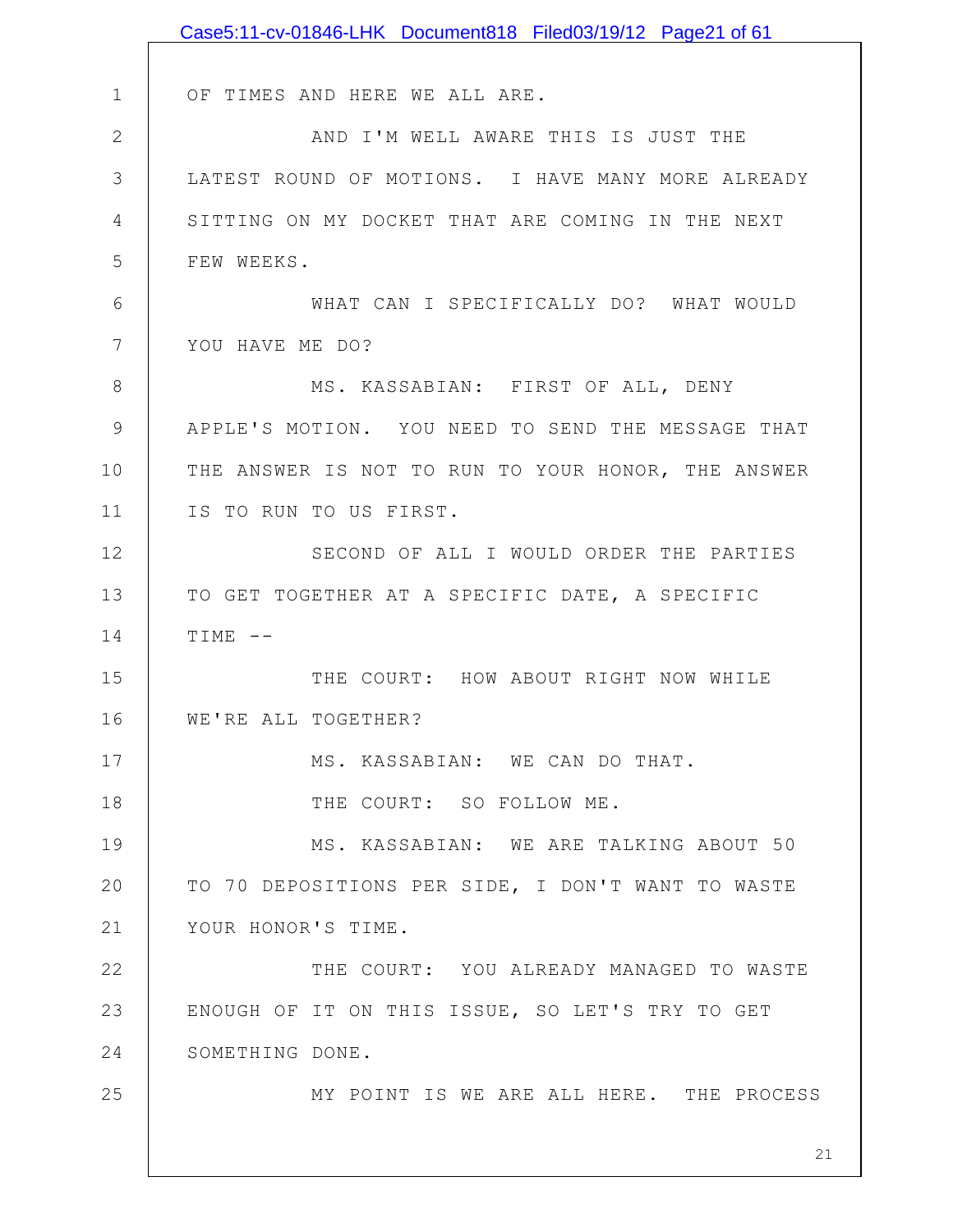|              | Case5:11-cv-01846-LHK Document818 Filed03/19/12 Page22 of 61 |
|--------------|--------------------------------------------------------------|
|              |                                                              |
| $\mathbf 1$  | THAT I THOUGHT JUDGE KOH HAD LAID OUT MONTHS AGO             |
| $\mathbf{2}$ | HAS OBVIOUSLY BROKEN DOWN.                                   |
| 3            | WHAT CAN WE DO WHILE WE ARE ALL HERE                         |
| 4            | SPENDING YOUR CLIENT'S MONEY AND YOUR TIME TO GET            |
| 5            | THIS THING RESOLVED?                                         |
| 6            | MS. KASSABIAN: AS I SAID, I THINK THE                        |
| 7            | PARTIES NEED TO GO THROUGH THEIR LIST OF                     |
| 8            | DEPOSITIONS. IF APPLE HAS THAT INFORMATION, IF               |
| 9            | THEY ARE READY TO DO THAT WE CAN STEP OUT INTO THE           |
| 10           | ATTORNEY LOUNGE RIGHT NOW AND DO THAT.                       |
| 11           | THE COURT: I BELIEVE IT MAY HAVE BEEN IN                     |
| 12           | MS. MAZZA'S DECLARATION, THERE'S A LIST OF ANY               |
| 13           | NUMBER OF SAMSUNG DEPONENTS OF DOCUMENTS PRODUCED            |
| 14           | LATE ACCORDING TO APPLE.                                     |
| 15           | MS. KASSABIAN: RIGHT. AND THAT'S NOT                         |
| 16           | THE ISSUE, BOTH SIDES HAVE THAT PROBLEM.                     |
| 17           | THE ISSUE IS --                                              |
| 18           | THE COURT: BUT THEY ARE THE ONLY ONES                        |
| 19           | WHO BROUGHT A MOTION, RIGHT?                                 |
| 20           | MS. KASSABIAN: WELL, THAT'S BECAUSE WE                       |
| 21           | ARE TRYING NOT TO WASTE YOUR TIME. WE ARE TRYING             |
| 22           | TO ENGAGE IN A MORE THOUGHTFUL PROCESS AND SEND TO           |
| 23           | APPLE AT A MEET AND CONFER, A SPECIFIC LIST OF               |
| 24           | DEPONENTS WE WANT AND A SPECIFIC BASIS FOR THEM,             |
| 25           | NOT THE KIND OF BROAD BRUSH, WE WANT IT ALL.                 |
|              |                                                              |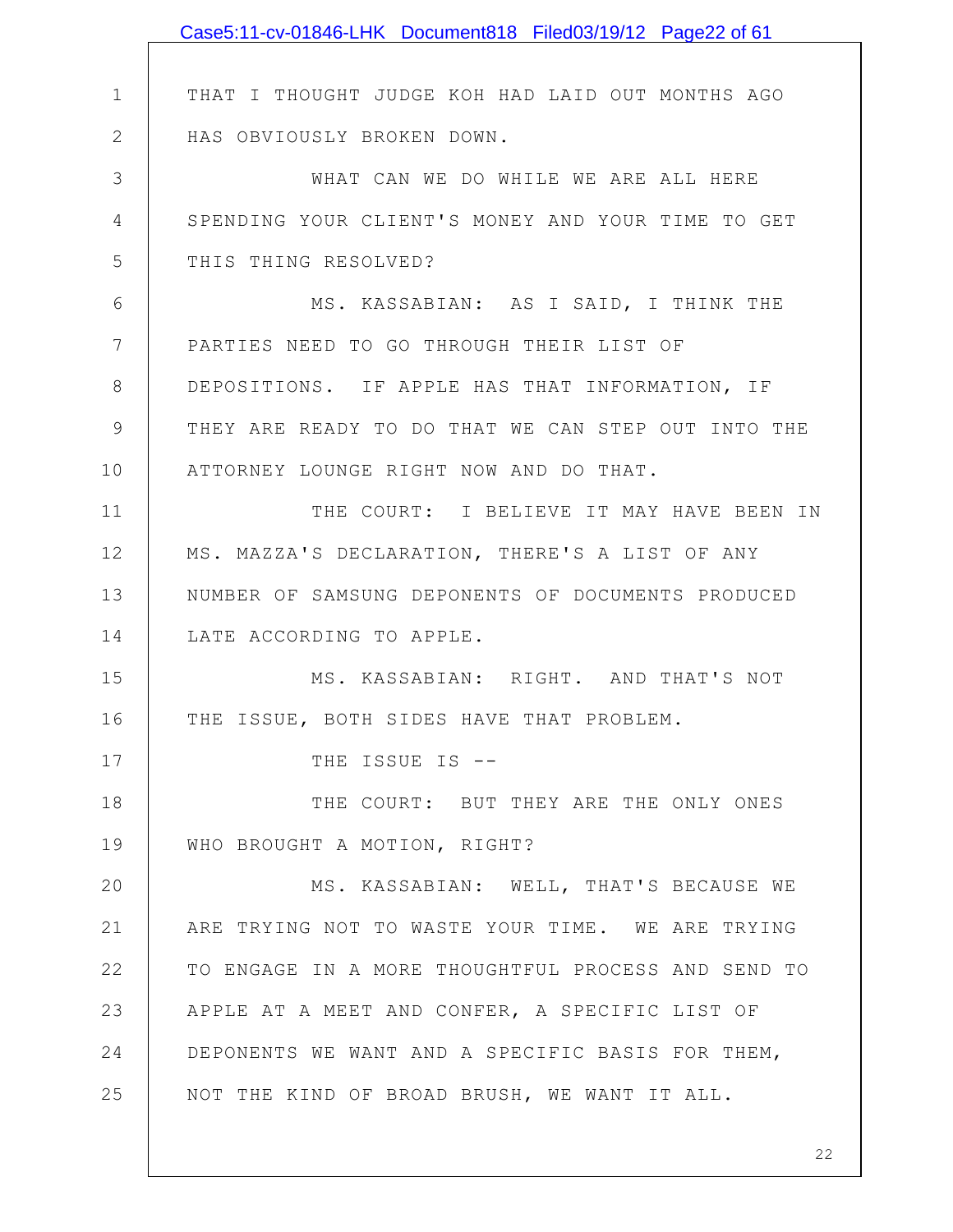|                | Case5:11-cv-01846-LHK Document818 Filed03/19/12 Page23 of 61 |
|----------------|--------------------------------------------------------------|
|                |                                                              |
| $\mathbf 1$    | THE COURT: SO WHEN ARE YOU GOING TO SEND                     |
| $\mathbf{2}$   | APPLE THAT LIST?                                             |
| 3              | MS. KASSABIAN: I CAN SEND IT TO APPLE AS                     |
| $\overline{4}$ | EARLY AS -- I WILL HAVE TO CHECK WITH MY TEAM WHO            |
| 5              | IS WORKING ON IT, BUT I THINK NEXT WEEK.                     |
| 6              | AND APPLE NEEDS TO SEND US THAT LETTER                       |
| 7              | BECAUSE THERE ARE PROBABLY DEPONENTS IF THEY REALLY          |
| 8              | SAT AND THOUGHT ABOUT IT, IF THEY REALLY LOOK AT             |
| 9              | THE DOCUMENTS, THEY ARE CUMULATIVE OR THEY ARE               |
| 10             | UNNECESSARY. THAT EXERCISE HAS TO HAPPEN.                    |
| 11             | AND MAYBE A WAY TO HANDLE THIS IS FOR                        |
| 12             | YOUR HONOR TO SET A DEADLINE FOR THE PARTIES TO              |
| 13             | EXCHANGE THESE LETTERS AND TO AGREE RECIPROCALLY TO          |
| 14             | AN EQUAL AMOUNT OF REOPENED DEPOSITIONS, YOU KNOW,           |
| 15             | BASED UPON, YOU KNOW, PROVIDING SOME SORT OF A               |
| 16             | CONCRETE BASIS AND HORSE TRADING AS TO THE NUMBERS.          |
| 17             | THE COURT: SO DO YOU AGREE OF THE                            |
| 18             | PRINCIPLE THAT FURTHER DEPOSITIONS ARE APPROPRIATE           |
| 19             | IN LIGHT OF LATE PRODUCTIONS?                                |
| 20             | MS. KASSABIAN: I THINK THAT APPLE HAS                        |
| 21             | NOT MADE THAT SHOWING WHATSOEVER.                            |
| 22             | THE COURT: NO, I'M ASKING FOR YOUR                           |
| 23             | POSITION.                                                    |
| 24             | MS. KASSABIAN: IT ABSOLUTELY CAN BE,                         |
| 25             | DEPENDING ON THE CIRCUMSTANCES WITHOUT QUESTION, IF          |
|                | 23                                                           |
|                |                                                              |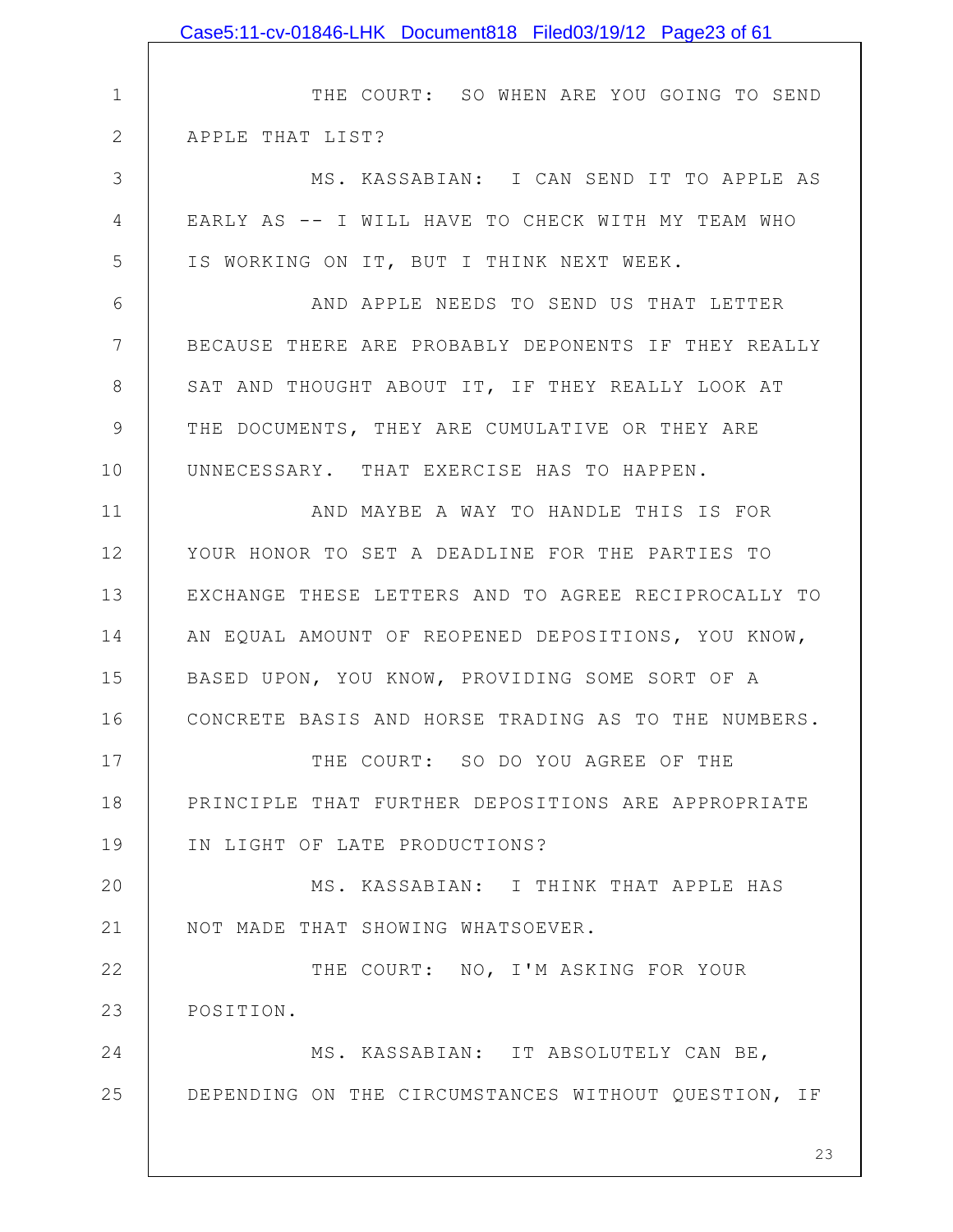1 2 3 4 5 6 7 DOCUMENTS -- THOUSANDS OF DOCUMENTS IN AN INVENTOR'S FILES ARE PRODUCED TWO MONTHS AFTER WE DEPOSED THE INVENTOR, WITHOUT QUESTION THAT CAN BE PREJUDICIAL. BUT YOU HAVE TO UNDERTAKE THE EXERCISE OF LOOKING AT THE DOCUMENTS, LOOKING AT THE DEPOSITION AND FIGURING OUT IF YOU NEED MORE AND IF SO IN WHAT RESPECT.

8 9 10 11 12 NOT SIMPLY SAYING, JUST BECAUSE SOMETHING WAS PRODUCED LATE WE AUTOMATICALLY GET TO FLY THAT PERSON HALFWAY AROUND THE WORLD AND MAKE THEM SIT THROUGH ANOTHER WASTEFUL DEPOSITION. THAT'S NOT THE PROPER EXERCISE.

13 14 15 16 17 18 THE COURT: WELL, IF TENS OF THOUSANDS OF PAGES OF DOCUMENTS NON CUMULATIVE, NON REDUNDANT DOCUMENTS ARE PRODUCED AFTER A DEPOSITION HAS TAKEN PLACE, WOULD YOU AGREE THAT THAT'S AN APPROPRIATE BASIS UPON WHICH TO ORDER A LIMITED FURTHER DEPOSITION?

19 20 MS. KASSABIAN: IF A SHOWING HAS BEEN MADE.

21 22 23 24 25 IT MAY BE -- FOR INSTANCE, STRATEGICALLY THE PARTIES DECIDE WELL, GIVEN OUR LIMITED NUMBER OF HOURS WHILE WE COULD ARGUABLY ASK FOR THE PARTICULAR DEPOSITION BE REOPENED, WE WOULD RATHER HAVE THIS OTHER ONE.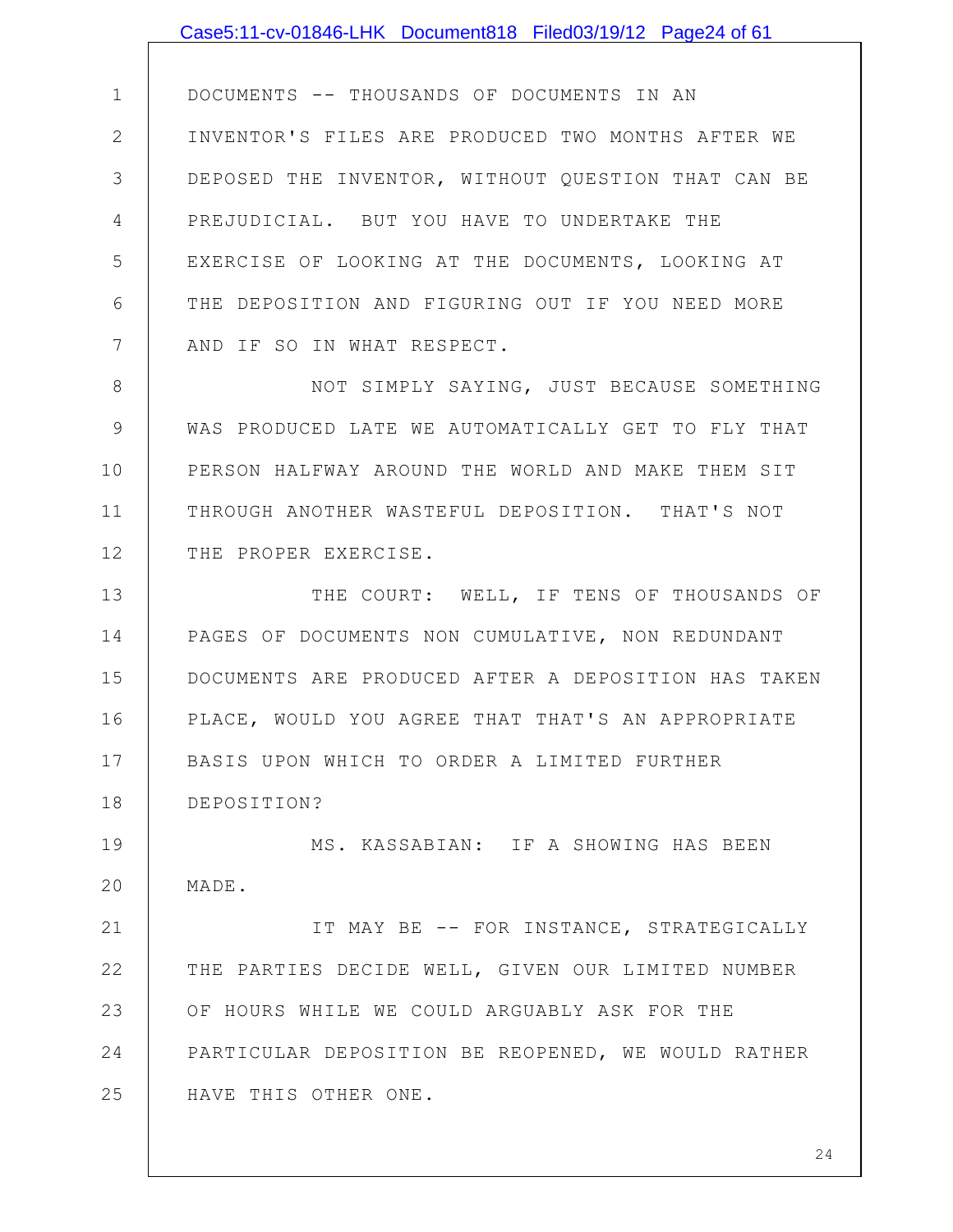|              | Case5:11-cv-01846-LHK Document818 Filed03/19/12 Page25 of 61 |
|--------------|--------------------------------------------------------------|
|              |                                                              |
| $\mathbf 1$  | TOUGH CHOICES HAVE TO BE MADE. NO ONE IS                     |
| $\mathbf{2}$ | GOING TO GET EVERYTHING THEY WANT ON THIS SCHEDULE           |
| 3            | THAT WE ARE OPERATING UNDER. SO THERE HAS TO BE              |
| 4            | SOME DISCRETION APPLIED AND SOME STRATEGIC                   |
| 5            | DECISIONS MADE. THAT HAS NOT HAPPENED AT ALL ON              |
| 6            | APPLE'S SIDE, IT'S NOT ANYWHERE IN THEIR PAPERS.             |
| 7            | AND WE'RE HERE, YOUR HONOR, WASTING YOUR                     |
| $8\,$        | TIME BECAUSE APPLE FILED A MOTION, NOT BECAUSE               |
| 9            | SAMSUNG DID.                                                 |
| 10           | THE COURT: WELL, I BELIEVE WE HAVE A                         |
| 11           | MOTION FROM SAMSUNG BEFORE ME.                               |
| 12           | MS. KASSABIAN: THAT IS EXTREMELY                             |
| 13           | MERITORIOUS AND IT DOESN'T RELATE TO THIS ISSUE.             |
| 14           | THE COURT: I'M SURE IT IS, IN YOUR VIEW.                     |
| 15           | BUT ON THIS PARTICULAR SUBJECT, IT SEEMS                     |
| 16           | TO ME THAT WHAT YOU ARE SUGGESTING IS THAT WHEN A            |
| 17           | PARTY NOTICES A DEPOSITION, TAKES THE DEPOSITION,            |
| 18           | AND PERHAPS DAYS AFTER THE FACT RECEIVES DOCUMENTS           |
| 19           | RELATING TO THAT WITNESS, THE PARTY TAKING THE               |
| 20           | DEPOSITION HAS THE BURDEN AND THE UNDERTAKING OF AN          |
| 21           | EXERCISE TO EVALUATE, THEN WHAT ADDITIONAL                   |
| 22           | DEPOSITIONS ARE APPROPRIATE?                                 |
| 23           | MS. KASSABIAN: SO THAT --                                    |
| 24           | THE COURT: THAT THE PARTY THAT PRODUCED                      |
| 25           | THE DOCUMENTS LATE BY ITS OWN ADMISSION, ACCORDING           |
|              |                                                              |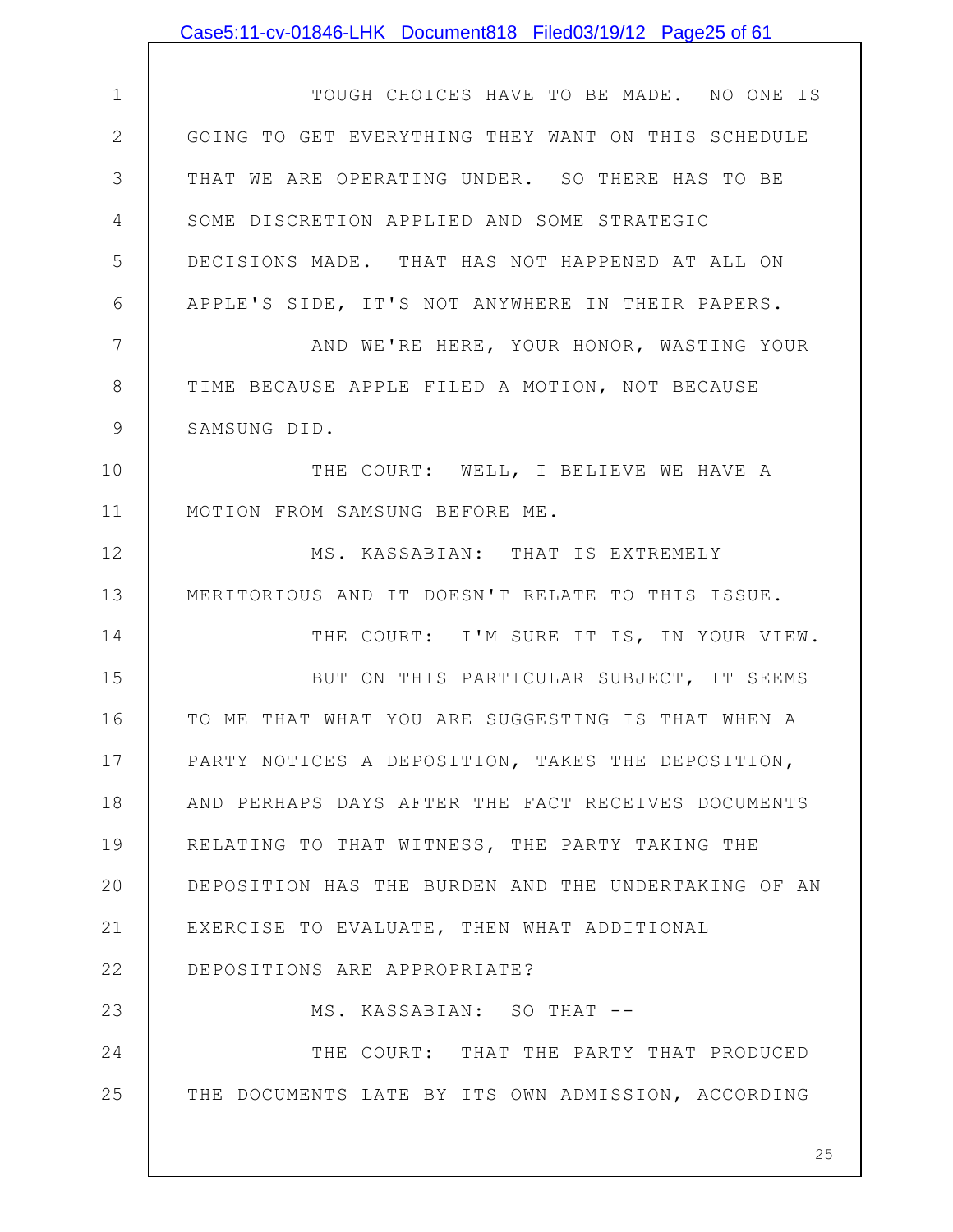|                | Case5:11-cv-01846-LHK Document818 Filed03/19/12 Page26 of 61 |
|----------------|--------------------------------------------------------------|
|                |                                                              |
| $\mathbf{1}$   | TO ITS OWN STANDARD, HAS NO RESPONSIBILITY IN THAT           |
| $\overline{2}$ | CIRCUMSTANCE TO ENGAGE THE OTHER SIDE AND SAY, WE            |
| 3              | KNOW WE ARE LATE, WE KNEW WE BLEW OUR DEADLINE, WE           |
| 4              | KNOW WE VIOLATED THE JUDGE'S ORDER AND HERE'S HOW            |
| 5              | WE ARE PROPOSING TO MAKE THIS RIGHT.                         |
| 6              | MS. KASSABIAN: I HAVE THREE RESPONSES TO                     |
| $\overline{7}$ | THAT.                                                        |
| 8              | NUMBER ONE, YES, THE PARTIES SHOULD                          |
| 9              | PROPOSE A SOLUTION, AND IN MANY INSTANCES WHERE WE           |
| 10             | HAD A LATE PRODUCTION WE DID.                                |
| 11             | SOMETIMES APPLE ENGAGED US IN THAT,                          |
| 12             | SOMETIMES THEY DIDN'T.                                       |
| 13             | APPLE, IN ITS LATE PRODUCTIONS, HAS NEVER                    |
| 14             | SAID VOLUNTARILY, BY THE WAY, WE WILL AGREE TO LET           |
| 15             | YOU HAVE MORE TIME WITH THIS WITNESS. THEY'VE                |
| 16             | NEVER SAID THAT. THEY SHOULD SAY THAT, THEY                  |
| 17             | HAVEN'T YET, THE PARTIES NEED TO WORK THAT OUT.              |
| 18             | SECONDLY, AS FAR AS PRODUCING THE                            |
| 19             | DOCUMENTS AFTER THE DEPOSITION, ONLY APPLE HAS DONE          |
| 20             | THAT. SAMSUNG HASN'T --                                      |
| 21             | THE COURT: YOU'VE NEVER DONE THAT?                           |
| 22             | MS. KASSABIAN: I DON'T BELIEVE THAT HAS                      |
| 23             | HAPPENED IN THIS CASE.                                       |
| 24             | THE COURT: IS THAT CORRECT?                                  |
| 25             | MS. KASSABIAN: THAT'S CORRECT.                               |
|                | 26                                                           |
|                |                                                              |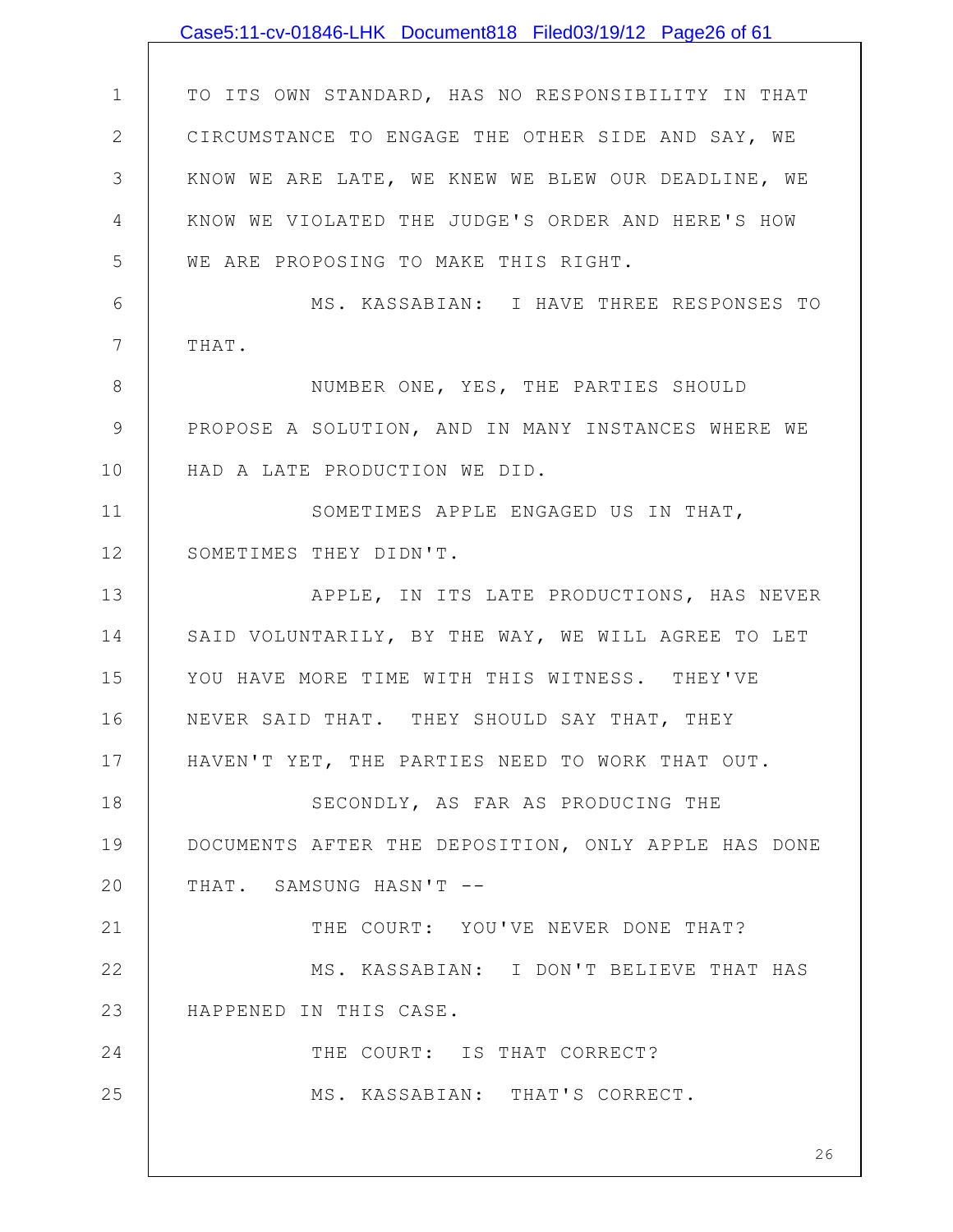|              | Case5:11-cv-01846-LHK Document818 Filed03/19/12 Page27 of 61 |
|--------------|--------------------------------------------------------------|
|              |                                                              |
| $\mathbf 1$  | THE COURT: SO YOU ARE DISPUTING THE                          |
| $\mathbf{2}$ | FACTS THAT WERE SUBMITTED IN MS. MAZZA'S                     |
| 3            | DECLARATION?                                                 |
| 4            | MS. KASSABIAN: I DON'T THINK MS. MAZZA                       |
| 5            | SAYS THAT.                                                   |
| 6            | SHE SAYS CERTAIN DOCUMENTS WERE PRODUCED                     |
| 7            | DURING DEPOSITIONS WITH RESPECT TO HEONBAE KIM, I            |
| 8            | BELIEVE, AND THERE MIGHT HAVE BEEN ONE OR TWO                |
| 9            | ANOTHERS. IT'S A DIZZYING ARRAY OF WITNESSES,                |
| 10           | YOUR HONOR.                                                  |
| 11           | WE SUBMITTED A CHART THAT REFLECTS ALL                       |
| 12           | THE INFORMATION. SHE POINTS TO ONE DEPOSITION                |
| 13           | WHERE WE PRODUCED DOCUMENTS FOUR HOURS BEFORE THE            |
| 14           | DEPOSITION, THAT'S TRUE. THAT'S NOT AFTER, THAT'S            |
| 15           | BEFORE.                                                      |
| 16           | AND THERE WAS ANOTHER INSTANCE WITH                          |
| 17           | MS. KIM WHERE DOCUMENTS WERE PRODUCED DURING HER             |
| 18           | DEPOSITION.                                                  |
| 19           | I DON'T THINK THERE'S ANYTHING IN THE                        |
| 20           | CHART POINTING TO DOCUMENTS AFTER THE DEPOSITION.            |
| 21           | WHAT SHE SAYS INSTEAD IS, HEY SAMSUNG, IN A                  |
| 22           | DIFFERENT CASE, IN THE ITC PROCEEDINGS, SAMSUNG              |
| 23           | PRODUCED SOME DOCUMENTS IN RESPONSE TO ITC DOCUMENT          |
| 24           | REQUESTS AFTER THAT WITNESS HAD BEEN DEPOSED IN THE          |
| 25           | NDCA CASE.                                                   |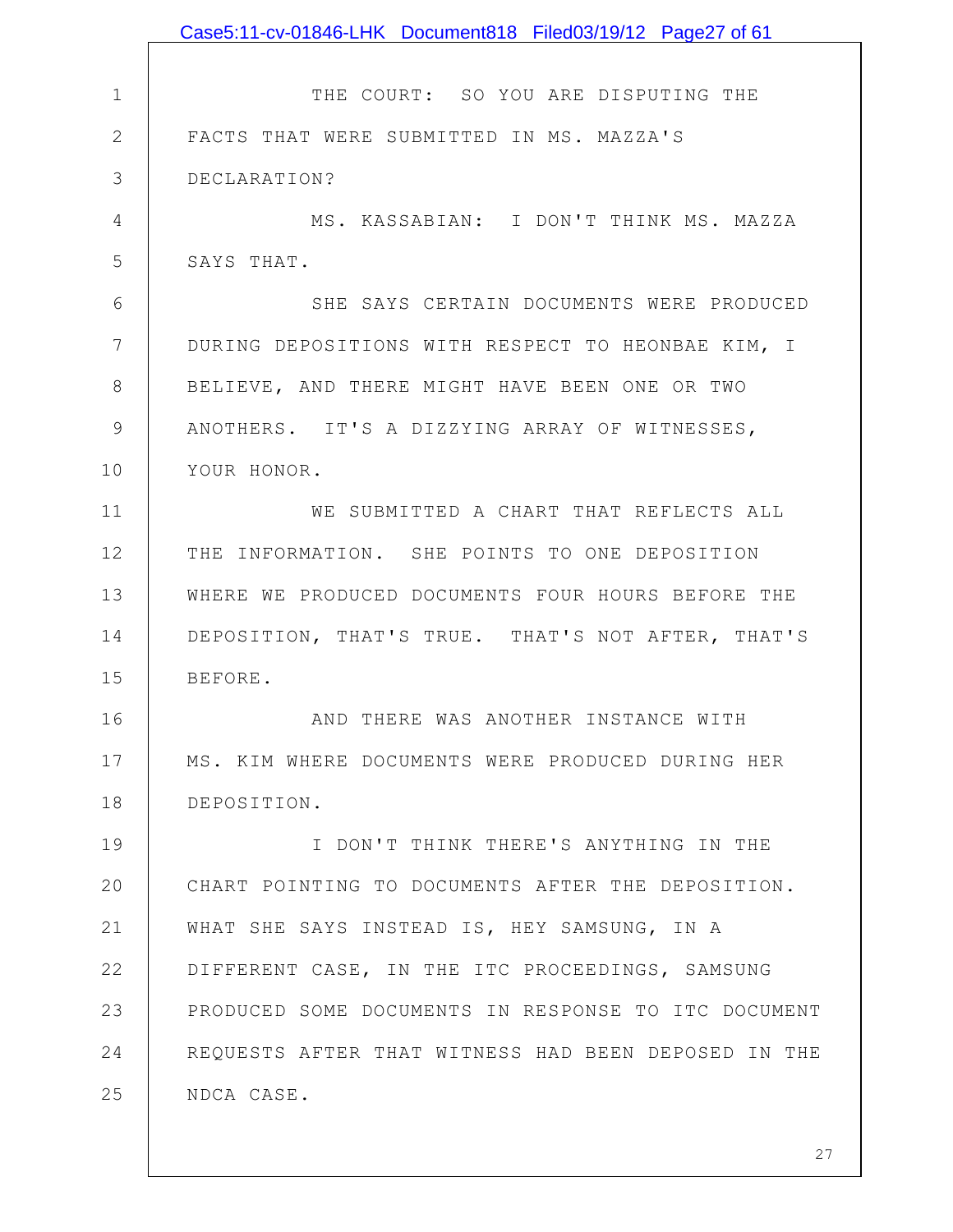|              | Case5:11-cv-01846-LHK Document818 Filed03/19/12 Page28 of 61 |
|--------------|--------------------------------------------------------------|
|              |                                                              |
| $\mathbf 1$  | THAT'S A COMPLETE RED HERRING. THAT WAS                      |
| $\mathbf{2}$ | NOT AN NDCA PRODUCTION. THERE WERE DIFFERENT                 |
| 3            | PATENTS, DIFFERENT PRODUCTS AT ISSUE. SOME WERE              |
| 4            | OVERLAPPING WITNESSES                                        |
| 5            | THE COURT: I WILL ACCEPT YOUR                                |
| 6            | REPRESENTATION IF I GO BACK AND LOOK AND SEE IF              |
| 7            | THAT REPRESENTATION IS NOT CORRECT I WILL DEAL WITH          |
| 8            | IT.                                                          |
| 9            | MS. KASSABIAN: WELL, YOUR HONOR, I'M NOT                     |
| 10           | TRYING TO MISSTATE ANYTHING, THERE ARE MANY CHARTS           |
| 11           | AT ISSUE.                                                    |
| 12           | I CAN TAKE A MOMENT TO LOOK AT THEM, BUT                     |
| 13           | MY UNDERSTANDING IS THE ONLY DOCUMENTS IN THIS CASE          |
| 14           | THAT HAVE BEEN PRODUCED COMPLETELY AFTER A                   |
| 15           | DEPOSITION HAS BEEN TAKEN IS ON APPLE'S SIDE WHERE           |
| 16           | THEY PRODUCED TENS OF THOUSANDS OF DOCUMENTS AFTER           |
| 17           | THEIR INVENTOR DEPOSITIONS.                                  |
| 18           | WHAT THEY'RE COMPLAINING ABOUT SAMSUNG'S                     |
| 19           | NDCA PRODUCTIONS IS THAT THEY HAVE COME TOO CLOSE            |
| 20           | IN TIME TO THE DEPOSITION AND IN SOME INSTANCES              |
| 21           | ADDITIONAL SUPPLEMENTAL PRODUCTIONS HAVE BEEN                |
| 22           | DURING THE DEPOSITIONS.                                      |
| 23           | I DON'T THINK THEY POINTED TO ANY                            |
| 24           | INSTANCES ANY WHERE DOCUMENTS WERE PRODUCED                  |
| 25           | LITERALLY AFTER AN NDCA DEPOSITION EXCEPT THE ACUTE          |
|              |                                                              |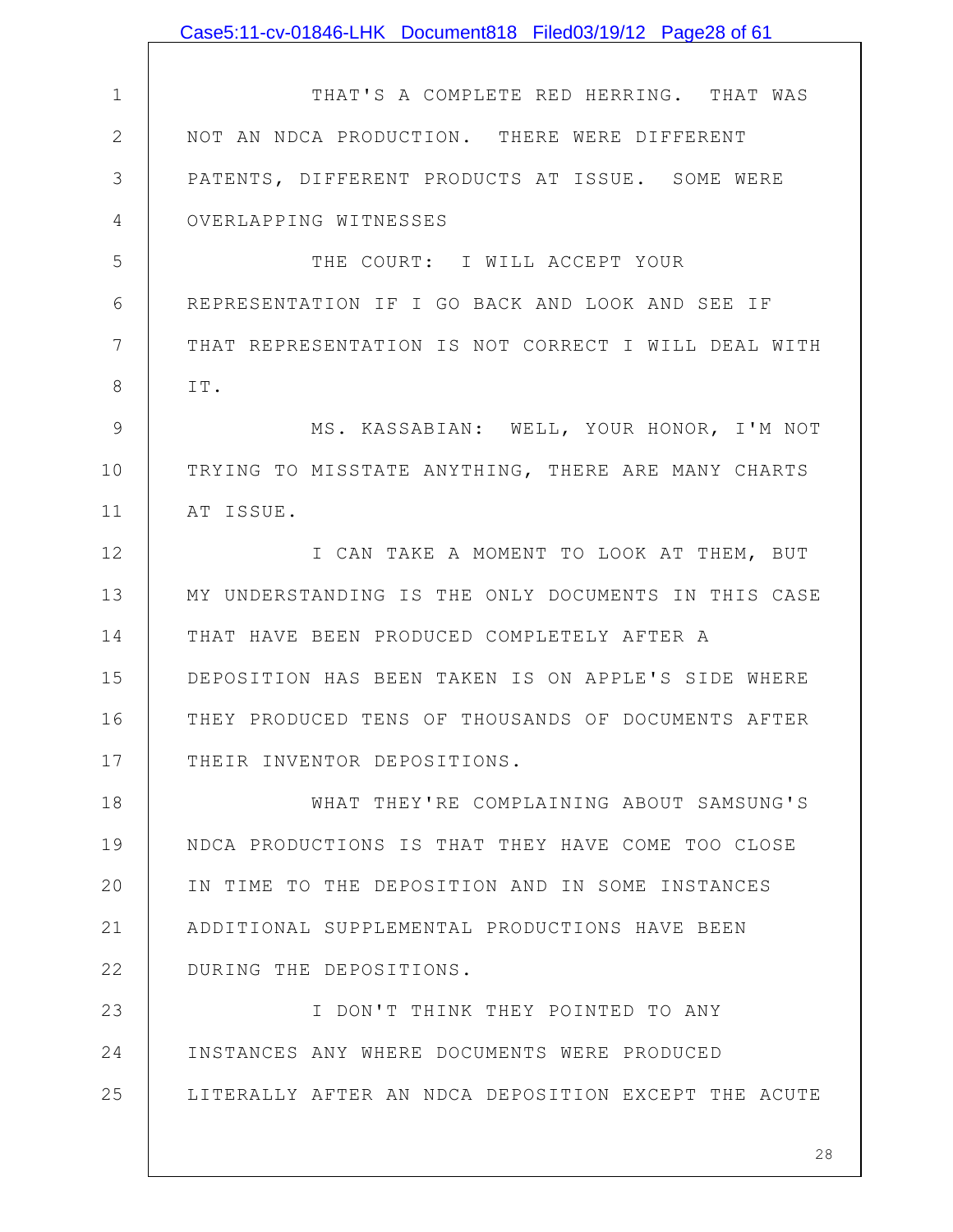|             | Case5:11-cv-01846-LHK Document818 Filed03/19/12 Page29 of 61 |
|-------------|--------------------------------------------------------------|
|             |                                                              |
| $\mathbf 1$ | ARGUMENT THAT DOCUMENTS PRODUCED IN AN ENTIRELY              |
| 2           | DIFFERENT ACTION, THE ITC ACTIONS, SOMEHOW ARE               |
| 3           | IMPUTED AS RELEVANT AND RESPONSIVE IN THE NDCA, AND          |
| 4           | THEY HAVEN'T WITH THAT SHOWING.                              |
| 5           | THE COURT: AND YOU ARE TELLING ME THAT                       |
| 6           | DOCUMENTS PRODUCED IN THE ITC ACTION HAVE NOT BEEN           |
| 7           | DEEMED PRODUCED IN THIS CASE UNDER AN AGREEMENT              |
| 8           | BETWEEN THE PARTIES?                                         |
| 9           | MS. KASSABIAN: THEY ABSOLUTELY HAVE.                         |
| 10          | THE COURT: SO WHAT DOES IT MATTER IF                         |
| 11          | THAT'S AN ITC BATES STAMP ON THE DOCUMENT THAT WERE          |
| 12          | PRODUCED AFTER THE DEPOSITION -- WERE PRODUCED               |
| 13          | AFTER THE DEPOSITION.                                        |
| 14          | MS. KASSABIAN: BECAUSE THEY ARE                              |
| 15          | RESPONSIVE TO ISSUES THAT ARE ONLY PRESENT IN THE            |
| 16          | ITC ACTIONS. WHO CARES, RIGHT?                               |
| 17          | IN THIS CASE, IN THE NDCA CASE, WE RAN                       |
| 18          | SEARCH TERMS BASED ON RELEVANT ISSUES AND RELEVANT           |
| 19          | PRODUCTS IN THIS CASE, WE DISCLOSED THOSE SEARCH             |
| 20          | TERMS TO APPLE. APPLE HASN'T COMPLAINED ABOUT                |
| 21          | THEM.                                                        |
| 22          | WE DID CUSTODIAL PULLS FOR THOSE                             |
| 23          | WITNESSES AND PRODUCED THOSE DOCUMENTS. THERE'S A            |
| 24          | SEPARATE TEAM OF LAWYERS WORKING ON THE ITC ACTIONS          |
| 25          | WITH SEPARATE DOCUMENTS, SEPARATE ISSUES, SOME               |
|             |                                                              |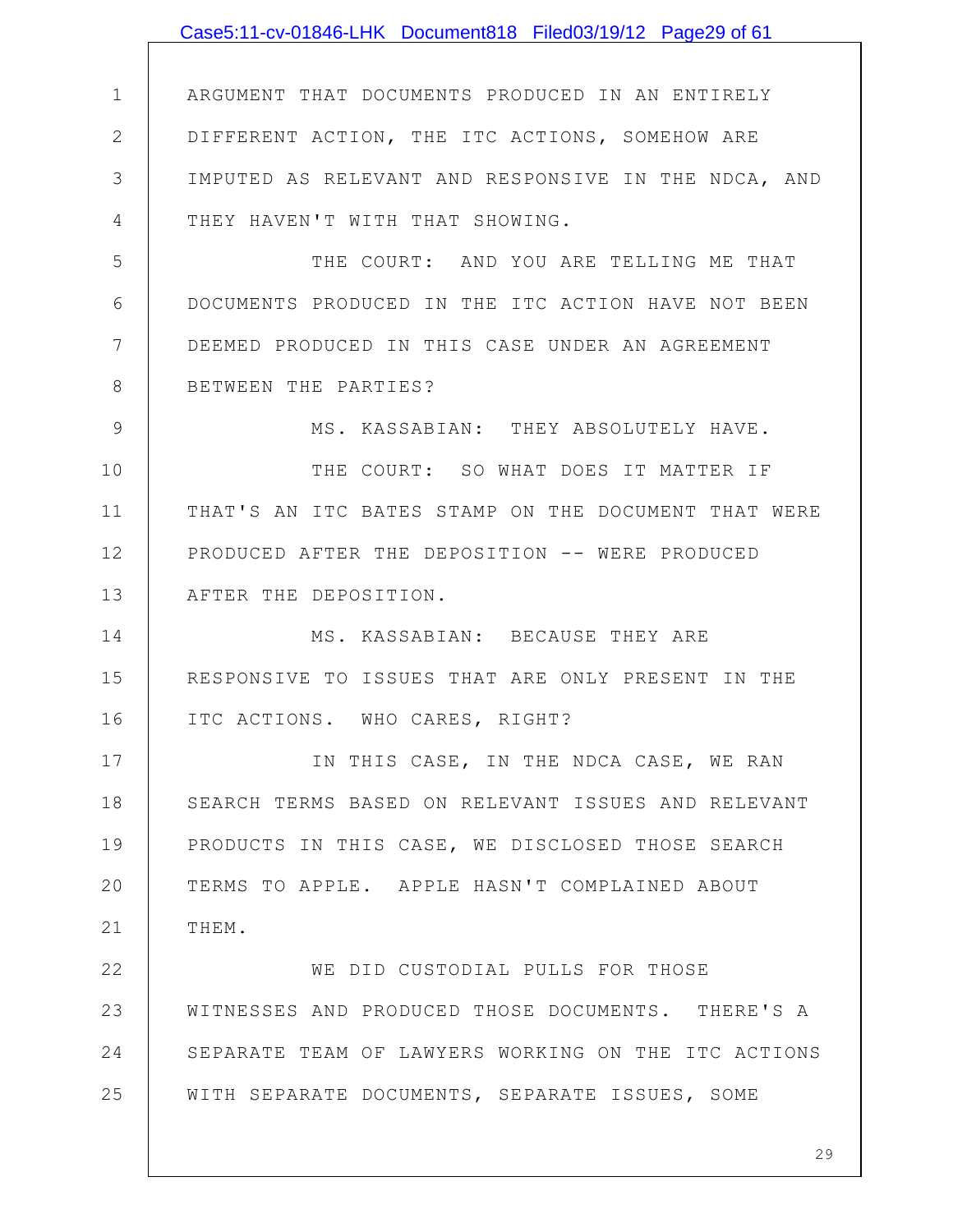|              | Case5:11-cv-01846-LHK Document818 Filed03/19/12 Page30 of 61 |
|--------------|--------------------------------------------------------------|
|              |                                                              |
| $\mathbf 1$  | OVERLAPPING WITNESSES.                                       |
| $\mathbf{2}$ | AND THE FACT THAT --                                         |
| 3            | THE COURT: AND SOME OVERLAPPING ISSUES.                      |
| 4            | MS. KASSABIAN: I SUSPECT. I I'M NOT ON                       |
| 5            | THOSE CASES, BUT SUSPECT THERE MAY BE SOME.                  |
| 6            | BUT APPLE IN ITS SUPPLEMENTAL REPLY BRIEF                    |
| 7            | IS, YOU KNOW, SILENT ON THE NOTION OF THE ISSUE OF           |
| 8            | WHETHER THOSE ADDITIONAL PRODUCTIONS HAVE ANYTHING           |
| 9            | TO DO WITH THIS CASE.                                        |
| 10           | I DIDN'T HAVE A CHANCE IN THE 24 HOURS                       |
| 11           | SINCE I RECEIVED THE SUPPLEMENTAL BRIEF TO PULL              |
| 12           | THOSE DOCUMENTS AND SEE, BUT THE POINT IS THOSE              |
| 13           | WERE NOT THE SEARCHES RUN BY THE NDCA TEAM IN THE            |
| 14           | NDCA ACTION.                                                 |
| 15           | THE FACT THAT THERE ARE OTHER ISSUES THAT                    |
| 16           | THE WITNESS MIGHT BE RELEVANT TO IN THE ITC CASE IS          |
| 17           | WHETHER THERE WERE DIFFERENT APPLE PATENTS AT ISSUE          |
| 18           | AND SOME DIFFERENT PRODUCTS AT ISSUE IS ENTIRELY             |
| 19           | UNREMARKABLE, AND IT JUST GOES TO SHOW THAT THEY             |
| 20           | MUST NOT HAVE BEEN ABLE TO FIND ANY EXAMPLES WHERE           |
| 21           | SAMSUNG PRODUCED DOCUMENTS AFTER THE DEPOSITION IN           |
| 22           | THE NDCA PRODUCTION BECAUSE THEY RESORTED TO                 |
| 23           | POINTING TO ITC PRODUCTIONS.                                 |
| 24           | IT'S CUTE, BUT IT'S INACCURATE AND IT'S                      |
| 25           | NOT A BASIS TO REOPEN AN NDCA DEPOSITION.                    |
|              |                                                              |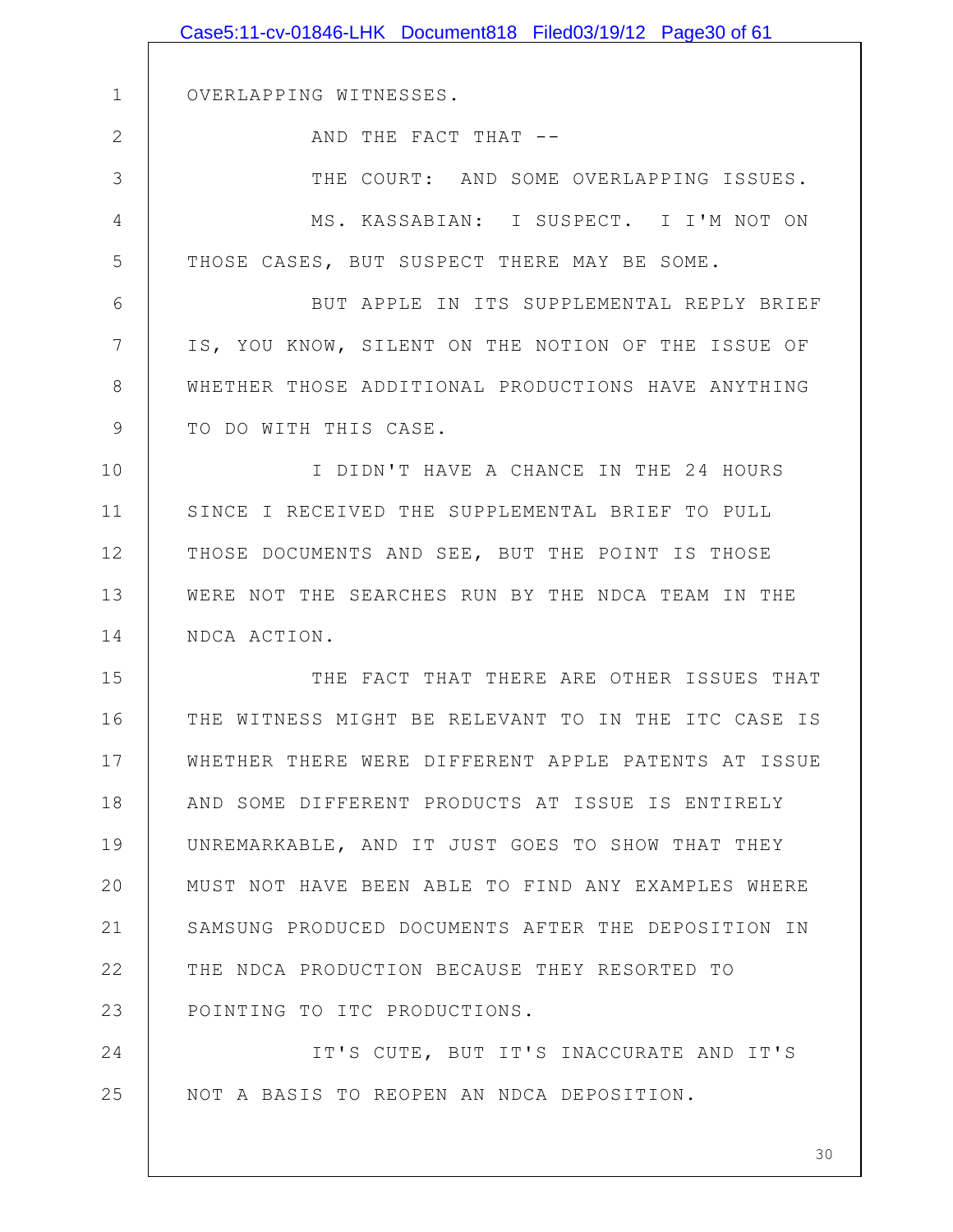|               | Case5:11-cv-01846-LHK        Document818        Filed03/19/12        Page31 of 61 |
|---------------|-----------------------------------------------------------------------------------|
|               |                                                                                   |
| 1             | THE COURT: ALL RIGHT.                                                             |
| $\mathbf{2}$  | ANYTHING FURTHER ON THE ISSUE OF                                                  |
| 3             | DEPOSITIONS, MS. KASSABIAN?                                                       |
| 4             | MS. KASSABIAN: NOT UNLESS YOU HAVE ANY                                            |
| 5             | OTHER QUESTIONS, YOUR HONOR.                                                      |
| 6             | THE COURT: THANK YOU VERY MUCH.                                                   |
| 7             | MR. JACOBS, ANY BRIEF REBUTTAL?                                                   |
| 8             | MR. JACOBS: NOTHING ABOUT THIS IS CUTE,                                           |
| $\mathcal{G}$ | YOUR HONOR. IT'S A VERY SERIOUS PROBLEM. AND                                      |
| 10            | THE FRIVOLITY WITH WHICH IT IS TREATED IS ITSELF                                  |
| 11            | VERY DISCONCERTING.                                                               |
| 12            | IN OUR DECLARATIONS WE SOUGHT TO BE JUST                                          |
| 13            | AS FACTUAL AS WE COULD BE ABOUT EACH ASPECT OF WHAT                               |
| 14            | WE WERE SEEKING AND WHAT HAD HAPPENED.                                            |
| 15            | SO FOR EXAMPLE, MS. KASSABIAN PAINTS WITH                                         |
| 16            | A VERY BROAD BRUSH ABOUT THE THOUSANDS OF INVENTOR                                |
| 17            | DOCUMENTS THAT WERE PRODUCED AFTER THEIR                                          |
| 18            | DEPOSITIONS.                                                                      |
| 19            | WE RAN OUR DISCLOSED SEARCH TERMS DURING                                          |
| 20            | THE DEPOSITION PROCESS FOR THOSE INVENTORS.                                       |
| 21            | SAMSUNG ASKED US AFTER THE DEPOSITIONS TO RUN MORE                                |
| 22            | SEARCHES. AND IN THE SPIRIT OF ACCOMMODATION, WE                                  |
| 23            | RAN MORE SEARCH TERMS AND PRODUCED ADDITIONAL                                     |
| 24            | DOCUMENTS.                                                                        |
| 25            | THOSE CIRCUMSTANCES ARE VERY DIFFERENT                                            |
|               |                                                                                   |
|               | 31                                                                                |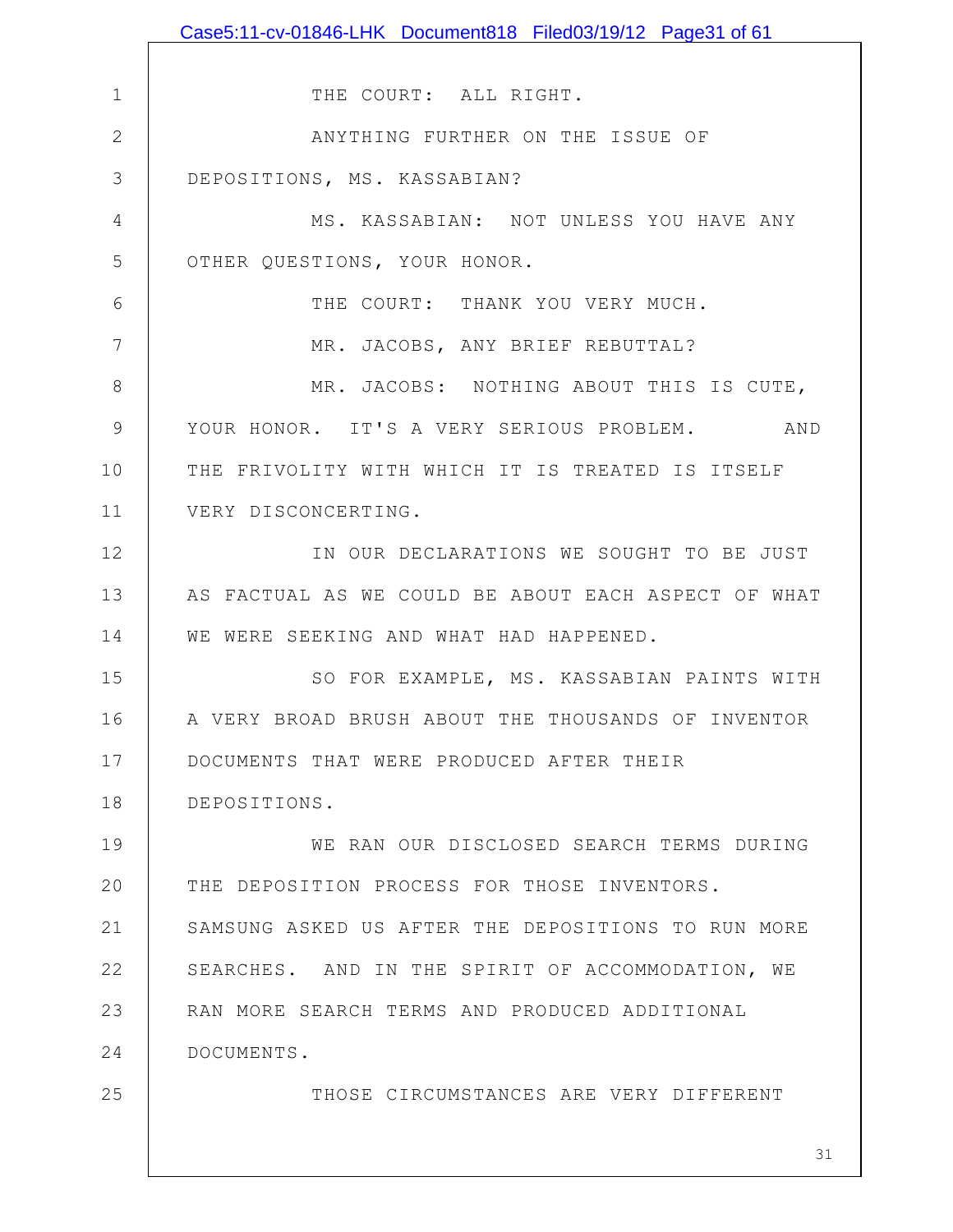|               | Case5:11-cv-01846-LHK Document818 Filed03/19/12 Page32 of 61 |
|---------------|--------------------------------------------------------------|
|               |                                                              |
| $\mathbf 1$   | FROM THE CIRCUMSTANCES WE'VE BEEN FACING IN KOREA            |
| $\mathbf{2}$  | GETTING DOCUMENTS IN KOREAN MOMENTS BEFORE THE               |
| 3             | DEPOSITION -- JUST THE OTHER DAY, A DAY BEFORE THE           |
| 4             | DEPOSITION.                                                  |
| 5             | WHAT HAPPENED AFTER WE FILED OUR MOTION                      |
| 6             | WAS WE ACTUALLY SAW SAMSUNG GETTING ITS ACT                  |
| 7             | TOGETHER AND GETTING US -- IN THE PERIOD RIGHT               |
| $8\,$         | AFTER THE MOTION WAS FILED IT LOOKED LIKE WE WERE            |
| $\mathcal{G}$ | GOING TO BE OKAY. IN FACT, WE EVEN TALKED AMONG              |
| 10            | OURSELVES, MAYBE WE CAN STIPULATE AROUND THIS,               |
| 11            | MAYBE FILING THE MOTION HAD THE EFFECT WE SAW.               |
| 12            | AND THEN IT DETERIORATED AGAIN AND THAT'S                    |
| 13            | WHEN WE REALIZED WE NEEDED ADDITIONAL REMEDIAL               |
| 14            | ASSISTANCE.                                                  |
| 15            | AND THE CHART THAT WE HAVE GIVEN YOU                         |
| 16            | DOCUMENTS THAT PROCESS.                                      |
| 17            | BELIEVE ME, I TOTALLY UNDERSTAND, I                          |
| 18            | SYMPATHIZE, I SHARE YOUR FRUSTRATION. WE HAVE BEEN           |
| 19            | TEEING THESE MOTIONS UP IN AS ORDERLY A WAY AS WE            |
| 20            | CAN DOING EVERYTHING WE CAN ON THE MEET AND CONFER           |
| 21            | SIDE TO RESOLVE THEM. HAROLD MCELHINNY COULDN'T BE           |
| 22            | HERE TODAY BUT HE HAS MET SEVERAL TIMES WITH                 |
| 23            | CHARLIE VERHOVEN. WE'VE DONE WHAT WE CAN TO TRY TO           |
| 24            | RESOLVE THIS AMONG OURSELVES.                                |
| 25            | I BELIEVE THAT SEVERAL THINGS ARE GOING                      |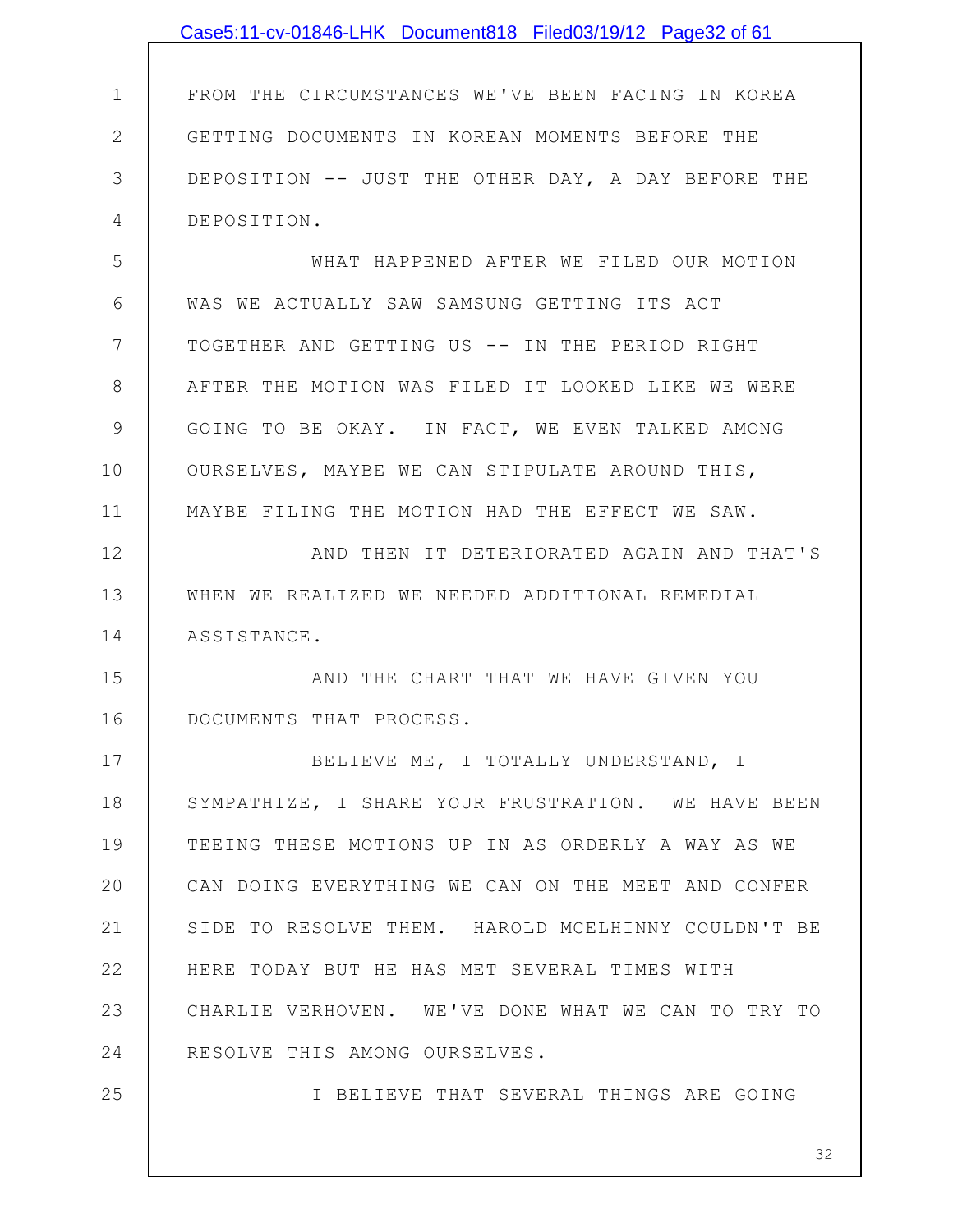1 2 3 4 5 6 7 8 9 10 11 12 13 14 15 16 17 18 19 20 21 22 23 24 25 33 ON HERE. SAMSUNG ITSELF HAS NEVER FIGURED OUT, NOTWITHSTANDING THE LITIGATION ITS IN, HAS NOT INTRODUCED ORDERLY DOCUMENT PRODUCTION PROCESSES INTO ITS LITIGATION SYSTEM. SAMSUNG'S LEGAL STRATEGY IN THIS CASE IS TO MAKE THIS DISCOVERY AS PROLONGED AND DELAYED AS POSSIBLE SO THAT THEY CAN FILE A MOTION WE'VE BEEN WARNING ABOUT SINCE LAST MAY TO MOVE OFF THE TRIAL DATE. WE ARE DOING EVERYTHING WE CAN CONSISTENT WITH EVERY DIRECTION YOU GIVE US TO PUT THIS GROUP OF PEOPLE, INCLUDING YOUR HONOR, IN THE MODE OF HELPING JUDGE KOH GET THIS CASE TO TRIAL BY AUGUST, AND THAT'S BY JULY 31ST, AND THAT'S ALL WE SEEK. THE COURT: ON THAT SAME POINT, COULD YOU SHARE WITH ME, HAS JUDGE KOH SET ANY LIMITS FOR TRIAL IN TERMS OF THE NUMBER OF HOURS? MR. JACOBS: YES. THE COURT: ROUGHLY, I'M NOT GOING HOLD ANYBODY TO IT. MR. JACOBS: I BELIEVE -- WE ARE VERY CONSCIENCE OF THIS, IT'S A THREE-WEEK TRIAL, CLAIMS AND COUNTERCLAIMS. THE COURT: ALL RIGHT. SO IF IT'S A THREE-WEEK TRIAL, HOW MANY Case5:11-cv-01846-LHK Document818 Filed03/19/12 Page33 of 61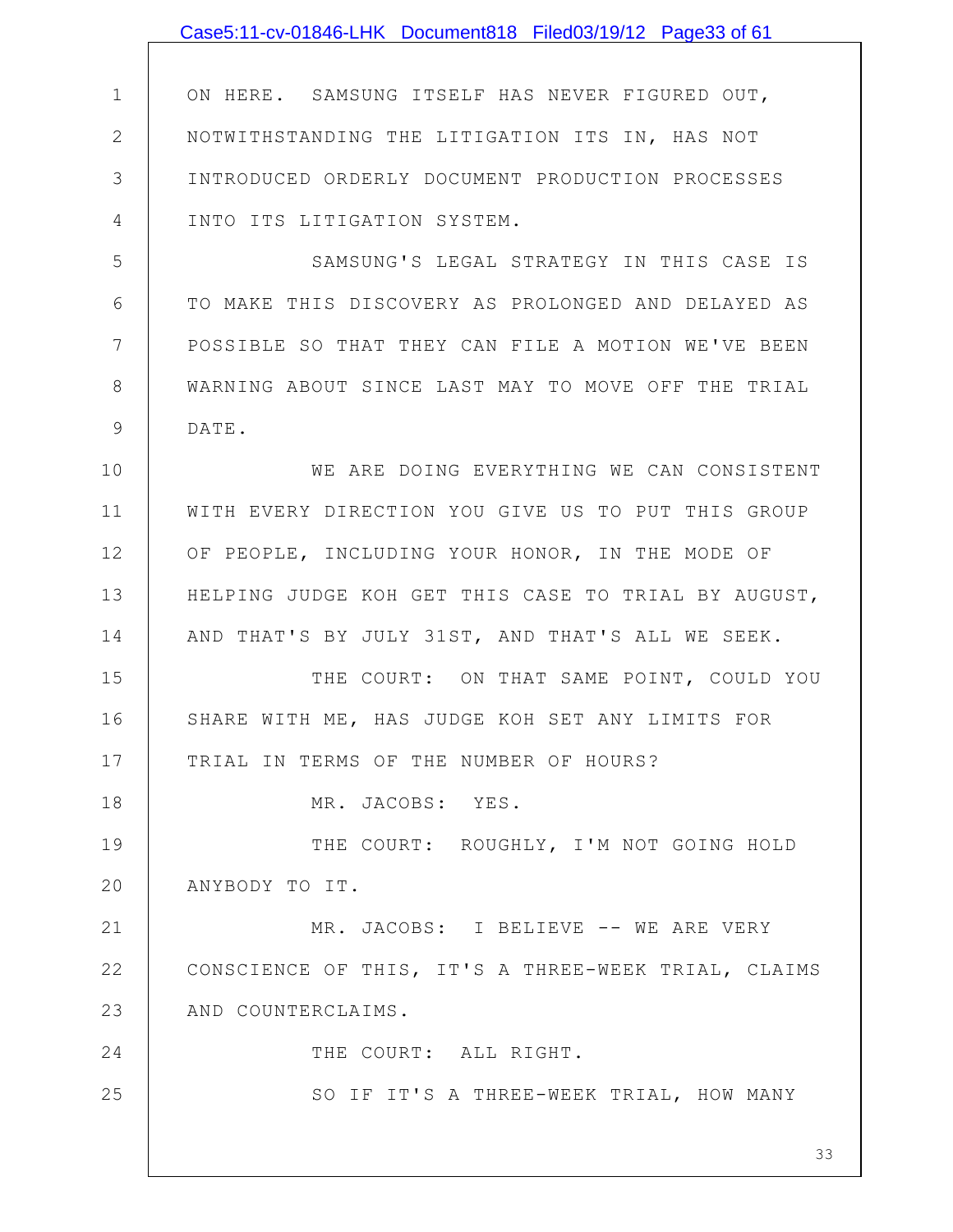|                | Case5:11-cv-01846-LHK Document818 Filed03/19/12 Page34 of 61 |
|----------------|--------------------------------------------------------------|
|                |                                                              |
| $\mathbf 1$    | WITNESSES DO YOU POSSIBLY EXPECT TO TESTIFY?                 |
| $\mathbf{2}$   | MR. JACOBS: IT WILL BE A VERY TIGHT,                         |
| 3              | EFFICIENT TRIAL. IT WILL BE BASED ON THE DOCUMENTS           |
| 4              | AND THE DEPOSITION TESTIMONY AS INTRODUCED AS                |
| 5              | EFFICIENTLY AS POSSIBLE.                                     |
| 6              | WE WOULD HAVE BOTH AN OPPORTUNITY AND A                      |
| $7\phantom{.}$ | CHALLENGE IN THIS TRIAL. THE OPPORTUNITY IS THAT             |
| 8              | THE EVIDENCE WE'VE DEVELOPED OF SAMSUNG'S                    |
| 9              | INTENTIONAL COPYING, DOWN TO THE VERY FEATURES THAT          |
| 10             | WE ARE TALKING ABOUT IN THIS DISPUTE, IS MASSIVE.            |
| 11             | TRACING IT ALL THE WAY THROUGH IS A CHALLENGE.               |
| 12             | SO IF YOU HAVE A DOCUMENT THAT SAYS DO                       |
| 13             | IT, TRACING IT THROUGH TO SHOW THAT IT WAS DONE AND          |
| 14             | THAT THERE'S CAUSATION, ET CETERA, THAT IS A BIT OF          |
| 15             | A CHALLENGE FOR US, BUT IT'S ALSO AN OPPORTUNITY             |
| 16             | BECAUSE THERE'S NO QUESTION OF HOW THIS ALL                  |
| 17             | HAPPENED. YOU'VE SEEN SOME DOCUMENTS ALREADY, IT'S           |
| 18             | QUITE INCULPATORY OF SAMSUNG'S CONDUCT.                      |
| 19             | BUT THAT'S WHAT WE'RE TRYING DO THROUGH                      |
| 20             | THIS DEPOSITION PROCESS IS FIGURE OUT EXACTLY WHAT           |
| 21             | HAPPENED SO WE CAN TELL THE STORY AT TRIAL IN THE            |
| 22             | MOST EFFICIENT AND COMPELLING WAY.                           |
| 23             | THE COURT: WHERE I'M GOING WITH ALL OF                       |
| 24             | THIS IS IF IT'S A THREE-WEEK TRIAL, WE'RE NOT                |
| 25             | TALKING ABOUT DOZENS AND DOZENS OF WITNESSES.                |
|                |                                                              |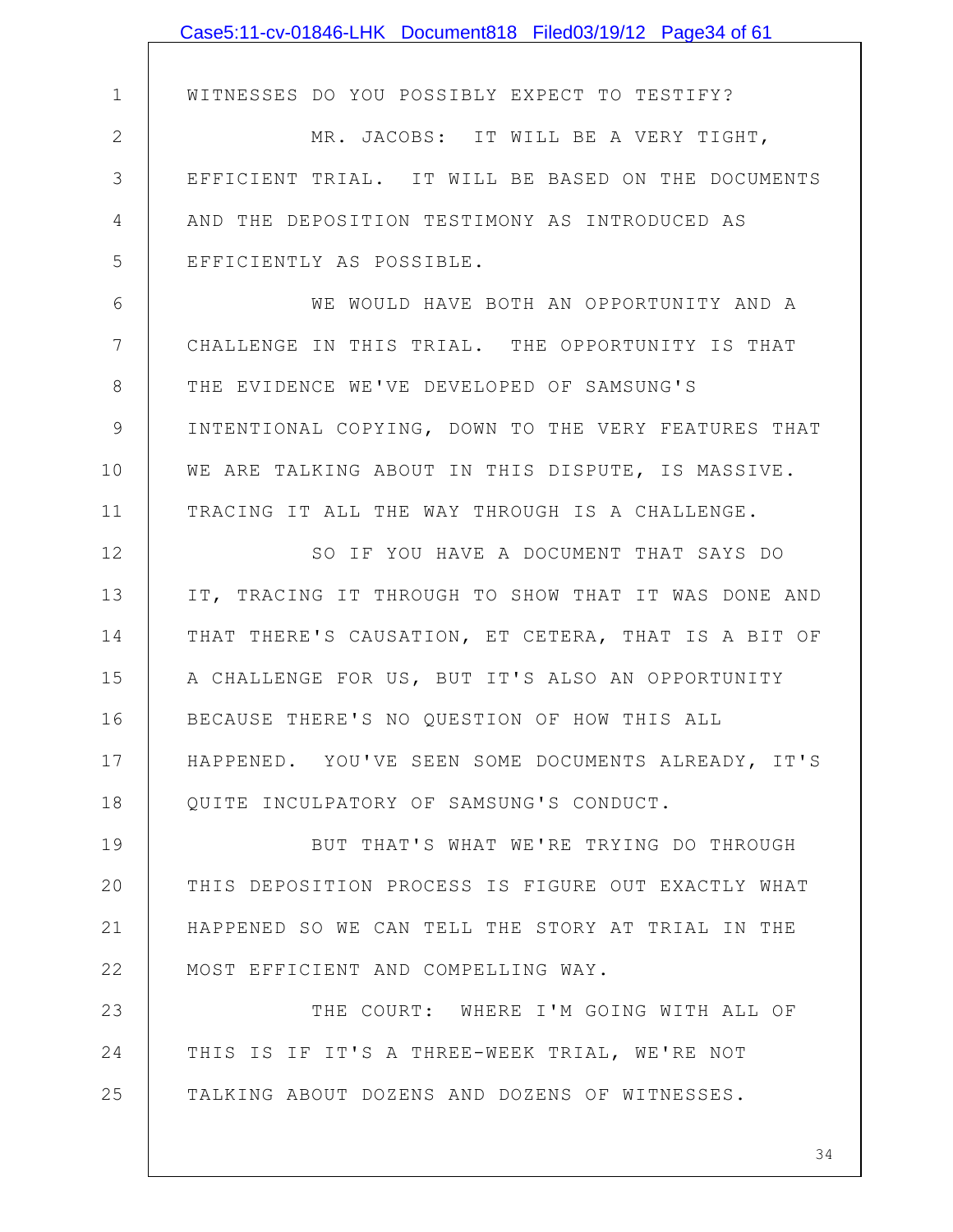|               | Case5:11-cv-01846-LHK Document818 Filed03/19/12 Page35 of 61 |
|---------------|--------------------------------------------------------------|
|               |                                                              |
| $\mathbf 1$   | MR. JACOBS: THAT'S CORRECT.                                  |
| $\mathbf{2}$  | THE COURT: SO AT THE END OF THE DAY WITH                     |
| 3             | ALL THE DISCOVERY THAT'S BEEN UNLEASHED WE ARE               |
| 4             | TALKING ABOUT A HANDFUL OF PEOPLE AND A HANDFUL OF           |
| 5             | DOCUMENTS, JUST LIKE EVERY OTHER CASE IN THIS                |
| 6             | COURT.                                                       |
| 7             | SO WHY, EVEN THOUGH YOU HAVE BEEN                            |
| $8\,$         | AUTHORIZED TO TAKE THESE HUNDREDS OF HOURS OF                |
| $\mathcal{G}$ | DEPOSITIONS, YOU HAVE BEEN APPEAR TO BE SEEKING RE           |
| 10            | DEPOSITION OF MANY WITNESSES.                                |
| 11            | WHY WOULD IT MAKE SENSE FOR ME TO UNLEASH                    |
| 12            | THAT WHEN IT WOULD SEEM TO ME THAT THERE MAY -- AT           |
| 13            | MOST, THERE WOULD BE A HANDFUL OF PEOPLE WHO ARE             |
| 14            | TRULY IMPORTANT TO YOUR CASE.                                |
| 15            | MR. JACOBS: I THINK THE BEST ANSWER TO                       |
| 16            | THAT IS WHAT I GAVE EARLIER.                                 |
| 17            | WE HAVE AN HOURS LIMIT. WE HAVE BEEN                         |
| 18            | USING THOSE HOURS EFFICIENTLY. SO MANY OF THE                |
| 19            | DEPOSITIONS WE HAVE TAKEN ARE TWO HOURS OF KOREAN            |
| 20            | LANGUAGE WHICH TRANSLATES TO ONE HOUR OF DEPOSITION          |
| 21            | TIME.                                                        |
| 22            | UNDER THE PARTY'S ARRANGEMENT WE ARE                         |
| 23            | AUTHENTICATING THE DOCUMENTS BECAUSE SAMSUNG                 |
| 24            | REFUSED TO STIPULATE TO AUTHENTICATION. THAT'S THE           |
| 25            | PRIMARY PURPOSE OF MANY OF THESE DEPOSITIONS TO GET          |
|               |                                                              |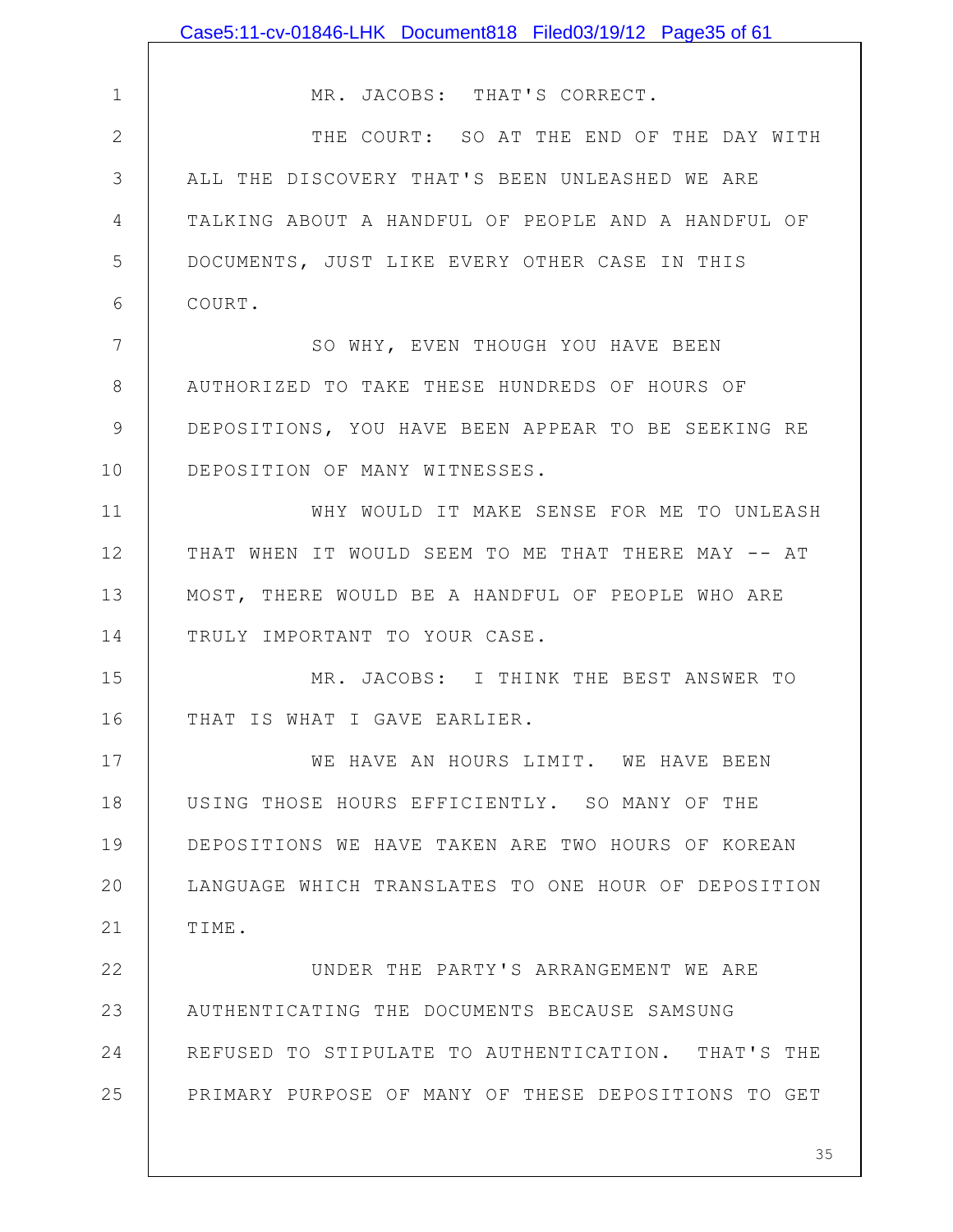1 2 3 4 5 6 7 8 9 10 11 12 13 14 15 16 17 18 19 20 21 22 23 24 25 THE DOCUMENTS IN ADMISSIBLE FORM SO THAT WE CAN INTRODUCE THEM AND HAVE SOMEBODY EXPLAIN WHAT THEY ARE ALL ABOUT. I DON'T WANT TO -- WE DO HAVE A HIGHLY CONFIDENTIAL PROTECTIVE ORDER. I DON'T WANT TO GET TOO MUCH INTO DETAIL, BUT WE LEARNED IMPORTANT AND CULPATORY FACTS AS WE BUILT THE RECORD, INCLUDING A WHOLE OFFICE THAT'S ABOUT THIS WHOLE PROJECT OF COPING APPLE ONLY IN THE LAST COUPLE OF WEEKS. AND SO PART OF OUR STRATEGY AS WE HURDLE OURSELVES AT THE CUTOFF IS TO MAKE SURE WE GET THE RECORD DEVELOPED ON THAT OFFICE. THE COURT: SO IF I WERE TO AGREE THAT SOME FURTHER DEPOSITIONS WERE APPROPRIATE, WHY WOULDN'T IT MAKE SENSE FOR ME TO SIMPLY SAY YOU KNOW WHAT, YOU CAN TAKE FIVE OF THESE WITNESSES, MAYBE TEN, AND MAYBE YOU CAN TAKE A TOTAL DEPOSITION, THE TOTAL NUMBER OF HOURS FOR THOSE DEPOSITIONS SHALL NOT EXCEED TEN HOURS. WHY NOT FOCUS FURTHER DEPOSITIONS IN THAT WAY? MR. JACOBS: I THINK I WOULD -- I THINK THAT'S A PERFECTLY PRACTICAL OUTCOME, YOUR HONOR. WE WOULD WORK WITH WHATEVER YOU GAVE US. I THINK IF WE HAD 15, 20, IF IT'S -- Case5:11-cv-01846-LHK Document818 Filed03/19/12 Page36 of 61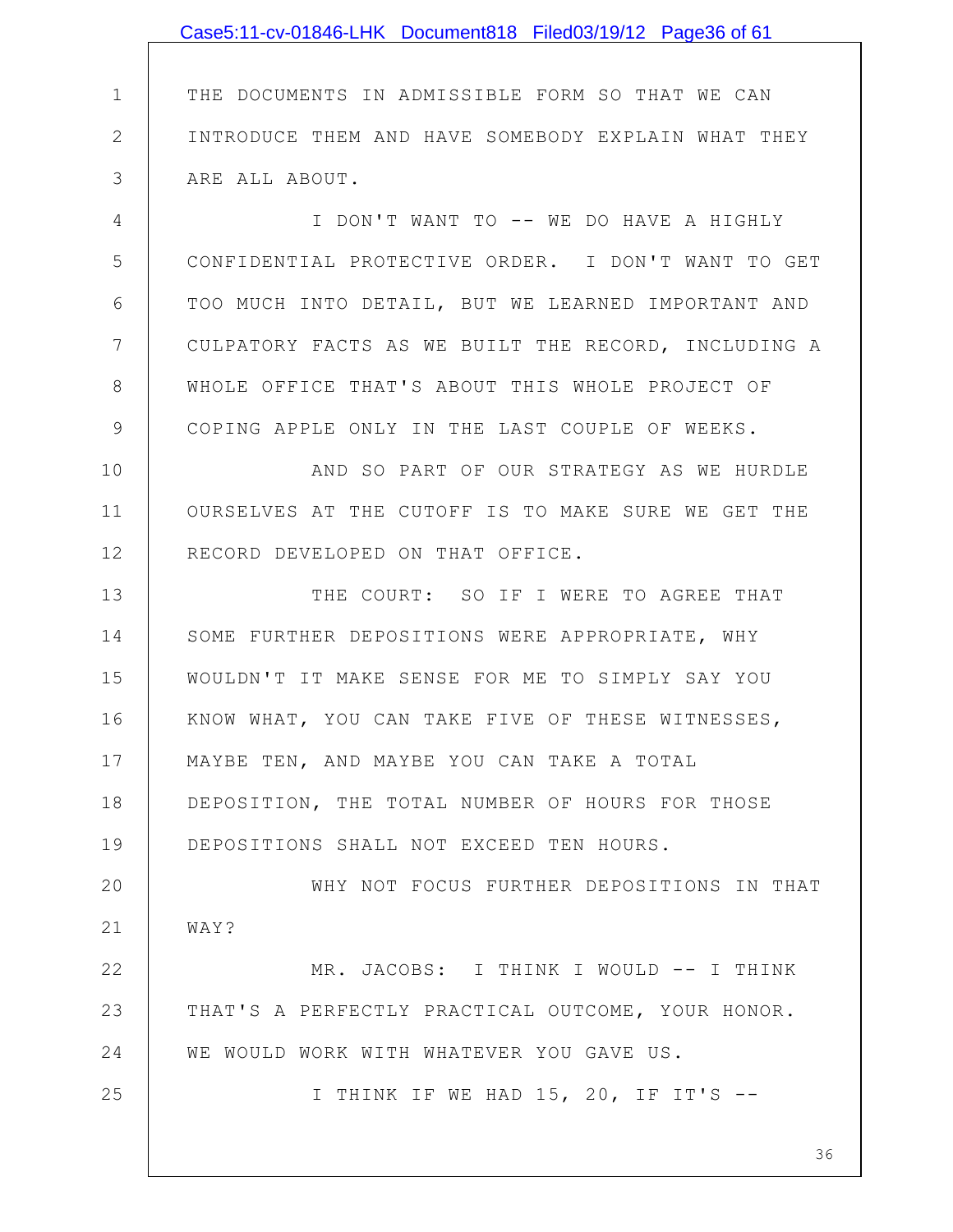|               | Case5:11-cv-01846-LHK Document818 Filed03/19/12 Page37 of 61 |
|---------------|--------------------------------------------------------------|
|               |                                                              |
| $\mathbf 1$   | FIRST OF ALL, UNDERSTAND OUR TRANSLATION OF HOURS            |
| $\mathbf{2}$  | FROM KOREAN LANGUAGE INTO ENGLISH IS 2 TO 1.                 |
| 3             | I THINK IF WE HAD 20 HOURS TO DO THAT IN                     |
| 4             | AND TEN WITNESSES, WE COULD WORK WITH THAT. WE               |
| 5             | WOULD MAKE THOSE HARD, STRATEGIC CALLS TO MAKE               |
| 6             | THOSE AS USEFUL AS POSSIBLE.                                 |
| 7             | THE COURT: THANK YOU, MR. JACOBS.                            |
| $8\,$         | MS. KASSABIAN, ANY FINAL POINT?                              |
| $\mathcal{G}$ | MS. KASSABIAN: JUST A FEW, YOUR HONOR.                       |
| 10            | AS I SAT IN THE HALL BEFORE COMING IN                        |
| 11            | THIS MORNING I TRIED TO STEP OUT OF MY OWN ROLE AND          |
| 12            | STEP OUT OF WHAT I IMAGINE APPLE'S ROLE WOULD BE             |
| 13            | AND THINK ABOUT WHERE YOU MIGHT END UP ON THIS               |
| 14            | MOTION, AND WHAT YOU JUST SAID IS EXACTLY WHERE I            |
| 15            | THOUGHT YOU MIGHT GO.                                        |
| 16            | THE COURT: SO ARE YOU SAYING WE ARE OF A                     |
| 17            | LIKE MIND, MS. KASSABIAN?                                    |
| 18            | MS. KASSABIAN: PERHAPS. I WOULD BE                           |
| 19            | FLATTERED IF YOU THINK SO.                                   |
| 20            | BUT IN ANY EVENT, I THINK THAT'S THE                         |
| 21            | RIGHT CALL. IF THERE'S GOING TO BE AN ORDER HERE             |
| 22            | AND NOT A DENIAL OF APPLE'S MOTION FOR FAILURE TO            |
| 23            | LAY THE FOUNDATION, MAKE A SHOWING AND MEET AND              |
| 24            | CONFER, I THINK A RECIPROCAL ORDER SAYING OKAY,              |
| 25            | EACH SIDE YOU'VE GOT TO MAKE SOME HARD DECISIONS,            |
|               |                                                              |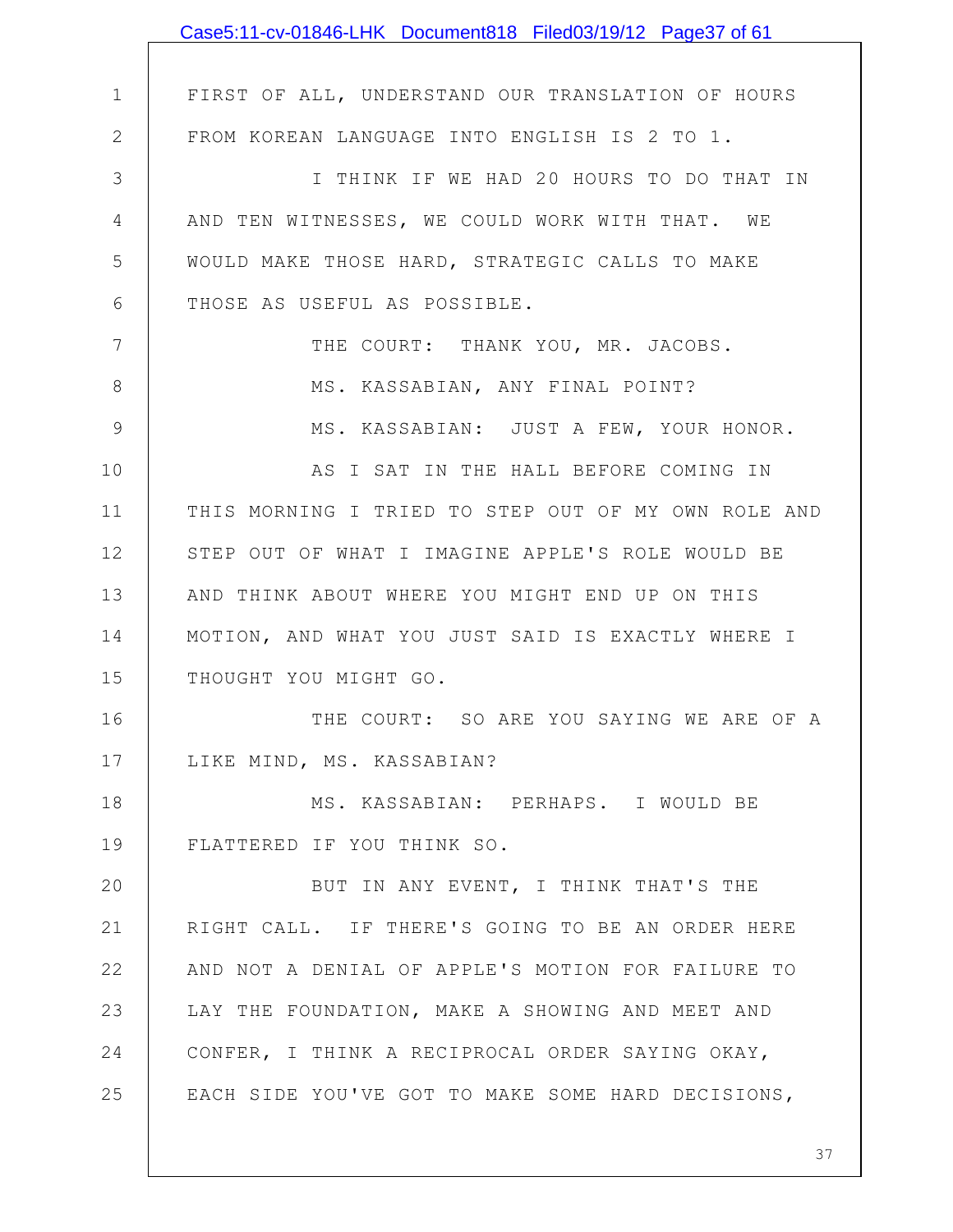|              | Case5:11-cv-01846-LHK Document818 Filed03/19/12 Page38 of 61 |
|--------------|--------------------------------------------------------------|
|              |                                                              |
| $\mathbf 1$  | PICK THE FIVE PEOPLE YOU REALLY WANT WHOSE                   |
| $\mathbf{2}$ | DOCUMENTS YOU THINK WERE NOT TIMELY PRODUCED AND             |
| 3            | TAKE THOSE ADDITIONAL FIVE DEPOSITIONS IN, SAY, TEN          |
| 4            | HOURS.                                                       |
| 5            | AND OBVIOUSLY THAT WOULD FACTOR IN THE                       |
| 6            | FACT THAT FOR KOREAN WITNESSES APPLE GETS DOUBLE             |
| 7            | THAT, BUT SOME OF THESE WITNESSES WILL BE ENGLISH            |
| 8            | SPEAKING IF THEY CHOOSE TO PUT ON THEIR LIST OF              |
| 9            | FIVE.                                                        |
| 10           | SO AGAIN, IF THERE'S GOING TO BE AN                          |
| 11           | ORDER, I THINK THAT'S THE RIGHT CALL.                        |
| 12           | JUST A FEW -- TO THE EXTENT YOUR HONOR                       |
| 13           | WAS PERSUADED BY ANYTHING THAT MR. JACOBS SAID JUST          |
| 14           | NOW, I JUST WANTED TO REBUT JUST TO SAY THAT                 |
| 15           | APPLE'S TARDY PRODUCTIONS ARE DIFFERENT, DIFFERENT           |
| 16           | CIRCUMSTANCES, IS ACTUALLY BESIDE THE POINT.                 |
| 17           | THE FACT THAT APPLE JUST DIDN'T UNDERTAKE                    |
| 18           | THE RIGHT SEARCH PARAMETERS IN TERMS OF THE DATE             |
| 19           | RESTRICTIONS THEY APPLIED IN THE FIRST INSTANCE              |
| 20           | DOES NOT EXCUSE THE LATE PRODUCTION, AND IT ALSO             |
| 21           | DOES NOT CHANGE THE PREJUDICE TO SAMSUNG OF NOT              |
| 22           | HAVING THOSE DOCUMENTS IN TIME FOR THE DEPOSITIONS.          |
| 23           | I ALSO TAKE ISSUE WITH MR. JACOBS'S CLAIM                    |
| 24           | THAT APPLE HAS DONE EVERYTHING THEY CAN TO RESOLVE           |
| 25           | THIS ISSUE INCLUDING LEAD COUNSEL MEET AND CONFERS.          |
|              |                                                              |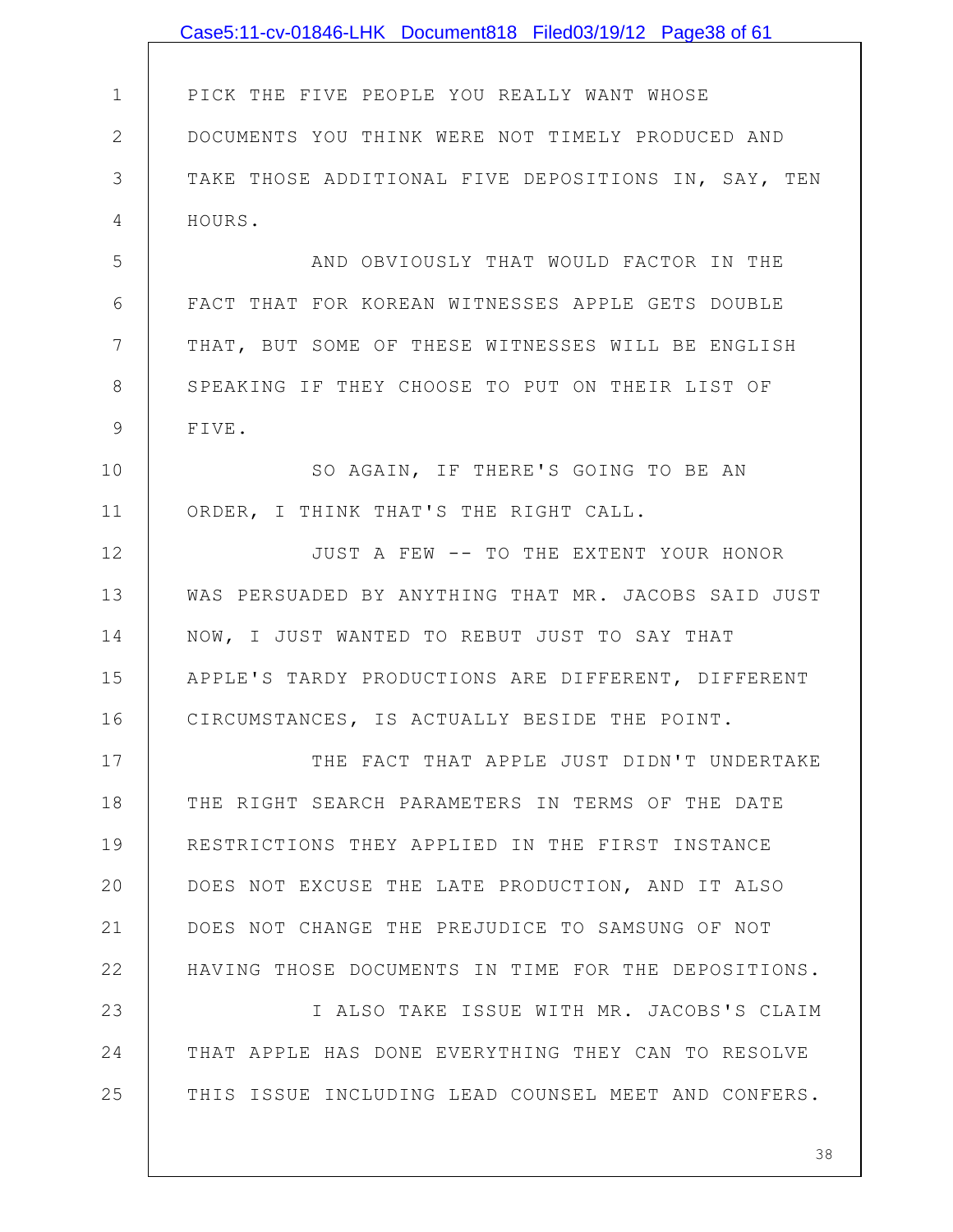|              | Case5:11-cv-01846-LHK Document818 Filed03/19/12 Page39 of 61 |
|--------------|--------------------------------------------------------------|
|              |                                                              |
| $\mathbf 1$  | THAT'S COMPLETELY INCORRECT.                                 |
| $\mathbf{2}$ | NEVER ONCE DURING ANY COUNSEL MEET AND                       |
| 3            | CONFER, AND I'VE ATTENDED THEM ALL IN THE PAST FIVE          |
| 4            | MONTHS, HAS APPLE EVER MENTIONED IT WANTED TO                |
| 5            | REOPEN DEPOSITIONS, NOT ONCE.                                |
| 6            | THE VERY FIRST TIME APPLE RAISED THAT                        |
| 7            | ISSUE WAS IN A LETTER IT SENT FRIDAY AFTERNOON,              |
| 8            | FEBRUARY 23RD RIGHT BEFORE IT FILED ITS REPLY                |
| 9            | BRIEF. THAT JUST IS NOT MEANINGFUL MEET AND CONFER           |
| 10           | BY ANY STRETCH OF THE IMAGINATION.                           |
| 11           | THE COURT: SHALL WE TURN TO YOUR MOTION?                     |
| 12           | MS. KASSABIAN: AND YOUR HONOR,                               |
| 13           | SUBMITTED. YES, THANK YOU, YOUR HONOR.                       |
| 14           | THE COURT: MS. MAROULIS.                                     |
| 15           | MS. MAROULIS: GOOD MORNING, YOUR HONOR.                      |
| 16           | THE COURT: GOOD MORNING.                                     |
| 17           | MS. MAROULIS: I WANT TO PICK UP WHERE                        |
| 18           | YOUR HONOR TOUCHED BRIEFLY WHICH IS WE HAVE A TRIAL          |
| 19           | APPROACHING AND WE ONLY HAVE ABOUT 13 COURT DAYS             |
| 20           | WHICH IS TRANSLATED TO THREE WEEKS.                          |
| 21           | SO OUR MOTION HERE IS INTENDED TO                            |
| 22           | SIMPLIFY ISSUES FOR TRIAL WHICH IS WHAT OUR PAPER            |
| 23           | IS FOR.                                                      |
| 24           | THE CORE ISSUE IN THE DESIGN SIDE OF                         |
| 25           | APPLE'S CASE IS THE SCOPE OF APPLE'S PATENTS. IT'S           |
|              |                                                              |
|              | 39                                                           |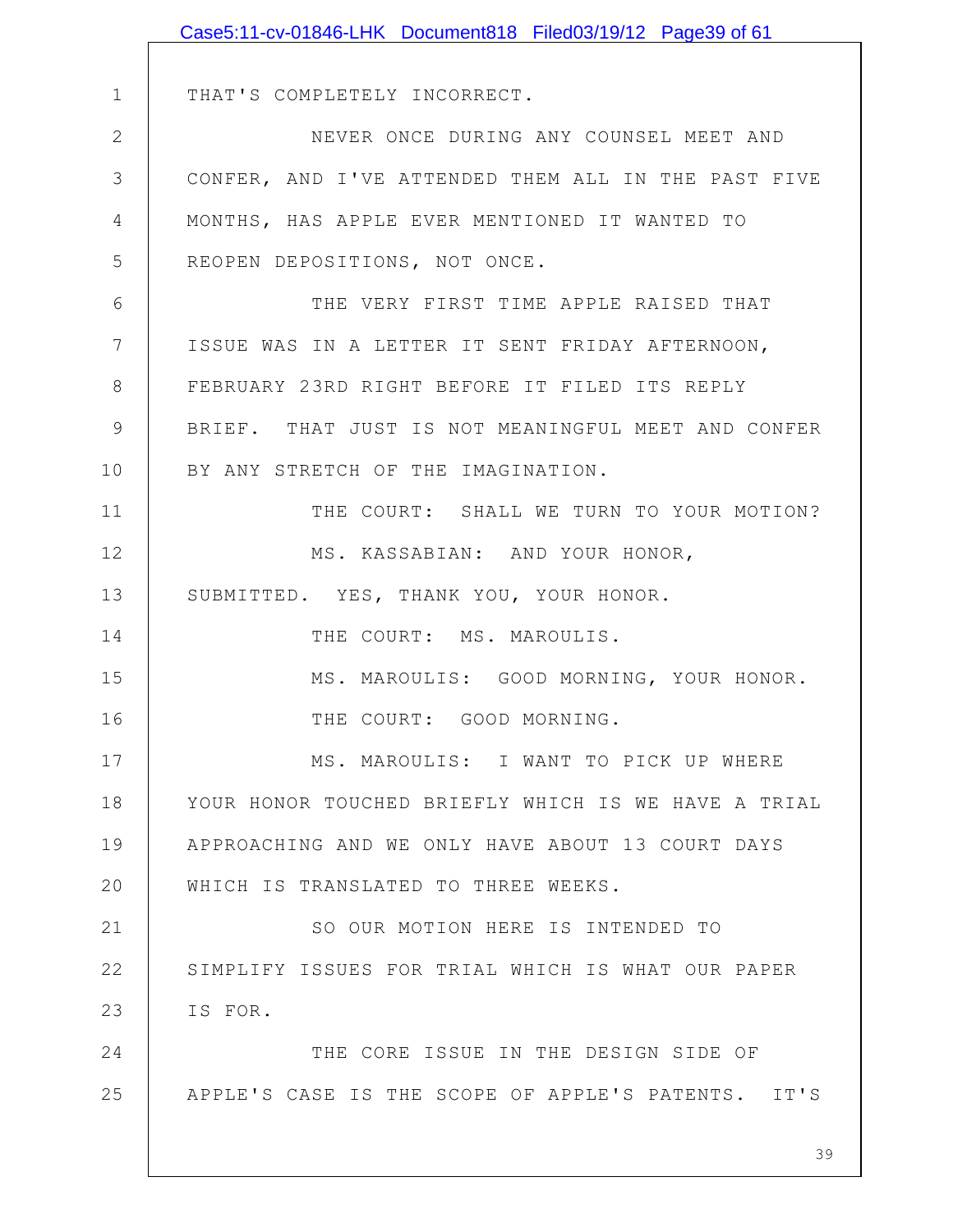|              | Case5:11-cv-01846-LHK Document818 Filed03/19/12 Page40 of 61 |
|--------------|--------------------------------------------------------------|
|              |                                                              |
| $\mathbf 1$  | GOING TO BE A BIG ISSUE IN TRIAL AND IT HAS BEEN A           |
| $\mathbf{2}$ | BIG ISSUE ALREADY.                                           |
| 3            | THE RELEVANCE OF OUR CASE CANNOT BE                          |
| 4            | QUESTIONED, AND HERE'S THE BASIC SUMMARY OF WHAT'S           |
| 5            | GOING ON. WHEN COMPARING ITS OWN DESIGNS TO                  |
| 6            | SAMSUNG'S PRODUCTS, APPLE READS ITS PATENTS VERY             |
| 7            | BROADLY AND SAYS THAT NO DIFFERENCES BETWEEN ITS             |
| 8            | DESIGNS AND SAMSUNG'S PRODUCTS CAN POSSIBLY BE               |
| 9            | SEEN.                                                        |
| 10           | THE COURT: IT'S NOT ATYPICAL OF                              |
| 11           | PATENTEES IN CASES OF THIS NATURE.                           |
| 12           | MS. MAROULIS: THAT'S TRUE, YOUR HONOR,                       |
| 13           | BUT THERE'S A DIFFERENCE BETWEEN UTILITIES PATENTS           |
| 14           | AND DESIGN PATENTS AND THEY ARE A LOT LES PRECISE            |
| 15           | HERE.                                                        |
| 16           | WHAT APPLE IS DOING IN THEIR MOTION FOR                      |
| 17           | PRELIMINARY INJUNCTION AND IN THE COMPLAINT AND              |
| 18           | MR. JACOBS IS SAYING HERE TALKING ABOUT ALLEGATIONS          |
| 19           | OF COPYING, THEY ARE CONSTANTLY SAYING THAT YOUR             |
| 20           | PRODUCTS ARE THE SAME AS OUR DESIGNS AND THERE'S NO          |
| 21           | DIFFERENCE.                                                  |
| 22           | WHEN WE TURN TO THE OTHER SIDE TO THE                        |
| 23           | INVALIDITY SIDE AND PRESENT PRIOR ART THAT'S                 |
| 24           | INCREDIBLY CLOSE IF NOT IDENTICAL TO WHAT APPLE PUT          |
| 25           | FORWARD HERE IN THE DESIGN PATENTS, THEY SAY                 |
|              |                                                              |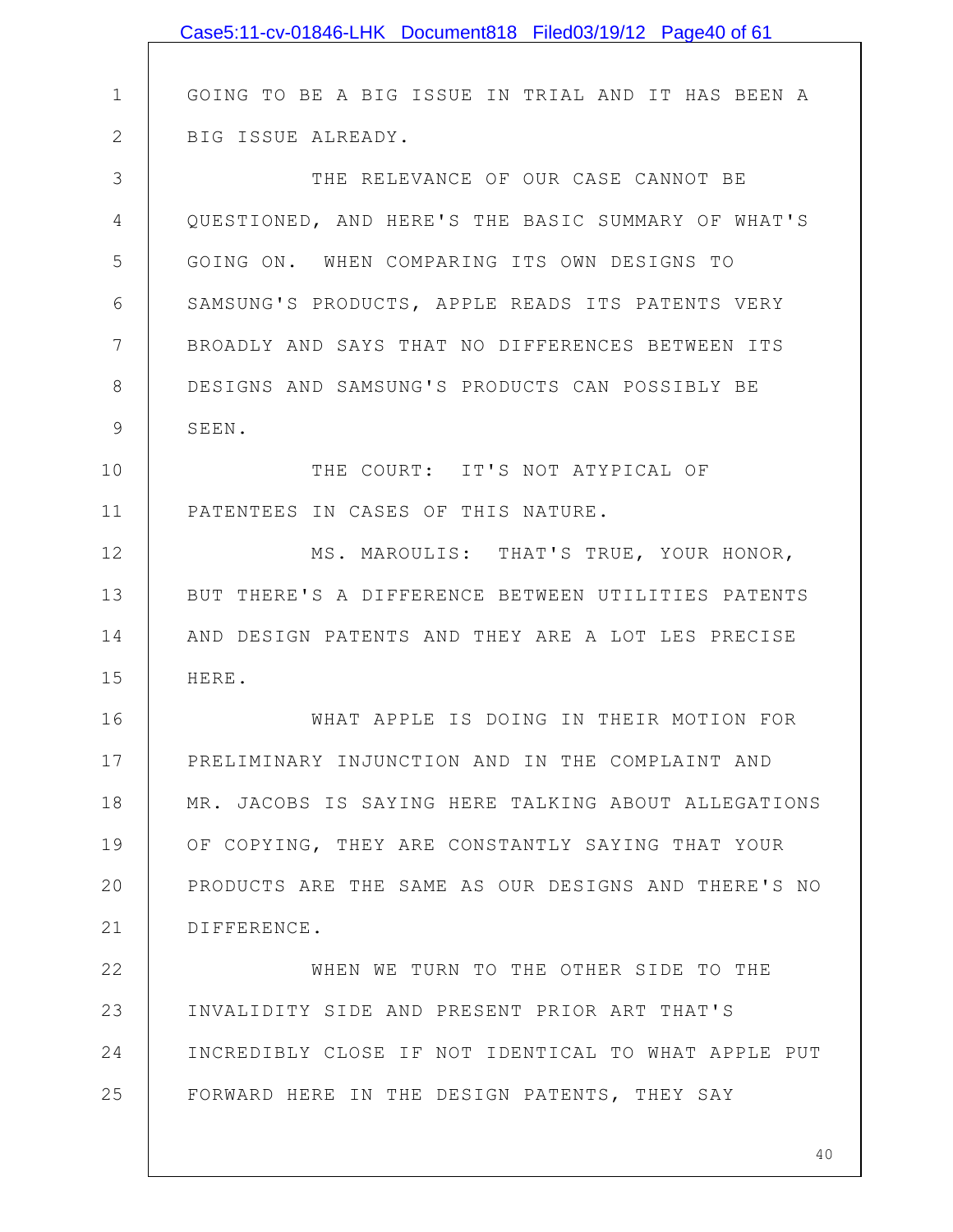|              | Case5:11-cv-01846-LHK Document818 Filed03/19/12 Page41 of 61 |
|--------------|--------------------------------------------------------------|
|              |                                                              |
| $\mathbf 1$  | THERE'S A HUGE DIFFERENCE BETWEEN THOSE TWO, THE             |
| $\mathbf{2}$ | RADIUS OF THE CURVATURE IS DIFFERENT, THE THICKNESS          |
| 3            | OF THE PENCIL IS DIFFERENT, EVERYTHING WAS                   |
| 4            | DIFFERENT.                                                   |
| 5            | THE RFA'S THAT WERE PROPOUNDED ARE                           |
| 6            | INTENDED TO PIN THEM DOWN ON THE SCOPE OF THEIR              |
| 7            | PATENTS. AND THERE ARE BASICALLY THREE ISSUES THAT           |
| 8            | ARE RELEVANT TO THIS MOTION.                                 |
| $\mathsf 9$  | A, ARE THEY RELEVANT TO THE SCOPE OF THE                     |
| 10           | PATENT, WHICH IS GOING TO BE AN IMPORTANT ISSUE IN           |
| 11           | TRIAL WITH JUDGE KOH.                                        |
| 12           | B, WHETHER THEY PROPERLY APPLY LAW TO                        |
| 13           | FACTS AS REQUIRED BY THE PLAIN BLACK LETTER RULE OF          |
| 14           | RULE 36.                                                     |
| 15           | AND FINALLY, WHERE APPLE'S MINOR AND                         |
| 16           | BELATED OBJECTIONS OF AMBIGUITY, HYPOTHETICAL                |
| 17           | QUESTIONS AND BURDEN CAN BE REJECTED. AND THE                |
| 18           | ANSWER TO ALL OF THOSE IS YES.                               |
| 19           | SO WITH RESPECT TO RELEVANCE, THAT I WILL                    |
| 20           | NOT BELABOR IT BECAUSE THEY DIDN'T OBJECT TO ACTUAL          |
| 21           | OBJECTIONS ON RELEVANCE BECAUSE THEY COULDN'T.               |
| 22           | BASICALLY WHAT IT COMES DOWN TO IS THIS:                     |
| 23           | IF THEY ADMIT AND SAY THAT THESE ARE ESSENTIALLY             |
| 24           | SIMILAR OR SUBSTANTIALLY THE SAME AS THE TEST                |
| 25           | REQUIRES, THEY ARE GOING TO HAVE INVALIDITY                  |
|              |                                                              |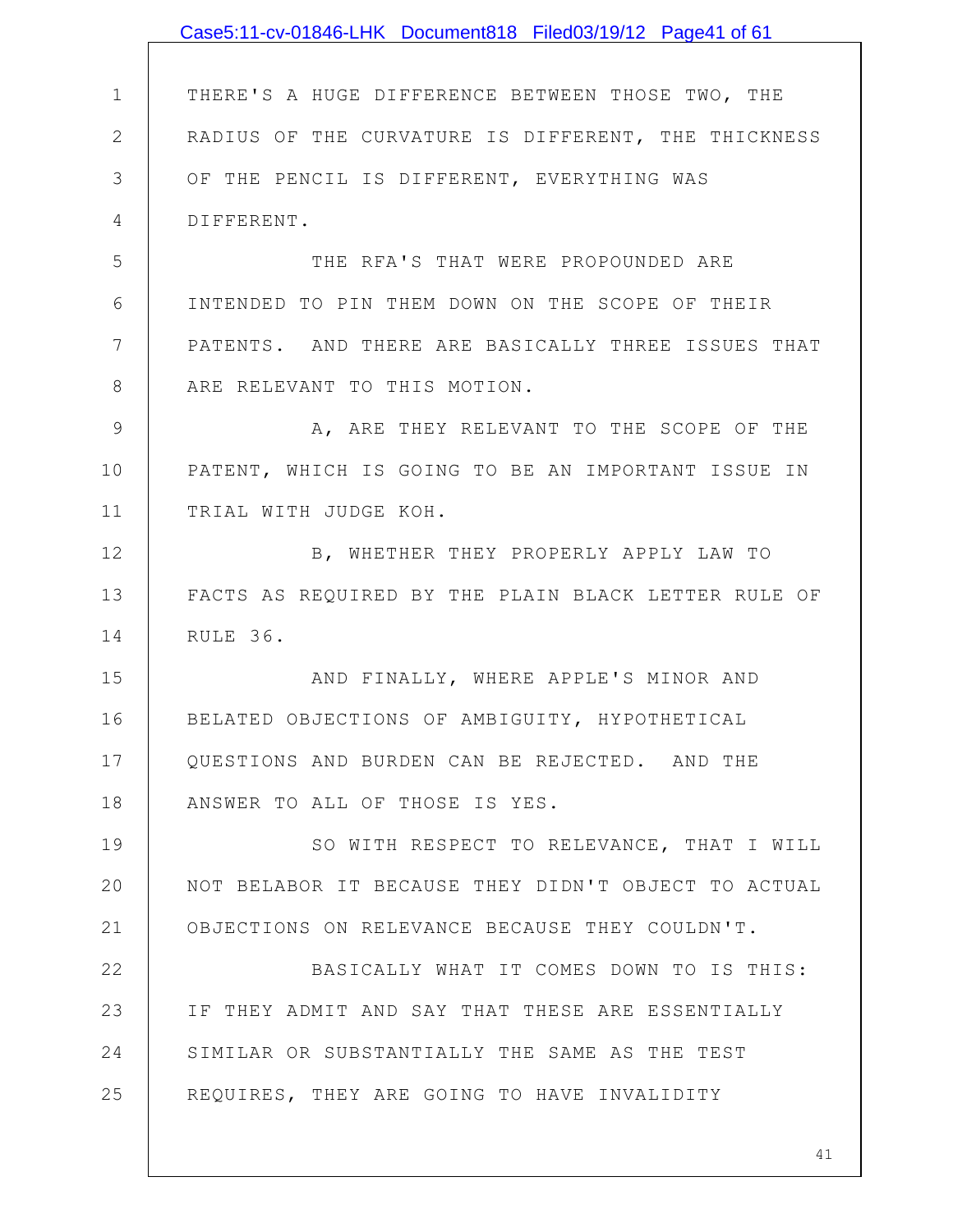|              | Case5:11-cv-01846-LHK Document818 Filed03/19/12 Page42 of 61 |
|--------------|--------------------------------------------------------------|
|              |                                                              |
| $\mathbf 1$  | PROBLEMS. AND WE ARE GOING TO SHOW ANYTHING                  |
| $\mathbf{2}$ | RANGING FROM DOUBLE PATENT TO LYING TO THE PATENT            |
| 3            | OFFICE.                                                      |
| 4            | IF THEY ADMIT THAT THEY ARE SUBSTANTIALLY                    |
| 5            | NOT THE SAME, AS THEY PROBABLY ARE --                        |
| 6            | THE COURT: THEN YOU HAVE INFRINGEMENT                        |
| 7            | RIGHTS.                                                      |
| 8            | MS. MAROULIS: WE HAVE INFRINGEMENT                           |
| 9            | ISSUES, WHICH IS WHY WE PROPOUNDED THE EXTREMELY             |
| 10           | NARROW AND TARGETED DISCOVERY. BECAUSE,                      |
| 11           | YOUR HONOR, DISCOVERY IS NOT A PROCESS ONTO ITSELF.          |
| 12           | THE COURT: YOU COULD HAVE FOOLED ME IN                       |
| 13           | THIS CASE.                                                   |
| 14           | MS. MAROULIS: IT'S DESIGNED TO LEAD TO                       |
| 15           | AN ORDERLY, SHORT AND PROPERLY PRESENTED TRIAL,              |
| 16           | WHEN AS YOUR HONOR YOURSELF SAID, WE ARE ONLY GOING          |
| 17           | TO HAVE THIS MANY WITNESSES TO PUT ON AND THIS MANY          |
| 18           | DAYS TO DO IT IN.                                            |
| 19           | THE SECOND ISSUE IS WHAT THEY SPENT THE                      |
| 20           | BULK OF THEIR OPPOSITION ON WHICH IS, IS THIS                |
| 21           | CALLED FOR A CONCLUSION OR IS THIS THE PROPER                |
| 22           | APPLICATION OF LOGICAL FACTS?                                |
| 23           | FIRST OF ALL, WE CITED AMPLE AUTHORITY OF                    |
| 24           | DIFFERENT CASES WHERE THE COURTS APPROVE VERY                |
| 25           | SIMILAR LAW TO FACTS.                                        |
|              |                                                              |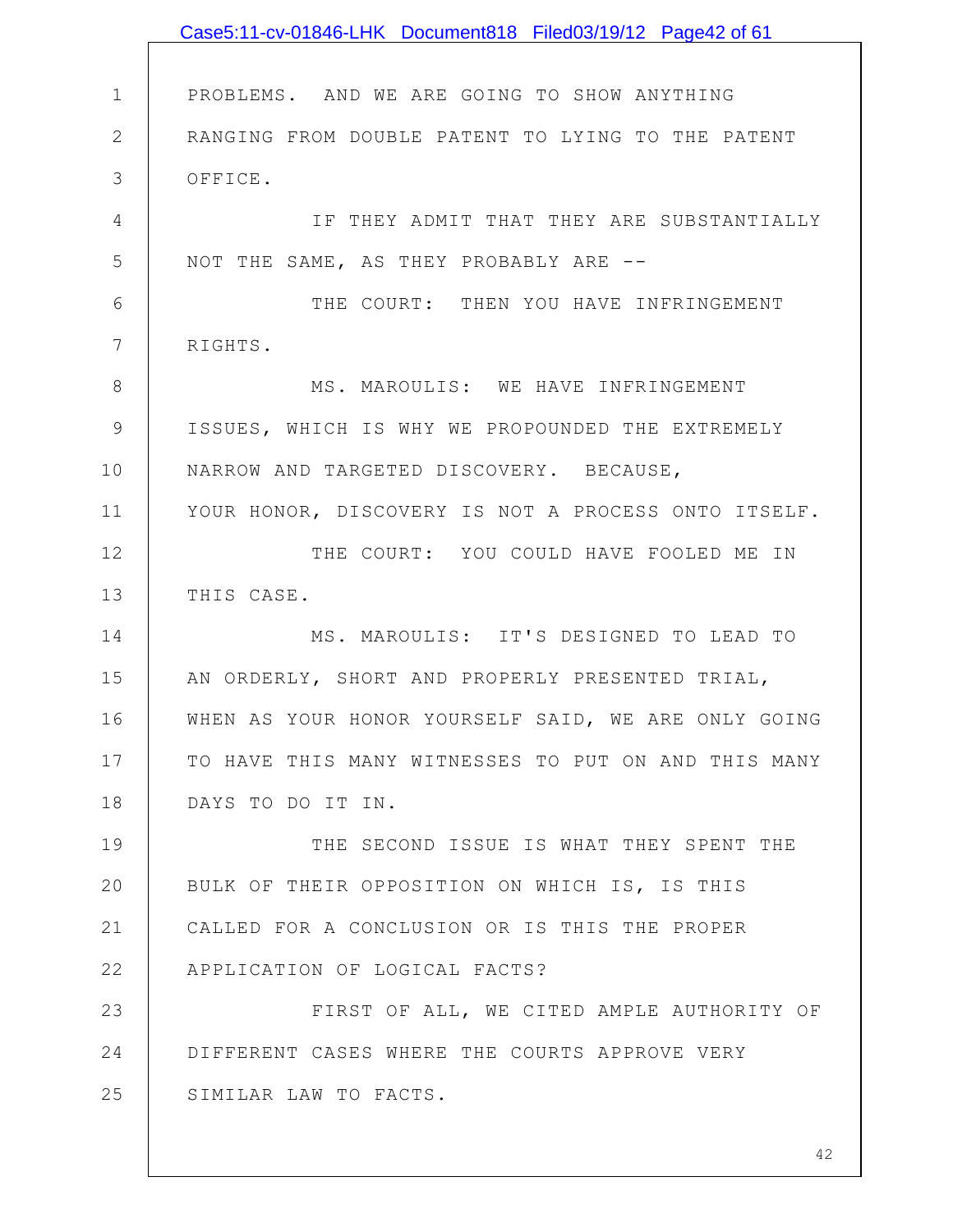|               | Case5:11-cv-01846-LHK Document818 Filed03/19/12 Page43 of 61 |
|---------------|--------------------------------------------------------------|
|               |                                                              |
| $\mathbf 1$   | IT MIGHT BE THAT SOME OF THE CASES FROM                      |
| $\mathbf{2}$  | COME FROM A DIFFERENT FIELD OR GENERA. IT COULD BE           |
| 3             | POLICE BRUTALITY CASES AND WHAT DOES IT MEAN TO ACT          |
| 4             | UNDER THE COLOR OF LAW? WHAT DOES IT MEAN TO                 |
| 5             | ENGAGED IN FIDUCIARY DUTY OR HAVE A DUTY TO INFORM           |
| 6             | A MEDICAL ESTABLISHMENT OR SOMETHING.                        |
| 7             | BUT THE PRINCIPLE IS THE SAME WHICH IS                       |
| $8\,$         | THERE'S AN APPLICATION OF LAW TO THE FACTS, AND YOU          |
| $\mathcal{G}$ | KNOW THE FACTS.                                              |
| 10            | HERE WE ARE TALKING ABOUT APPLE AND IT'S                     |
| 11            | OWN PATENTS. WE ARE NOT TALKING ABOUT SOMEBODY               |
| 12            | ELSE'S PATENTS, WE'RE NOT TALKING ABOUT                      |
| 13            | HYPOTHETICAL PATENTS. IT'S NOT AS IF I WOULD COME            |
| 14            | IN AND DRAW SOME DESIGNS AND SHOW IT TO THE WITNESS          |
| 15            | AND ARE THEY SIMILAR OR ARE THEY NOT.                        |
| 16            | THESE ARE APPLE'S PATENTS. AND WHEN                          |
| 17            | APPLE APPLIED FOR THOSE PATENTS TO THE PATENT                |
| 18            | OFFICE IT HAD TO MAKE AN INTERNAL DETERMINATION.             |
| 19            | IS THIS NEW? WELL, I HAVE A BASIS TO STICK A                 |
| 20            | PATENT FROM THE PATENT OFFICE ON THIS RECORD. AND            |
| 21            | IT APPARENTLY MADE THAT DETERMINATION.                       |
| 22            | BUT NOW WE'RE ASKING THEM TO MAKE THE                        |
| 23            | SAME ADMISSION IN THE RFA CONTEXT AND THEY ARE               |
| 24            | SAYING NO, THEY CANNOT DO THAT.                              |
| 25            | AND MORE IMPORTANTLY, APPLE HAS DONE THIS                    |
|               |                                                              |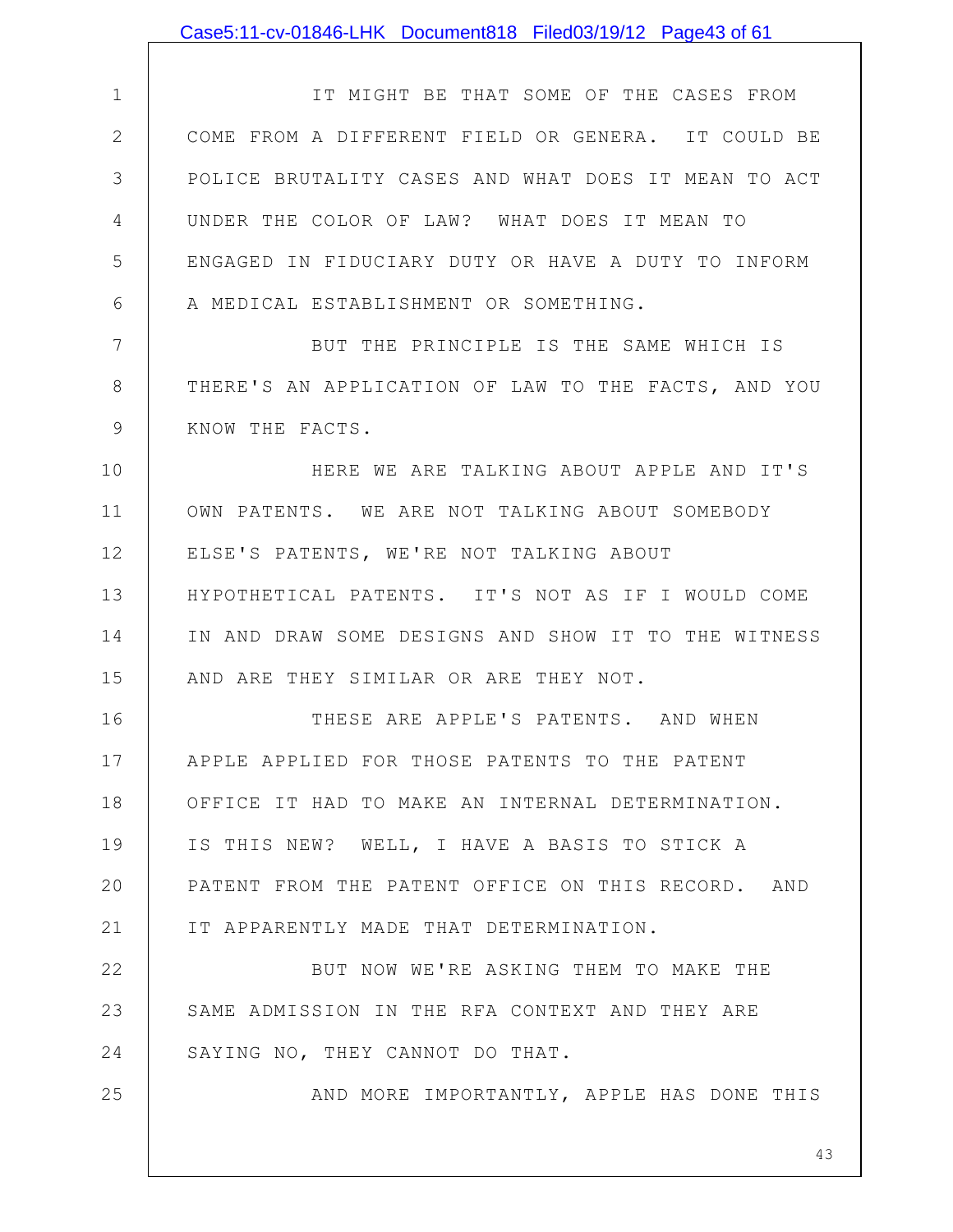1 2 3 4 5 6 7 8 9 10 11 12 13 14 15 16 17 18 19 20 21 22 23 24 25 REPEATEDLY, THE VERY COMPARISON THEY SAY THEY CANNOT MAKE IN THE PRELIMINARY INJUNCTION PAPERS AND THE COMPLAINT. IF YOU LOOK AT THE PRELIMINARY INJUNCTION PAPERS, THEY HAVE TESTIMONY OF COOPER WOODRING WHO SAYS THIS DESIGN IS SUBSTANTIALLY THE SAME AS THIS SAMSUNG PRODUCT. HE GOES THROUGH ALL THE PRODUCTS AND SAYS THEY ARE SUBSTANTIALLY THE SAME. THEY ARE SAYING ESSENTIALLY THE SAME THING IN THEIR COMPLAINT WHEN THEY'RE PUTTING PICTURES TOGETHER AND MAKING CLAIMS. THEY ARE SAYING THAT EVERY TIME THEY COME INTO YOUR COURTROOM THERE'S ALLEGED COPING. BASICALLY THEY MADE THE DETERMINATION TO THEMSELVES BUT THEY REFUSE TO STATE IT IN THE ADMISSIBLE BINDING WAY THAT YOU ARE SEEKING. THEIR OTHER OBJECTIONS ARE VARIED BUT NONE OF THEM ARE REALLY PARTICULARLY MERITORIOUS. ONE IS AMBIGUITY. WITH THE DEFINITIONS THAT WERE PROVIDED, THE FACT THAT THEY KNOW WHAT AN ORDINARY OBSERVER TEST COMES, FROM EGYPTIAN GODDESS. THEY CANNOT POSSIBLY BE CONFUSED. BUT EQUALLY IMPORTANT, AS THIS COURT PREVIOUSLY NOTED, IF YOU DON'T UNDERSTAND SOMETHING Case5:11-cv-01846-LHK Document818 Filed03/19/12 Page44 of 61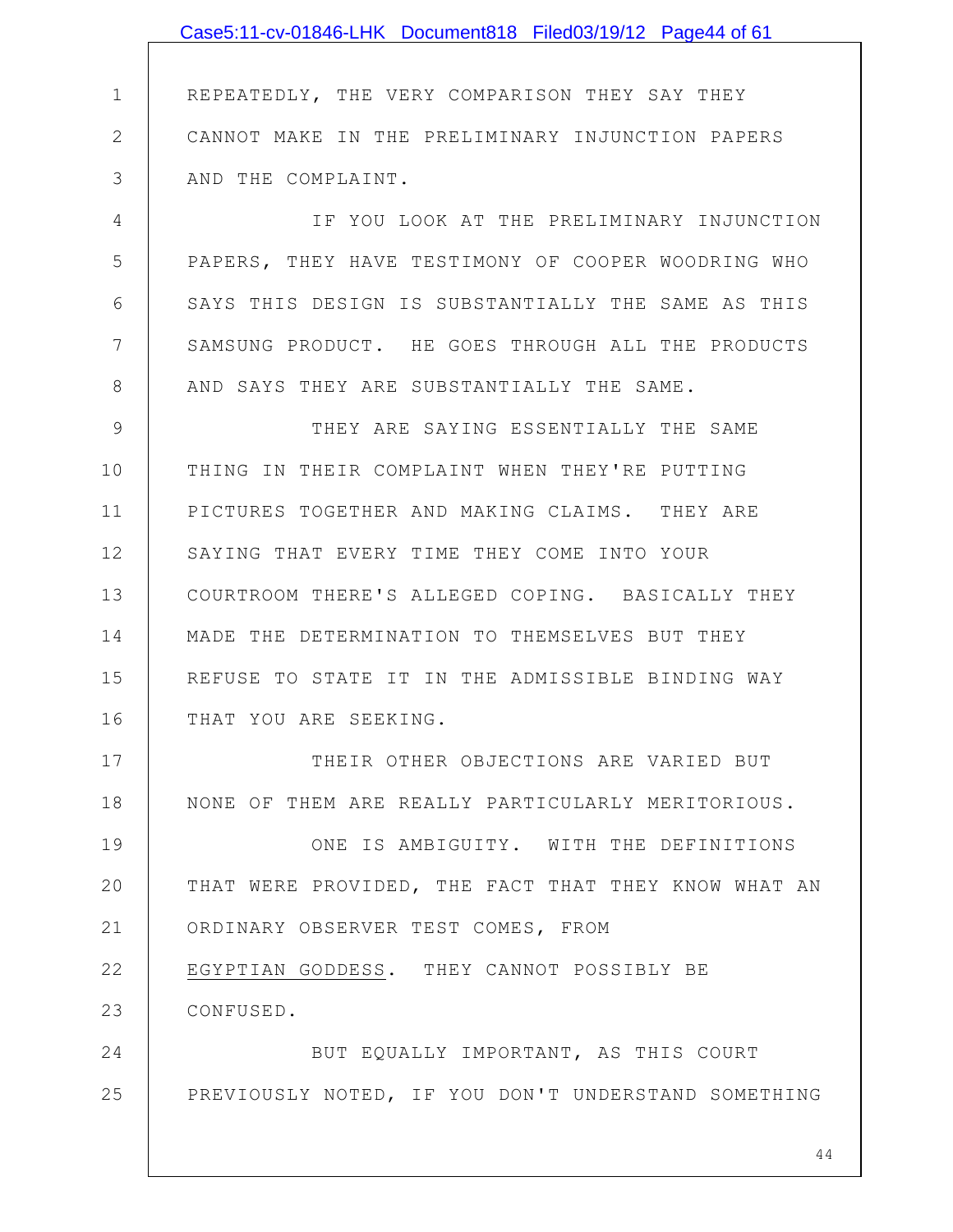|              | Case5:11-cv-01846-LHK Document818 Filed03/19/12 Page45 of 61 |
|--------------|--------------------------------------------------------------|
|              |                                                              |
| $\mathbf 1$  | THEN SEEK CLARIFICATION.                                     |
| $\mathbf{2}$ | AND THIS IS SOMETHING WHICH I'M SURE                         |
| 3            | YOUR HONOR HAS BEEN FRUSTRATED WHICH IS THE PARTIES          |
| 4            | ABILITY TO MEET AND CONFER TO SHORT CIRCUIT SOME OF          |
| 5            | THESE.                                                       |
| 6            | WE HAD A MEETING ON THIS ISSUE AND IT WAS                    |
| 7            | TOLD TO US FLATLY THAT NO, WE WILL NOT DO IT. THEY           |
| 8            | DIDN'T SAY WE WILL DO IT IF YOU EXPLAINED TO US              |
| 9            | WHAT YOU MEANT OR WE'LL DO IT IN SOME                        |
| 10           | CIRCUMSTANCES, THEY JUST SAID NO, WE ARE NOT GOING           |
| 11           | TO DO IT UNDER ANY CIRCUMSTANCES.                            |
| 12           | SO AMBIGUITY IS NOT A REAL OBJECTION.                        |
| 13           | THE COURT: MS. MAROULIS, LET ME ASK                          |
| 14           | YOU, READING THE CASE LAW UNDER OR APPLYING RULE             |
| 15           | 36, IT SEEMS LIKE ALL OF THESE OBJECTIONS IN THIS            |
| 16           | DISPUTE ON THIS TOPIC CAN BE BOILED DOWN TO REALLY           |
| 17           | A SIMPLE QUESTION.                                           |
| 18           | IS IT REASONABLE FOR APPLE TO ANSWER                         |
| 19           | THESE QUESTIONS? CAN APPLE DO SO AFTER A                     |
| 20           | REASONABLE INQUIRY?                                          |
| 21           | WHAT ARE YOUR THOUGHTS ON THAT? DO YOU                       |
| 22           | HAVE ANY GUIDANCE FOR ME, ANY CASES EVEN IN THE              |
| 23           | CONTEXT OF A PATENT OR NONPATENT?                            |
| 24           | MS. MAROULIS: YOUR HONOR, IT IS                              |
| 25           | REASONABLE FOR APPLE TO ANSWER BECAUSE THERE ARE             |
|              |                                                              |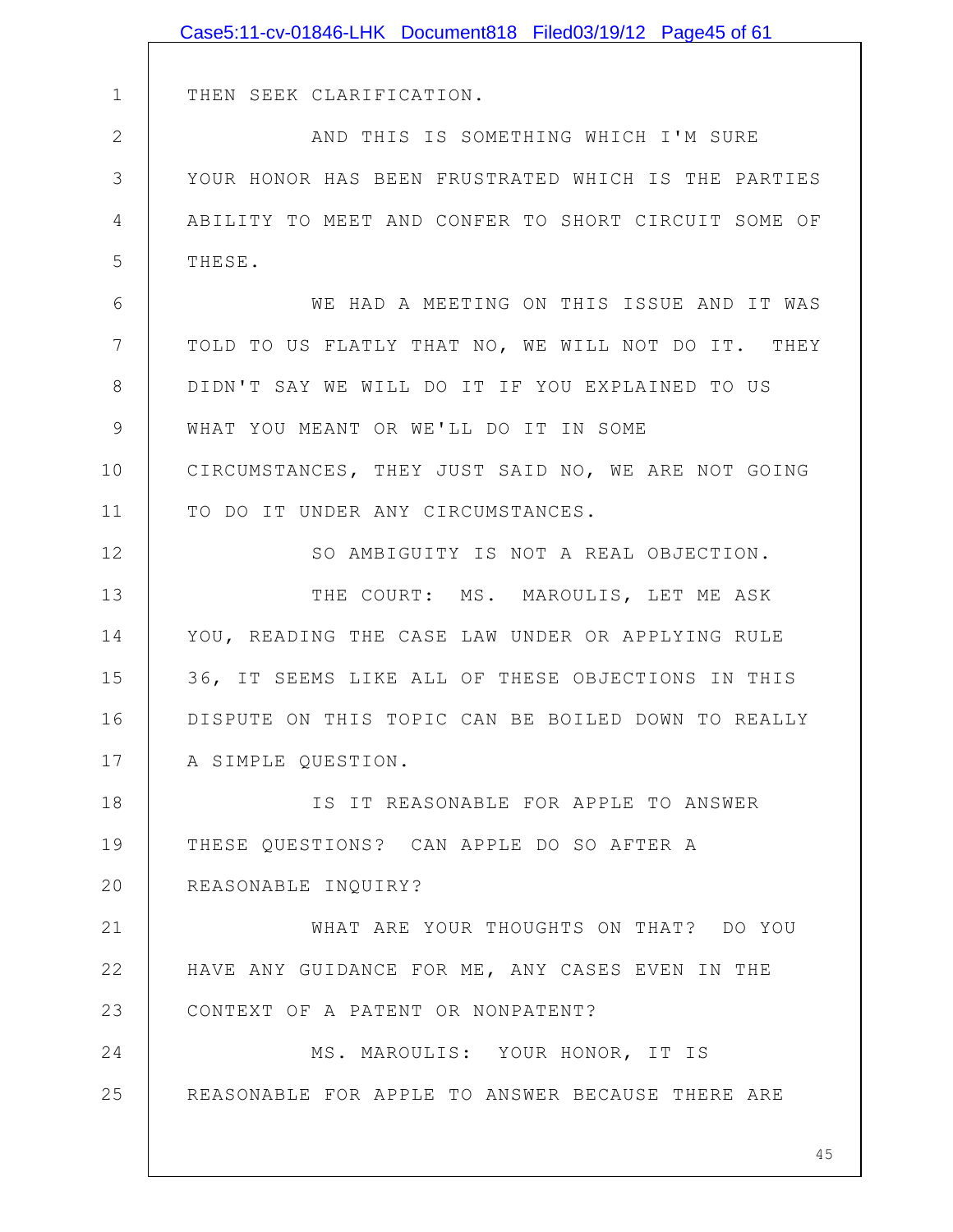|                | Case5:11-cv-01846-LHK Document818 Filed03/19/12 Page46 of 61 |
|----------------|--------------------------------------------------------------|
|                |                                                              |
| $\mathbf 1$    | CASES THAT SAY THAT TO THE EXTENT YOU CAN CONSULT            |
| $\mathbf{2}$   | YOURSELF OR EVEN YOUR EXPERT, WE CITED THE CASE BUT          |
| 3              | I DO NOT REMEMBER THE NAME IN OUR BRIEF. YOU CAN             |
| 4              | FIGURE OUT THE INFORMATION BY KNOWING YOURSELF OR            |
| 5              | CONSULTING THE EXPERT, THAT'S REASONABLE.                    |
| 6              | THERE'S A CASE THAT YOUR HONOR DECIDED,                      |
| $7\phantom{.}$ | OBVIOUSLY A DIFFERENT CONTEXT, IT HAD TO DO WITH             |
| $8\,$          | DOOR MEASUREMENTS. AND THE POINT WAS THE PARTIES             |
| 9              | SAID WELL, WE DON'T KNOW BECAUSE IT HAPPENED THREE           |
| 10             | YEARS AGO. AND THE ANSWER WAS WELL, YOU CAN GO               |
| 11             | MEASURE YOUR DOOR NOW AND FIGURE OUT IF SOMETHING            |
| 12             | CHANGED.                                                     |
| 13             | SO IT IS REASONABLE FOR APPLE TO SIT DOWN                    |
| 14             | WITH ITS OWN PATENTS LOOK AT THEMSELVES AND SAY, I           |
| 15             | THINK THIS IS SUBSTANTIALLY THE SAME OR I THINK              |
| 16             | IT'S NOT SUBSTANTIALLY THE SAME                              |
| 17             | THE COURT: IS IT REALLY ANALOGOUS FOR ME                     |
| 18             | TO TELL A BURRITO SHOP TO GO BUY ITSELF A TAPE               |
| 19             | MEASURE AND FIGURE OUT HOW TALL THE SINK IS? IS              |
| 20             | THAT REALLY ANALOGOUS TO A SITUATION HERE WHERE YOU          |
| 21             | ARE ASKING THEM TO BRING IN, ESSENTIALLY, THE                |
| 22             | ENTIRE LITIGATION TEAM.                                      |
| 23             | LET'S BE HONEST HOW THESE THINGS ARE                         |
| 24             | REALLY ANSWERED AND EVALUATE DOZENS AND DOZENS OF            |
| 25             | REFERENCES FOR SIMILARITY.                                   |
|                |                                                              |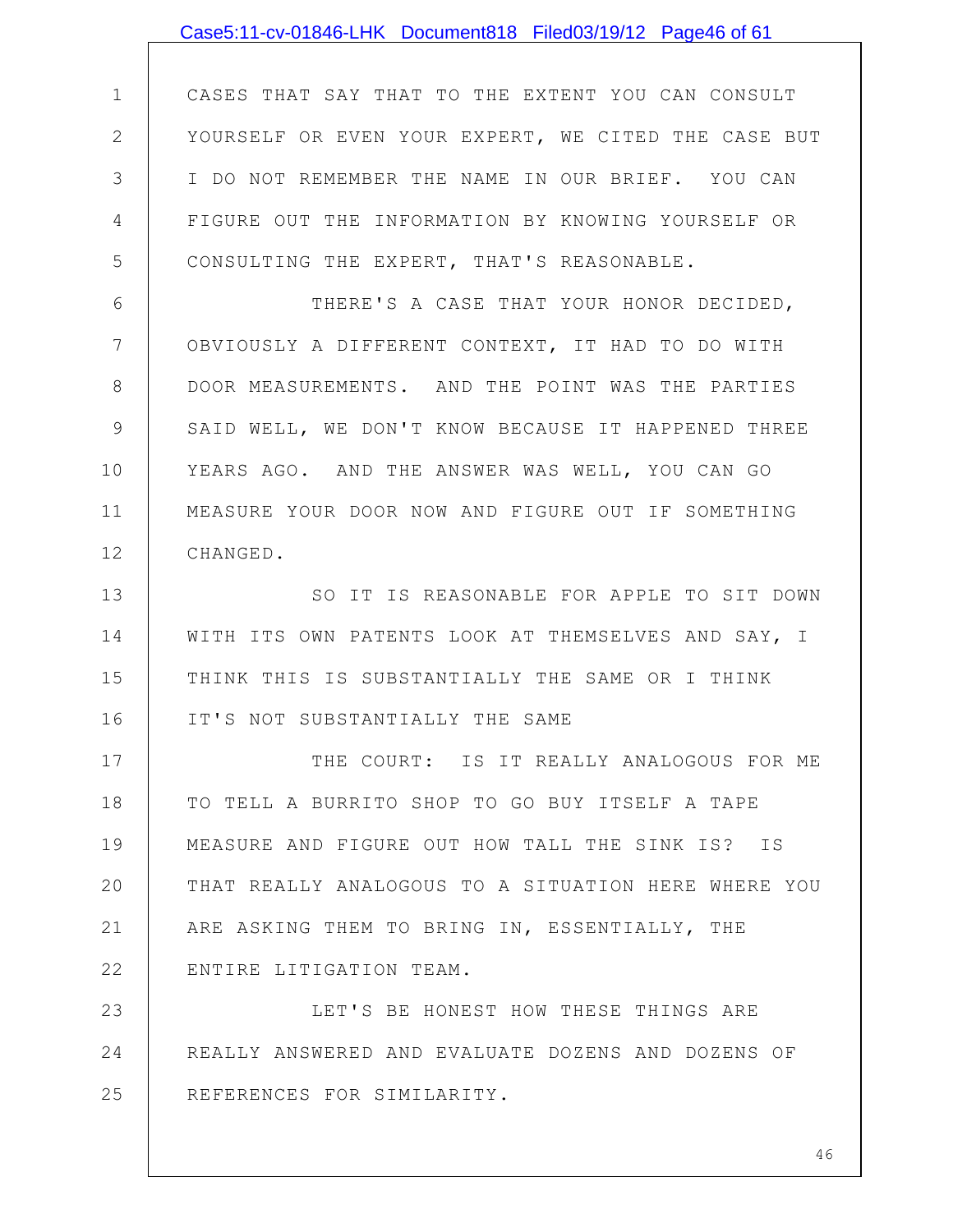1 2 3 4 5 6 7 8 9 10 11 12 13 14 15 16 17 18 19 20 21 22 23 24 25 MS. MAROULIS: YOUR HONOR, THIS GOES TO THE ISSUE OF BURDEN, AND THEY RAISED THE ISSUE OF BURDEN. BUT I BELIEVE THAT APPLE IS ILL SUITED TO COMPLAIN ABOUT THE BURDEN BECAUSE OF THE KIND OF BURDEN THEY ARE IMPOSING ON SAMSUNG QUITE FRANKLY. THEY SERVED 16 OR 1700 RFA'S, THOUSANDS OF DOCUMENT REQUESTS, PROPOUNDED A HUNDRED NOTICES OF DEPOSITIONS. A WEEK OR TWO AFTER THEY CAME TO YOUR COURTROOM SEEKING TO QUASH THE SINGLE NOTICE OF MOTION, THE 30(B)(6) RULE, THEY SERVED EIGHT MORE NOTICES AND NOW WE HAVE 300 TOPICS WE RESPONDED TO. SO YES, IT'S A LOT MORE BURDENSOME THAN ASKING THE BURRITO SHOP TO MEASURE ITS DOOR, BUT THIS IS A MUCH BIGGER LITIGANT WITH A LOT MORE RESOURCES WHO, BY THEIR OWN CHOICE, UNLEASHED THE WAVE OF ENORMOUS DISCOVERY ON THE OTHER PARTY AND ON THE COURT BECAUSE ITS DEMANDS AND INSATIABLE REQUESTS ARE LEADING US TO BE HERE. THAT'S PARTLY WHAT THE FIRST MOTION IS ABOUT AND MANY OTHERS THAT CAME BEFORE YOU OR WILL COME BEFORE YOU AGAIN. THERE ARE A COUPLE OF CASES IN OUR PAPERS THAT, I BELIEVE IT'S THE JOVANOVICH CASE THAT'S MORE CLOSELY ALIGNED. IT'S A PATENT CASE AND I Case5:11-cv-01846-LHK Document818 Filed03/19/12 Page47 of 61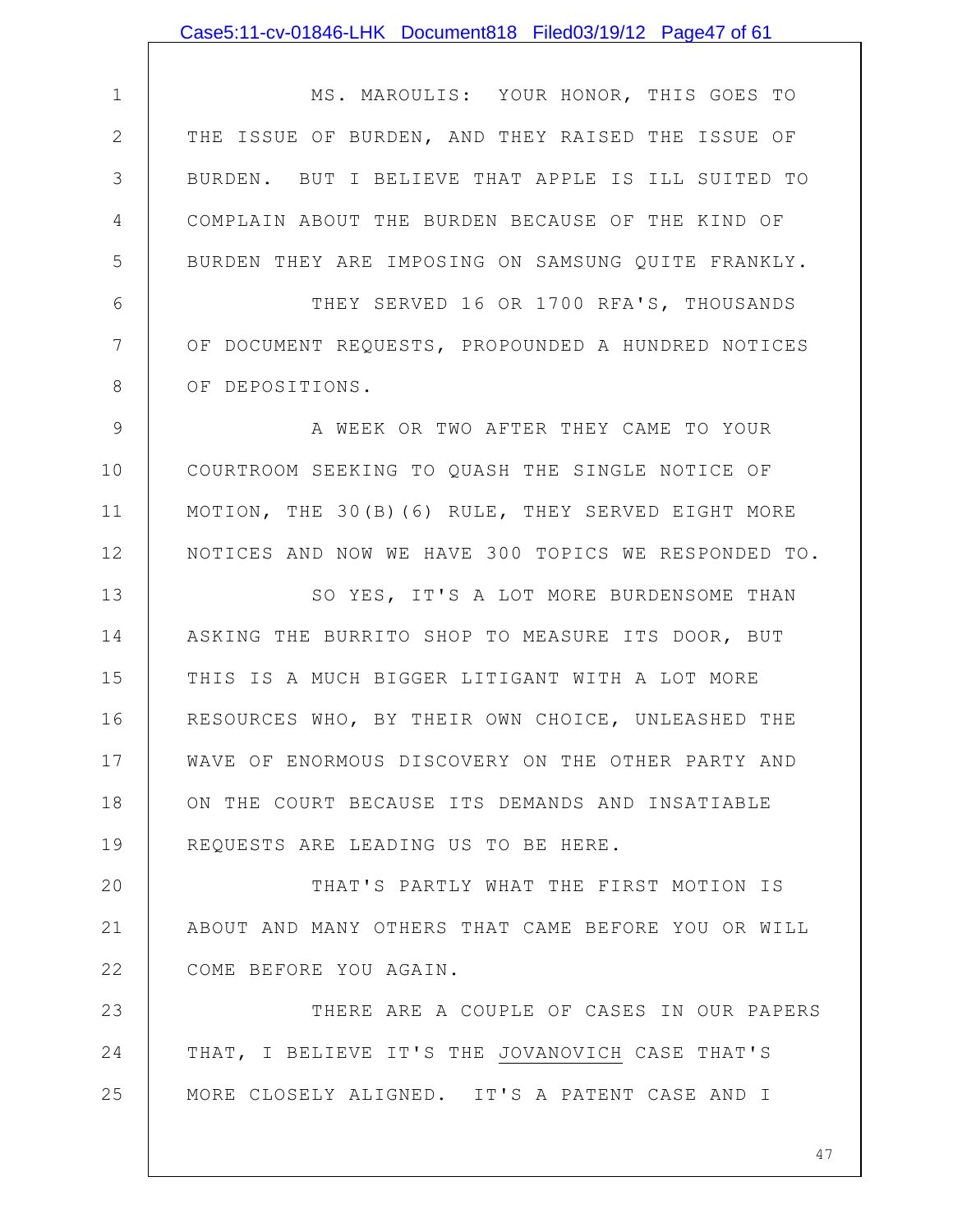|              | Case5:11-cv-01846-LHK Document818 Filed03/19/12 Page48 of 61 |
|--------------|--------------------------------------------------------------|
|              |                                                              |
| $\mathbf 1$  | THINK THE COURT SAID THAT IT'S APPROPRIATE TO APPLY          |
| $\mathbf{2}$ | THE CLAIMS SCOPE TO FACTS.                                   |
| 3            | SO THE QUESTION WAS WHETHER YOU CAN MAKE                     |
| 4            | AN ADMISSION ABOUT WHETHER SOMETHING IS PRIOR ART,           |
| 5            | AND THE COURT SAID YES, YOU COULD.                           |
| 6            | THE COURT: SO -- AND I APPRECIATE YOUR                       |
| 7            | HIGHLIGHTING THE DIFFERENCE BETWEEN DESIGNS UTILITY          |
| 8            | PATENTS HERE.                                                |
| 9            | LET'S ASSUME WE ARE TALKING ABOUT A                          |
| 10           | UTILITY PATENT FOR THE MOMENT. I UNDERSTAND WE'RE            |
| 11           | NOT, BUT LET'S ASSUME THAT WE ARE.                           |
| 12           | DO YOU BELIEVE THAT RULE 36 AUTHORIZES A                     |
| 13           | PARTY LIKE SAMSUNG TO SAY, TELL ME YES OR NO, ADMIT          |
| 14           | OR DENY WHETHER THIS LIMITATION IS DISCLOSED IN              |
| 15           | THIS PRIOR ART REFERENCE.                                    |
| 16           | MS. MAROULIS: YOUR HONOR, THERE'S                            |
| 17           | CERTAINLY CASES SUPPORTING A PROPOSITION THAT YOU            |
| 18           | CAN PROPOUND AN RFA SAYING, WAS THIS LIMITATION --           |
| 19           | DOES THIS APPEAR IN THE PRIOR ART. OR THE MORE               |
| 20           | COMMON VARIETY IS, WAS THIS PARTICULAR LIMITATION            |
| 21           | KNOWN BEFORE A CRITICAL DATE? BECAUSE THAT'S MORE            |
| 22           | FACTUAL, SOMETHING KNOWN EVEN THOUGH IT LEADS                |
| 23           | ULTIMATELY TO INVALIDITY.                                    |
| 24           | BUT I WANT TO MAKE SURE I ANSWER YOUR                        |
| 25           | QUESTION THAT BRINGS US BACK TO THE DESIGN PATENTS.          |
|              |                                                              |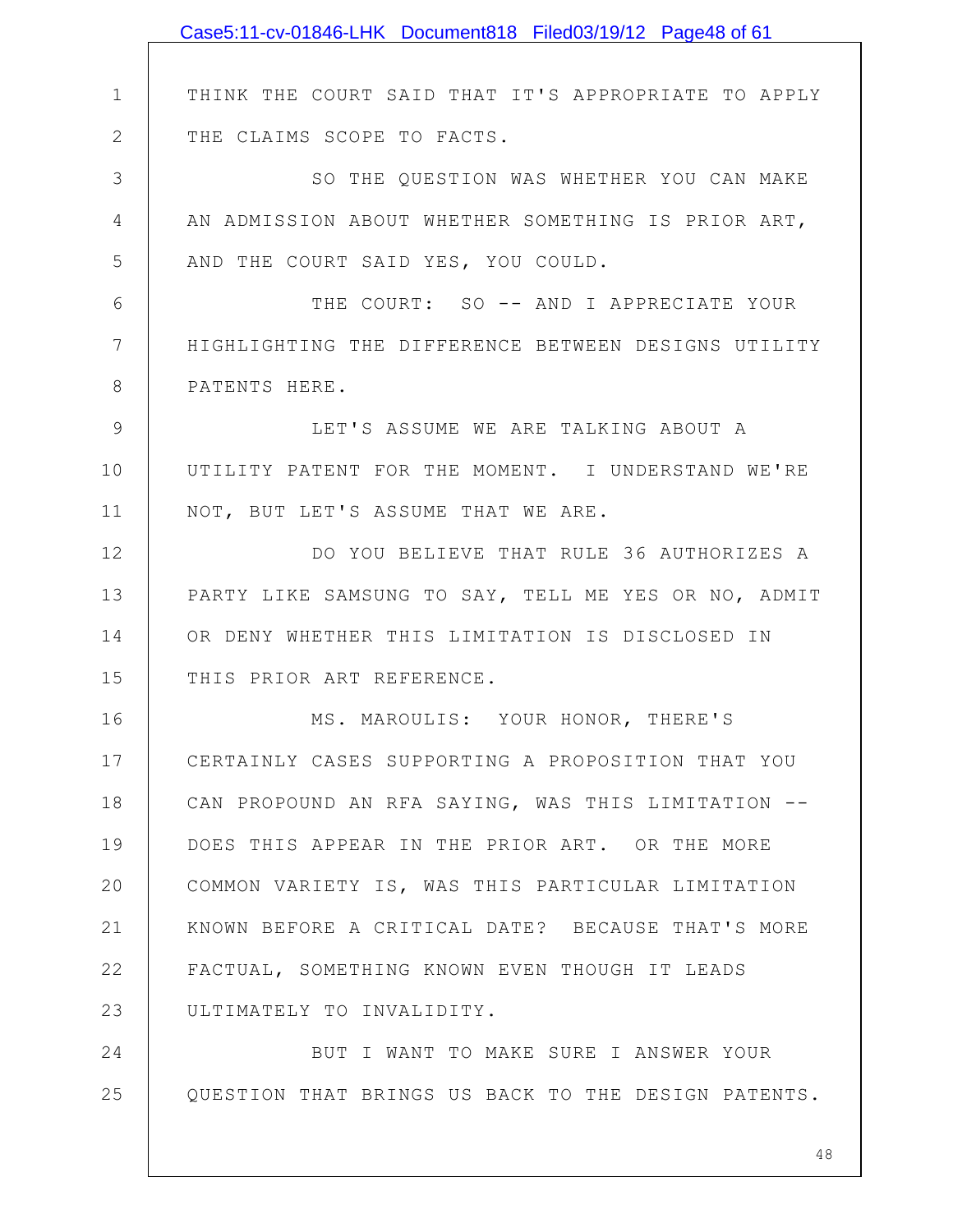1 2 3 4 5 6 7 8 9 10 11 12 13 14 15 16 17 18 19 20 21 22 23 24 25 AND THE DESIGN PATENTS, WHY THIS IS KIND OF A DIFFERENT BREED IN ITS OWN RIGHT. THE ORDINARY OBSERVER TESTS IN EGYPTIAN GODDESS BASICALLY PRESUPPOSES YOU CAN LOOK AT THE DESIGN IN THE PRODUCT AND COMPARE THEM. SOMETIMES IT'S DONE BY SOMEONE LIKE MR. WOODRING OR OUR EXPERT MR. SHERMAN, OR IT CAN POTENTIALLY BE DONE NOT BY AN EXPERT. THERE'S NO BRIGHT LINE RULE THERE, AND UNFORTUNATELY THE DESIGN IS NOT NEARLY AS DEVELOPED AS THE UTILITY, SO WE HAVE LESS PRECEDENT TO FALL BACK ON THAT. BUT WHAT IS CLEAR IS THESE ARE PICTURES, THERE'S NO SPECIFIC CLAIM. SO ONE OF THE ARGUMENTS IS WELL, WE DON'T KNOW WHICH CLAIM YOU WANT US TO COMPARE; THERE'S NO CLAIMS, RIGHT. THERE'S ONE CLAIM AND IT BASICALLY GOES BACK TO THE PICTURE. AND WHAT WE ARE TRYING TO SHOW HERE IS THAT APPLE HAS A HUGE DESIGN PORTFOLIO AND IT PATENTED ITS DESIGNS FROM EVERY WHICH WAY, AND SOME OF THESE DESIGNS QUITE FRANKLY, SOME OF THE PATENTS ARE OVERLAPPING. SO THEY ARE TRYING TO DISTANCE THEMSELVES AND ONLY FOCUS THE COURT ON THE HANDFUL OF PATENTS IN THIS CASE, BUT THAT'S NOT PROPER. Case5:11-cv-01846-LHK Document818 Filed03/19/12 Page49 of 61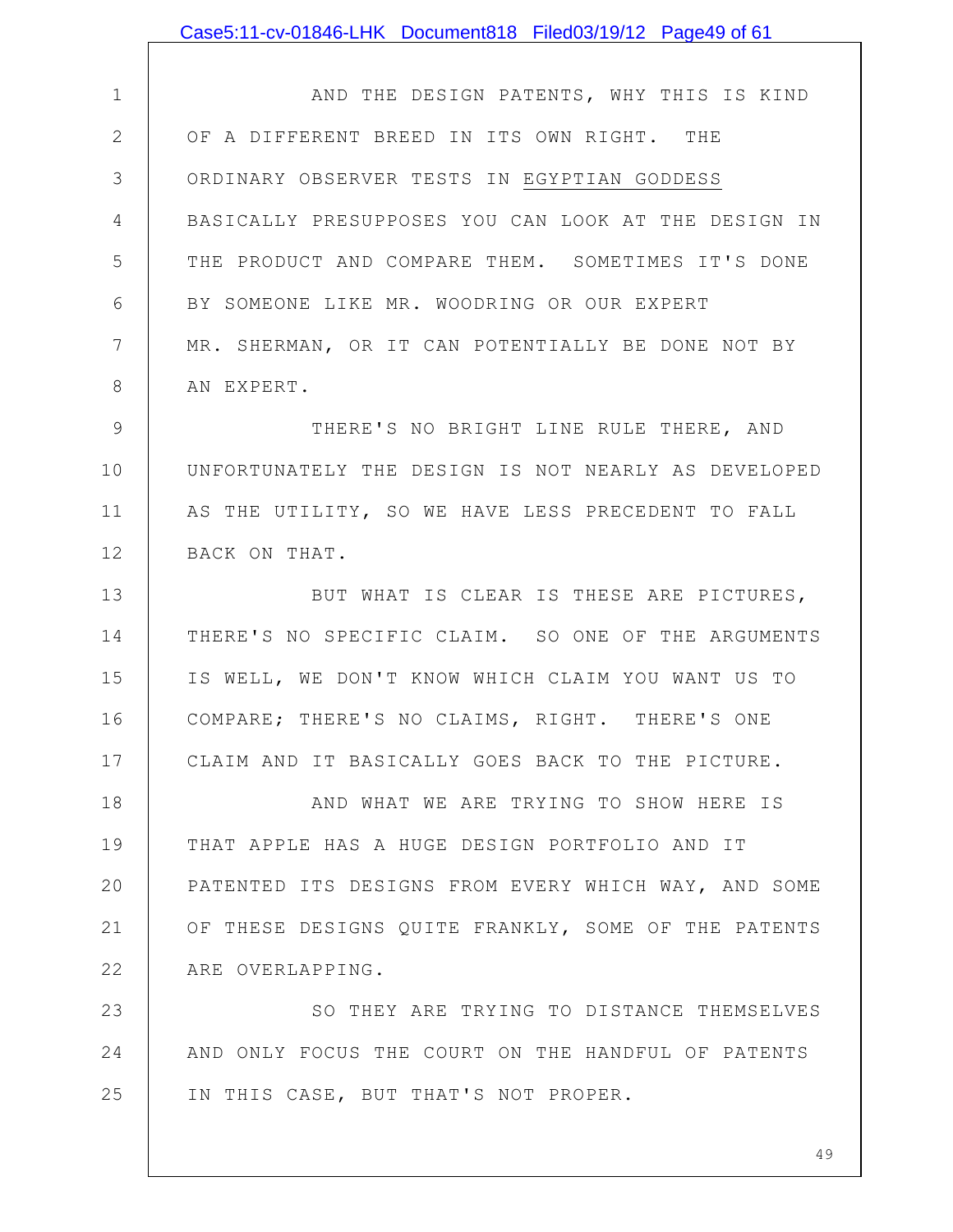1 2 3 4 5 6 7 8 9 10 11 12 13 14 15 16 17 18 19 20 21 22 23 24 25 AND IN PART BECAUSE WHEN WE DO CLAIMS CONSTRUCTION IN UTILITY PATENTS, WE LOOK AT INTRINSIC EVIDENCE, EXTRINSIC, AND IT'S A DIFFERENT PROCESS OF CONSTRUING CLAIMS AND DESIGN CONCEPTS. AND WE NEED TO A, EXCLUDE EVERYTHING THAT'S PRIOR ART; AND B, TAKE OUT FUNCTIONALITY. SO IT'S A SLIGHTLY DIFFERENT ANALYSIS. BUT TO GO BACK TO YOUR HONOR'S QUESTION, YES, THERE ARE CASES THAT SUPPORT THE PROPOSITION YOU CAN ADMIT OR DENY SOMETHING IS OR IS NOT PRIOR ART. THE COURT: ALL RIGHT. NOW LET'S ASSUME FOR THE MOMENT THAT I ORDER APPLE TO RESPOND TO YOUR RFA'S AND THE RESPONSE BACK TO EACH OF THESE DOZENS OF PAIRS, IS HOW I'VE LOOKED AT IT ANYWAY, IS DENY, DENY, DENY, DENY, OKAY. THE CONSEQUENCE FOR THAT DENIAL, EXPLAIN TO ME THE NEXT STEP. I'M TRYING TO THINK A MOVE OR TWO AHEAD HERE. WHERE DOES IT GO IF THEY COME BACK AND HIT YOU ABOUT A BUNCH OF DENIALS? MS. MAROULIS: SO IF THEY ARE SAYING THE TWO DESIGNS ARE NOT SUBSTANTIALLY THE SAME AND WE CAREFULLY COMPARED THEM -- THE COURT: I SUSPECTED THAT WASN'T BY Case5:11-cv-01846-LHK Document818 Filed03/19/12 Page50 of 61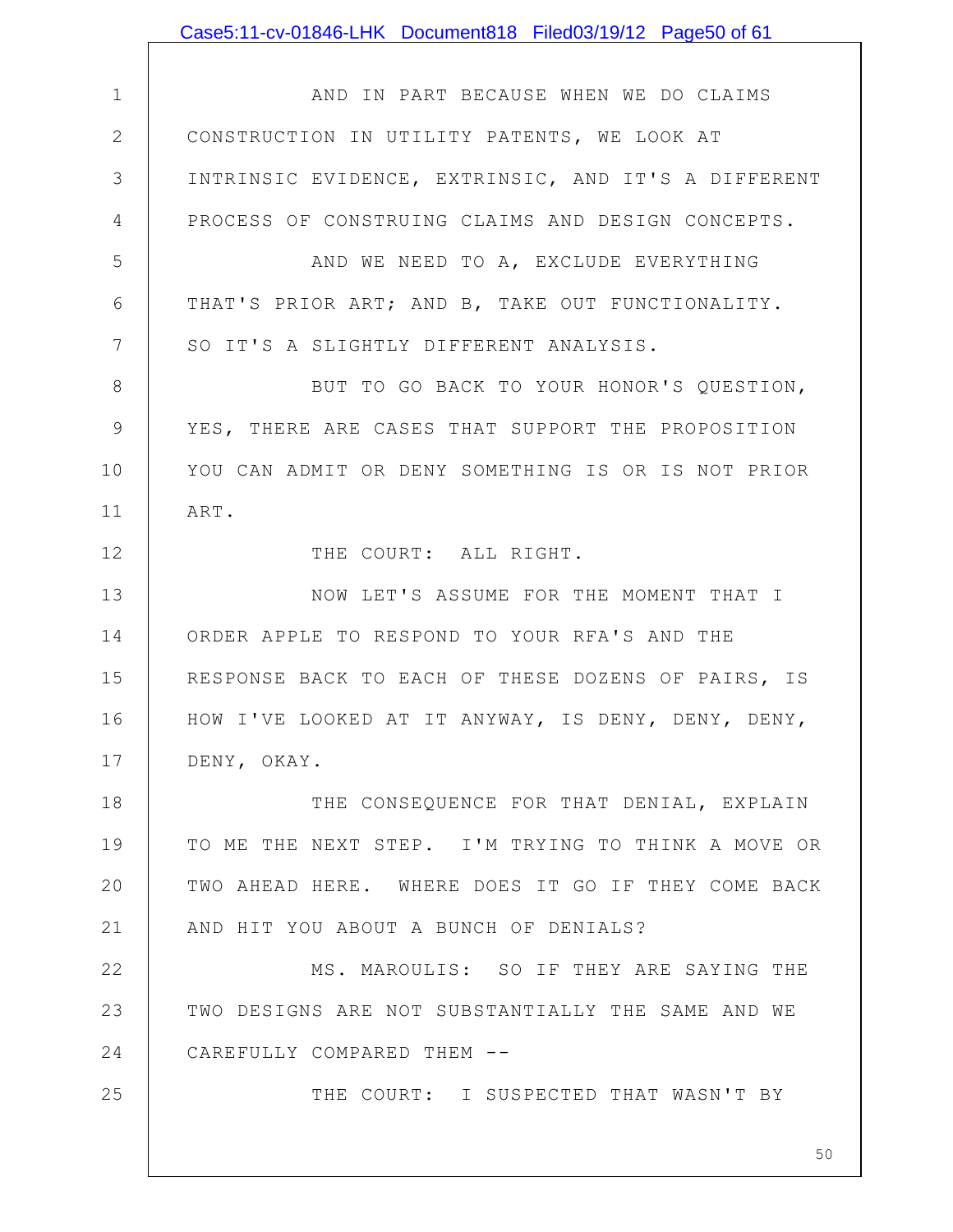|               | Case5:11-cv-01846-LHK Document818 Filed03/19/12 Page51 of 61 |
|---------------|--------------------------------------------------------------|
|               |                                                              |
| $\mathbf 1$   | ACCIDENT.                                                    |
| $\mathbf{2}$  | MS. MAROULIS: YES, YOUR HONOR.                               |
| 3             | SO IF -- THERE ARE TWO PATENTS THAT TO US                    |
| 4             | LOOK IDENTICAL, AND THEY'RE SAYING THEY ARE                  |
| 5             | COMPLETELY DIFFERENT. THE DIFFERENCE BETWEEN                 |
| 6             | SAMSUNG'S PRODUCT AND EITHER OF THOSE TWO PATENTS            |
| 7             | IS TREMENDOUS.                                               |
| 8             | THIS IS SOMETHING THAT WE CAN TAKE TO                        |
| $\mathcal{G}$ | JUDGE KOH ON SUMMARY JUDGEMENT OR WE CAN TAKE IT TO          |
| 10            | THE JURY AT TRIAL DEPENDING HOW THAT DEVELOPS WITH           |
| 11            | THE DESIGN PATENT SIDE OF THINGS.                            |
| 12            | THIS IS THE NARROWING WE WERE TALKING                        |
| 13            | ABOUT. AND NOT NECESSARILY THAT WE ARE GOING TO              |
| 14            | TAKE ALL HUNDRED PAIRS, BUT THERE COULD BE THREE OR          |
| 15            | FOUR PAIRS THAT COULD BE DISPOSITIVE OF THIS CASE.           |
| 16            | JUST TO MAKE SURE I ROUNDED UP ALL THE                       |
| 17            | POINTS, ANOTHER OBJECTION THEY RAISE WAS THAT THIS           |
| 18            | IS THE HYPOTHETICAL QUESTION. AND IN FACT IT'S NOT           |
| 19            | A HYPOTHETICAL QUESTION. THE CASES APPLE RELIES ON           |
| 20            | HAVE TRUE HYPOTHETICALS.                                     |
| 21            | FOR EXAMPLE, THERE WAS A                                     |
| 22            | GODIVA CHOCOLATIER CASE WHERE THE QUESTION WAS --            |
| 23            | INVOLVED A HYPOTHETICAL RETAIL AND A HYPOTHETICAL            |
| 24            | CUSTOMER. OBVIOUSLY APPLE IS A REAL COMPANY.                 |
| 25            | THE COURT: SO YOU'RE NOT MAKING UP                           |
|               |                                                              |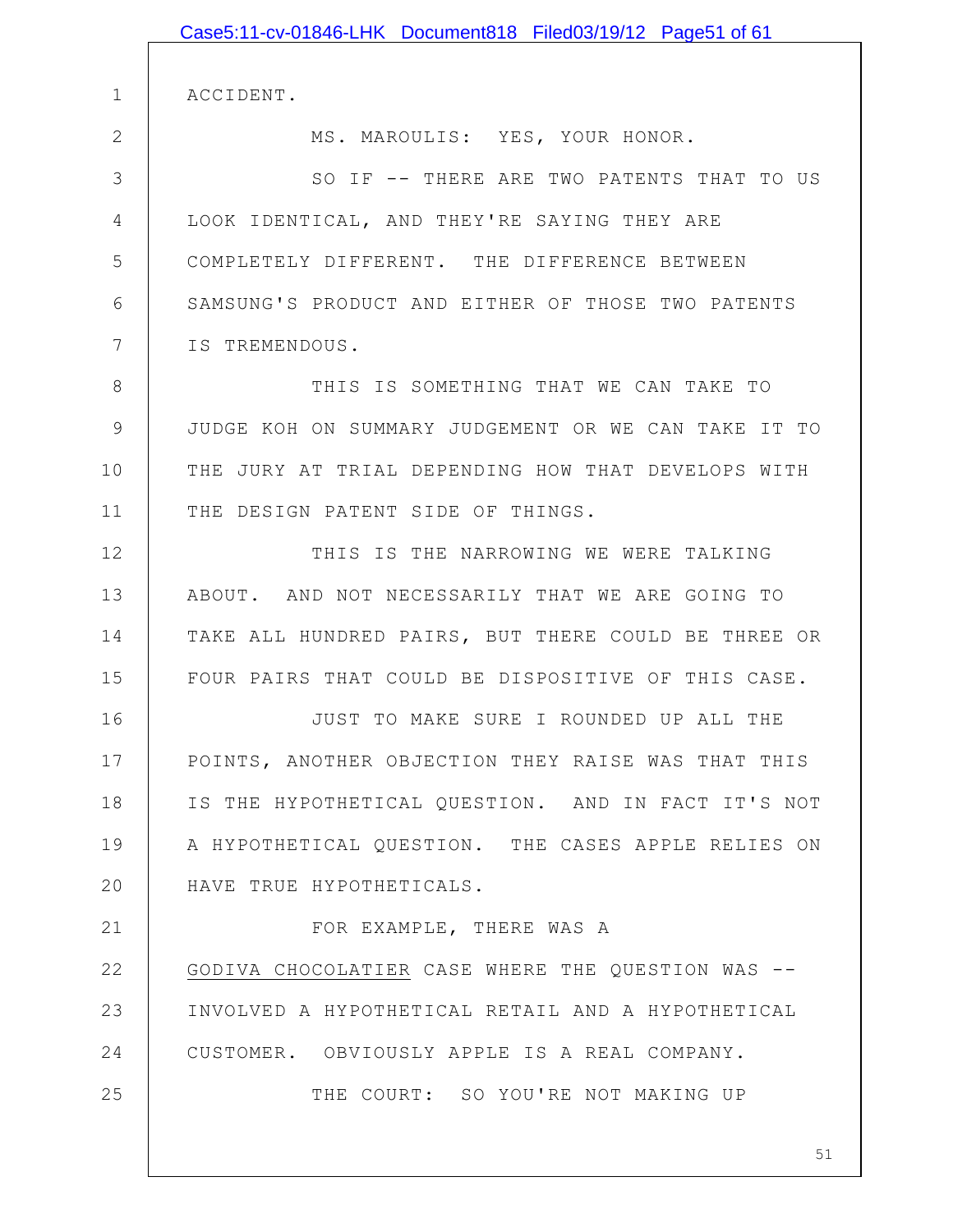|               | Case5:11-cv-01846-LHK Document818 Filed03/19/12 Page52 of 61 |
|---------------|--------------------------------------------------------------|
|               |                                                              |
| $\mathbf 1$   | PATENTS HERE, YOU ARE POINTING TO THE ASSERTED               |
| $\mathbf{2}$  | PATENT AND OTHER --                                          |
| 3             | MS. MAROULIS: OTHER PATENTS OWNED BY                         |
| 4             | APPLE, NOT JUST ANY PATENT.                                  |
| 5             | THE COURT: AND THEY ARE IN THE                               |
| 6             | PORTFOLIO.                                                   |
| 7             | MS. MAROULIS: EXACTLY.                                       |
| 8             | THAT'S AN IMPORTANT DISTINCTION BECAUSE                      |
| $\mathcal{G}$ | IF IT'S ANOTHER PATENT, THEY POTENTIALLY COULD HAVE          |
| 10            | HAD AN ISSUE SAYING IT'S BEYOND OUR INFORMATION, WE          |
| 11            | DON'T HAVE ENOUGH INFORMATION TO ANSWER.                     |
| 12            | BUT BEFORE YOU APPLY FOR ANY PATENT OR                       |
| 13            | UTILITY OR DESIGN YOU HAVE TO HAVE GOOD FAITH THAT           |
| 14            | THE PATENT IS NEW AND UNIQUE AND COME FROM                   |
| 15            | SOMETHING BEFORE NOT FROM SOMEONE ELSE.                      |
| 16            | SO THAT PRETTY MUCH IS THE SUM TOTAL OF                      |
| 17            | THE ARGUMENTS. IT'S A SIMPLE BUT VERY IMPORTANT              |
| 18            | MOTION, YOUR HONOR.                                          |
| 19            | I WILL RESERVE SOME TIME FOR REBUTTAL.                       |
| 20            | THE COURT: ALL RIGHT. THANK YOU.                             |
| 21            | MR. JACOBS.                                                  |
| 22            | MR. JACOBS: YOUR HONOR, I WOULD LIKE TO                      |
| 23            | START WITH THE DECISIONAL LAW BECAUSE WE HAVE A              |
| 24            | DECISION FROM JUDGE ILLSTON THAT I THINK IS QUITE            |
| 25            | ON POINT AND TILTS VERY MUCH AGAINST THE USE OF              |
|               |                                                              |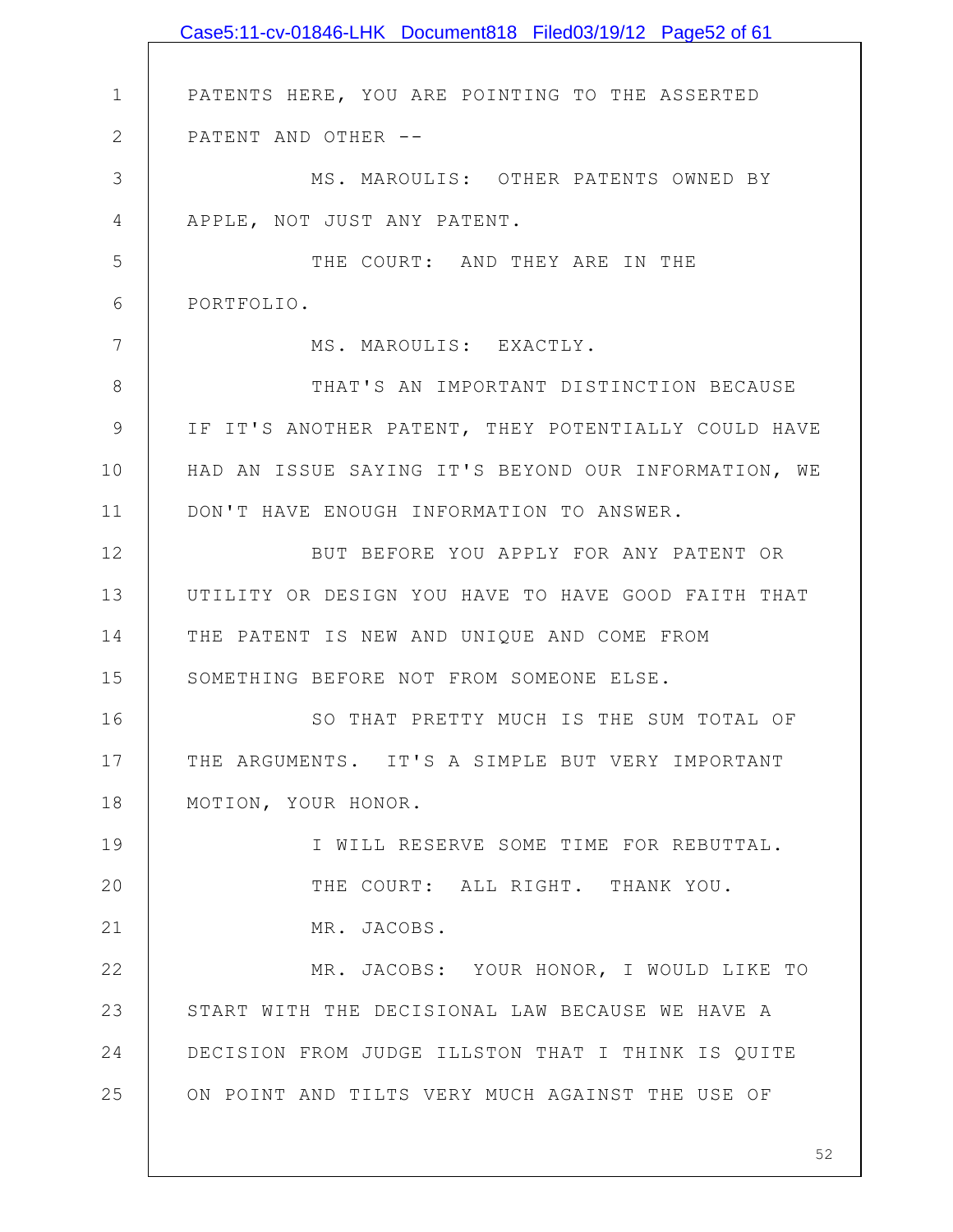|               | Case5:11-cv-01846-LHK Document818 Filed03/19/12 Page53 of 61 |
|---------------|--------------------------------------------------------------|
|               |                                                              |
| $\mathbf 1$   | RFA'S FOR THIS KIND OF PURPOSE.                              |
| $\mathbf{2}$  | SO JUST IN CASE YOU HADN'T HAD A CHANCE                      |
| 3             | TO LOOK AT IT, THIS IS THE GEM ACQUISITION CO. CASE          |
| 4             | FROM 2010.                                                   |
| 5             | AND AT THE END OF THAT DECISION,                             |
| 6             | JUDGE ILLSTON ACTUALLY DECIDED TWO THINGS THAT ARE           |
| 7             | RELEVANT TO THIS DISPUTE.                                    |
| 8             | ONE IS THAT A CONTRACT PROVISION AS                          |
| $\mathcal{G}$ | APPLIED TO, YOU KNOW, WHAT DOES THIS CONTRACT                |
| 10            | PROVISION MEAN IN LIGHT OF THE EVIDENCE? AND THE             |
| 11            | ADMISSION DIRECTED TO THAT WAS A REQUEST FOR A               |
| 12            | LEGAL CONCLUSION.                                            |
| 13            | OF COURSE THE ARGUMENT WOULD HAVE BEEN                       |
| 14            | JUST THE SAME, LOOK, YOU KNOW WHAT YOU THINK THE             |
| 15            | CONTRACT MEANT, ANSWER THE QUESTION. WHAT DO YOU             |
| 16            | THINK THE CONTRACT MEANS?                                    |
| 17            | BUT SHE SAID NO, THAT'S NOT A PROPER                         |
| 18            | SUBJECT FOR AN RFA.                                          |
| 19            | AND THEN PERHAPS EVEN MORE IMPORTANTLY,                      |
| 20            | GIVEN THE WAY SAMSUNG HAS KEYED UP THIS MOTION,              |
| 21            | IT'S ALL ABOUT THE TRIAL AND WHAT THEY WANT TO               |
| 22            | PROVE AT TRIAL, JUDGE ILLSTON SAID A REQUEST FOR             |
| 23            | ADMISSION SHOULD NOT BE USED TO ESTABLISH FACTS              |
| 24            | WHICH ARE OBVIOUSLY IN DISPUTE.                              |
| 25            | SO WHAT SAMSUNG HAS DONE IS USED THE FACT                    |
|               |                                                              |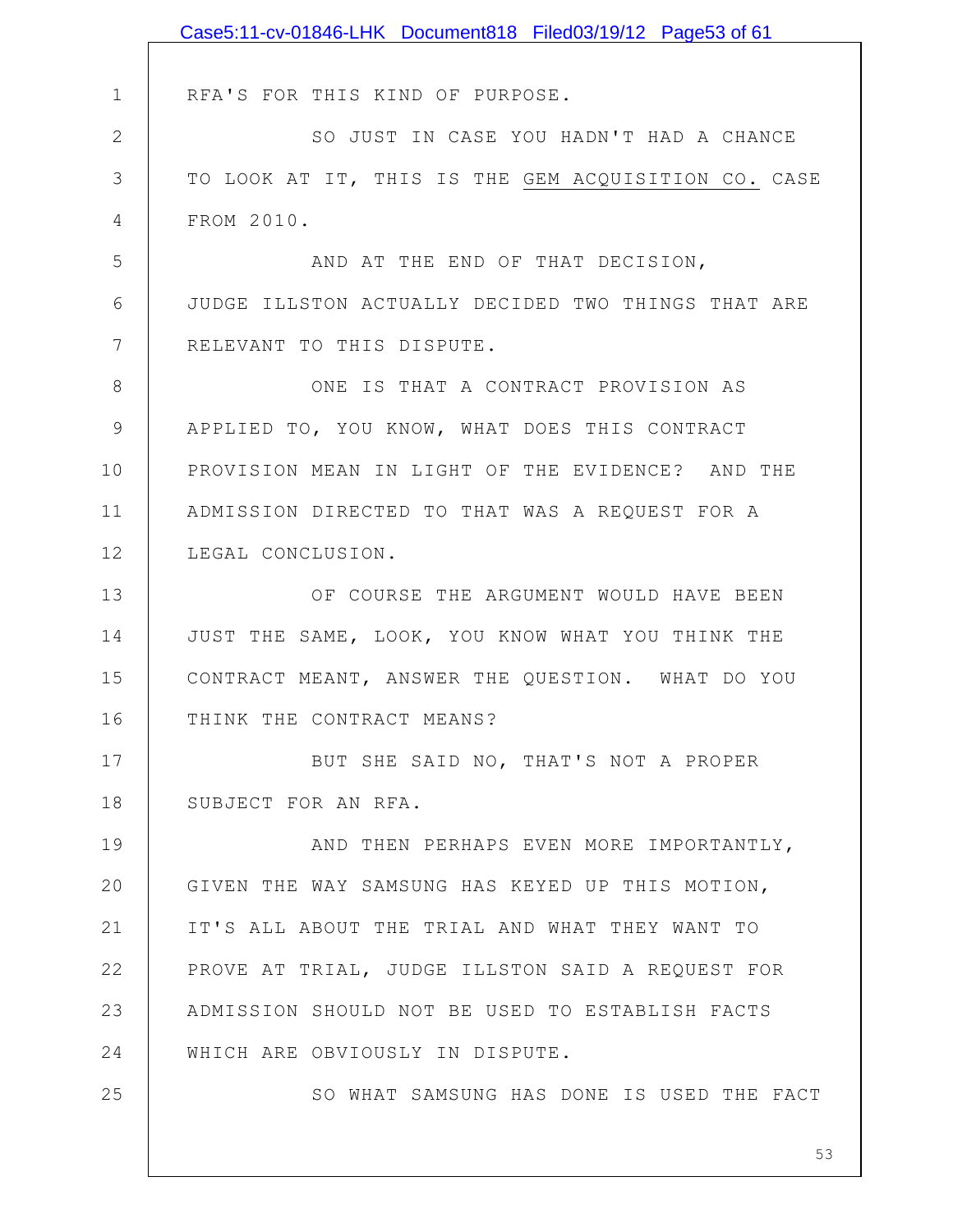|              | Case5:11-cv-01846-LHK Document818 Filed03/19/12 Page54 of 61 |
|--------------|--------------------------------------------------------------|
|              |                                                              |
| $\mathbf 1$  | THAT RFA'S ARE UNLIMITED TO ESSENTIALLY TRY TO GET           |
| $\mathbf{2}$ | OUR LEGAL POSITION ON HOW OUR ENTIRE DESIGN PATENT           |
| 3            | PORTFOLIO AS IT RELATED TO THE DESIGN PATENTS IN             |
| 4            | SUIT.                                                        |
| 5            | HOW DOES IT ALL FIT TOGETHER?                                |
| 6            | IT'S A COMPLICATED QUESTION. THEY IGNORE                     |
| 7            | MANY OF THE COMPLICATIONS. MANY OF THE DESIGN                |
| 8            | PATENTS HAVE THE SAME FILING DATE.                           |
| 9            | SO THEY ARE IN THE SENSE DIVISIONALS OF                      |
| 10           | EACH OTHER. SO WHAT DOES IT MEAN FOR US TO ADMIT             |
| 11           | THAT THEY ARE SUBSTANTIALLY THE SAME DESIGN WHEN             |
| 12           | THEY HAVE THE SAME FILING DATE?                              |
| 13           | THE COURT: SO WHY ADMIT THAT FACT AND                        |
| 14           | THEN ARGUE THE LAW IN RESPONSE TO AN APPROPRIATE             |
| 15           | MOTION THAT SAMSUNG WOULD BRING?                             |
| 16           | MR. JACOBS: BECAUSE THEN YOU ARE BEING                       |
| 17           | ASKED TO PUT THE WHOLE SPECTRUM OF DESIGN PATENTS            |
| 18           | AGAINST THE WALL IN THIS CASE AND SAY, THIS IS               |
| 19           | SUBSTANTIALLY THE SAME, THIS IS NOT.                         |
| 20           | AND THAT IS VERY MUCH A QUESTION THAT IS                     |
| 21           | GOING TO BE INFORMED BY PROGRESS OF THE LITIGATION.          |
| 22           | WE ALREADY HAVE SOME GUIDANCE FROM                           |
| 23           | JUDGE KOH IN THE PRELIMINARY INJUNCTION CONTEXT OF           |
| 24           | ABOUT WHAT IS SUBSTANTIALLY THE SAME AND WHAT IS             |
| 25           | NOT.                                                         |
|              |                                                              |
|              | 54                                                           |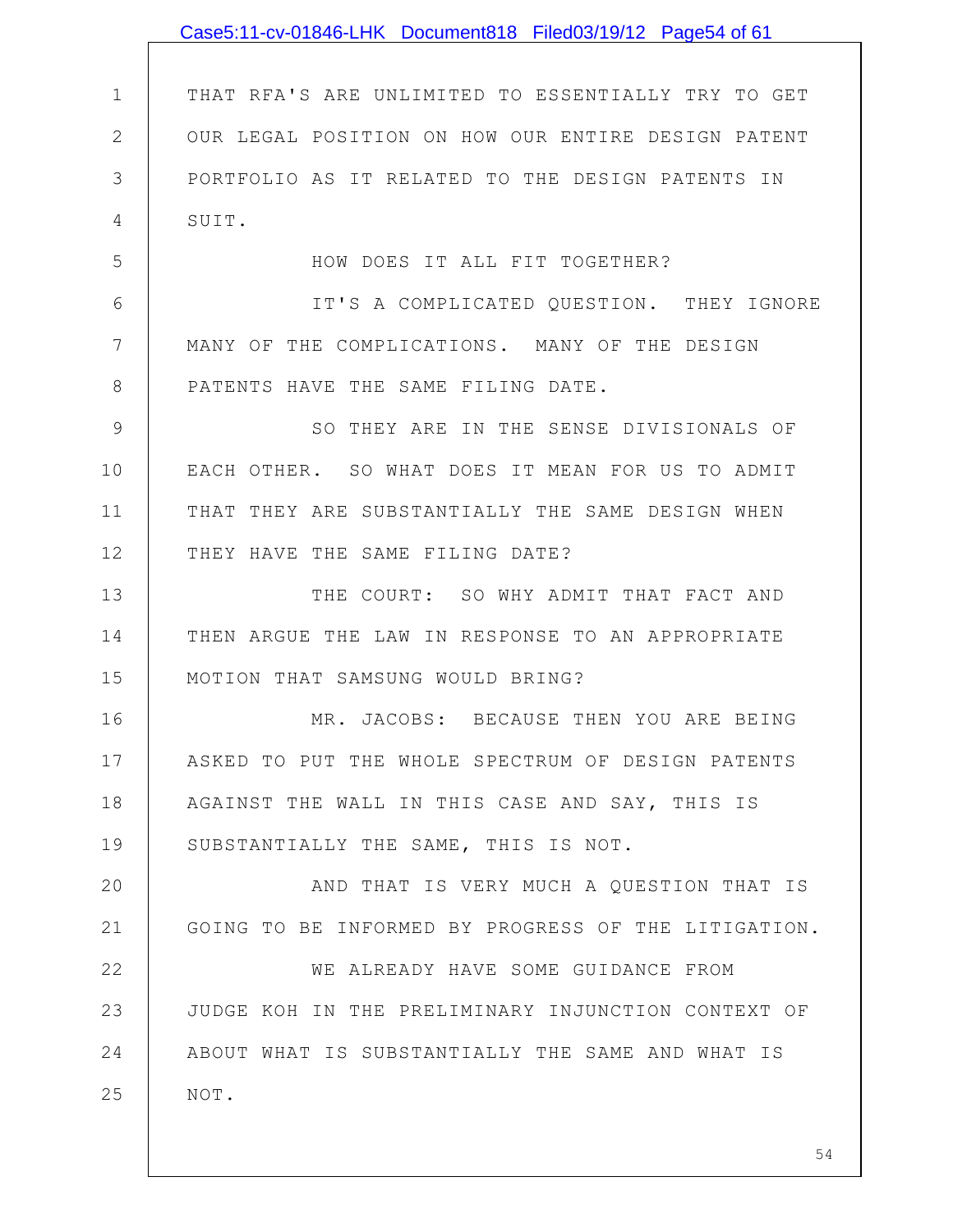|               | Case5:11-cv-01846-LHK Document818 Filed03/19/12 Page55 of 61 |
|---------------|--------------------------------------------------------------|
|               |                                                              |
| $\mathbf 1$   | BUT IT'S ULTIMATELY -- I THINK OUR USUAL                     |
| $\mathbf{2}$  | LEGAL CATEGORIES HERE DON'T REALLY APPLY TO THIS.            |
| 3             | IT'S VERY MUCH A, WHAT DOES THE FACT FINDER THINK            |
| 4             | OF THIS WHEN THE FACT FINDER IS PRESENTED WITH THE           |
| 5             | ARRAY OF EVIDENCE?                                           |
| 6             | IN THE CONTEXT IN WHICH THE ARRAY OF                         |
| 7             | EVIDENCE IS PRESENTED, IT'S ONE OF THOSE ULTIMATE            |
| 8             | TRIAL ISSUES. TAKE IN ALL OF THIS INFORMATION                |
| $\mathcal{G}$ | LADIES AND GENTLEMEN AND YOU TELL US, IS THIS                |
| 10            | DESIGN OF THE SAMSUNG PHONE SUBSTANTIALLY SIMILAR            |
| 11            | TO THE DESIGN CAPTURED BY THIS DESIGN PATENT?                |
| 12            | TAKING INTO THE ACCOUNT THE COMMERCIAL                       |
| 13            | SUCCESS OF THE IPHONE, IS THIS DESIGN PATENT REALLY          |
| 14            | RENDERED INVALID? THE APPLE DESIGN PATENT REALLY             |
| 15            | RENDERED INVALID BY THIS PIECE OF PUTATIVE PRIOR             |
| 16            | ART?                                                         |
| 17            | THE COURT: BUT THEY ARE NOT REALLY                           |
| 18            | ASKING ABOUT WHAT YOU THINK THE FACT FINDER WILL             |
| 19            | FIND, THEY ARE ASKING WHAT YOU THINK, RIGHT?                 |
| 20            | SO TO USE YOUR LAST EXAMPLE, WHY NOT                         |
| 21            | SIMPLY DENY IT?                                              |
| 22            | MR. JACOBS: WE'VE PAUSED ON THAT. WHY                        |
| 23            | NOT JUST DENY, DENY. THEY HAVE DONE THE PAIR THING           |
| 24            | AND IT'S TWO HUNDRED -- HOW MANY COMPARISONS 286 --          |
| 25            | 226 COMPARISONS. SO THE BURDEN HERE IS A HUGE                |
|               |                                                              |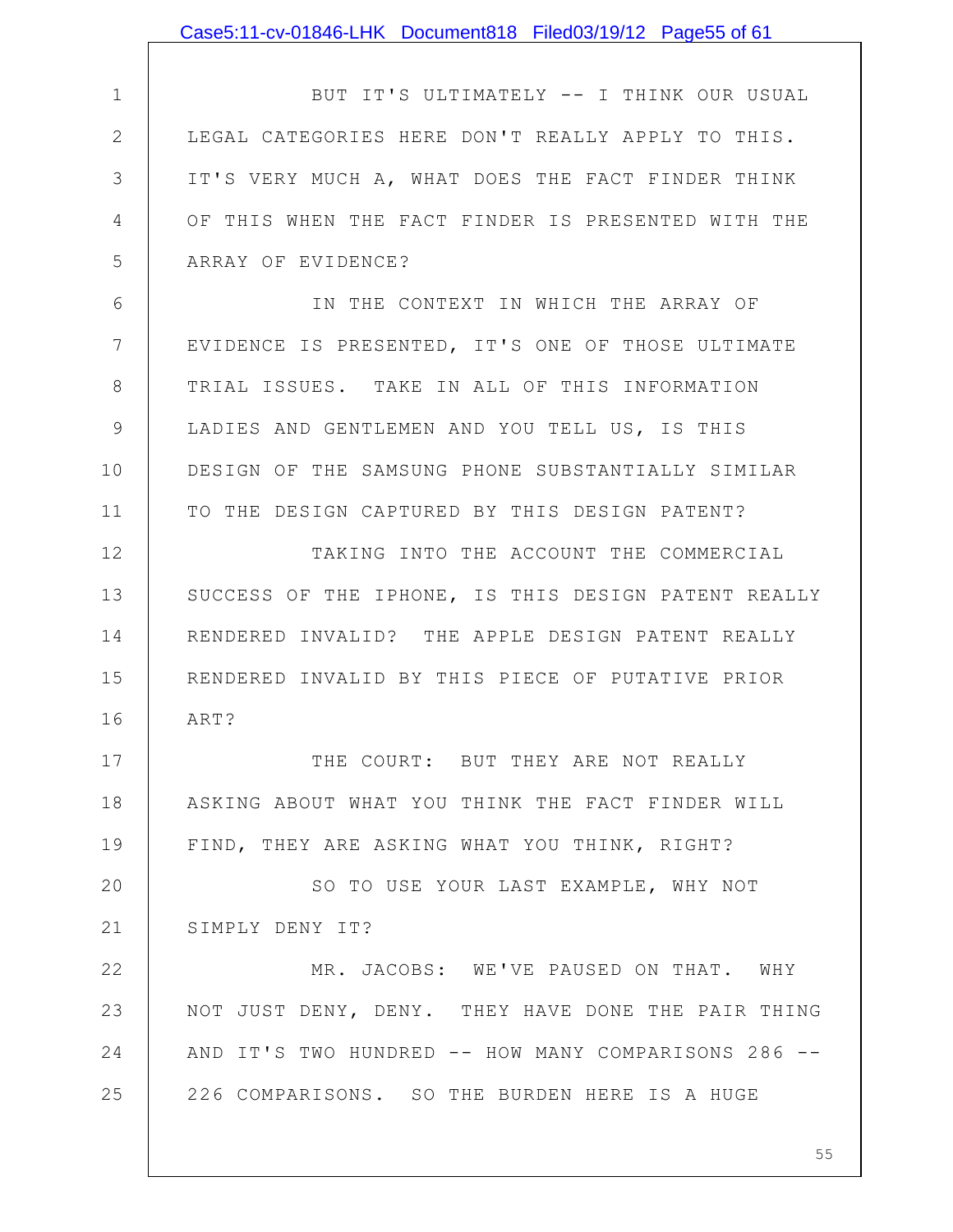|              | Case5:11-cv-01846-LHK Document818 Filed03/19/12 Page56 of 61 |
|--------------|--------------------------------------------------------------|
|              |                                                              |
| $\mathbf 1$  | PROBLEM.                                                     |
| $\mathbf{2}$ | LET ME BACK UP A SECOND. IF THEY HAD                         |
| 3            | SAID LOOK, HERE ARE 10 LEADING PRIOR ART REFERENCES          |
| 4            | TELL US ADMIT/DENY IF YOU THINK THIS IS                      |
| 5            | SUBSTANTIALLY THE SAME DESIGN.                               |
| 6            | WELL, THAT IS THE ANALYSIS WE WILL HAVE                      |
| 7            | TO DO, THAT WOULD HAVE BEEN A DIFFERENT QUESTION.            |
| 8            | THIS IS THE INTERNALS OF THE APPLE PATENT                    |
| 9            | PORTFOLIO AND THE ARCANE OF APPLYING FOR DESIGN              |
| 10           | PATENTS IN THE PTO WHETHER YOU CAN GET A DESIGN              |
| 11           | PATENT ON THE IMPROVEMENT OF A DESIGN EVEN IF THAT           |
| 12           | IMPROVEMENT IS VERY SIMILAR TO THE ORIGINAL DESIGN.          |
| 13           | SO THEY ARE ASKING US TO MAKE SOME LEGAL,                    |
| 14           | WHAT ARE I THINK ARE LEGAL CONCLUSIONS ABOUT THE             |
| 15           | DESIGN PATENTS IN THIS LITIGATION THAT MIGHT HAVE            |
| 16           | AN IMPACT ON DOWNSTREAM LITIGATION BECAUSE THEY ARE          |
| 17           | BEING ASKED TO TAKE THIS DESIGN PATENT WHERE THIS            |
| 18           | ONE OVER HERE, B IS NOT IN THIS CASE, AND TELL US            |
| 19           | WHETHER B IS SUBSTANTIALLY SIMILAR TO A IN ORDER TO          |
| 20           | CATCH US IN INCONSISTENCIES. THAT JUST STRIKES US            |
| 21           | AS AN INVASION OF THE PURPOSE OF RFA'S.                      |
| 22           | ACCORDING TO JUDGE ILLSTON'S DECISION, I                     |
| 23           | THINK THE RIGHT WAY TO THINK ABOUT RFA'S, THEY               |
| 24           | REALLY AREN'T DESIGNED TO MAKE LIFE MORE                     |
| 25           | COMPLICATED FOR EVERYBODY, THEY ARE DESIGNED TO              |
|              |                                                              |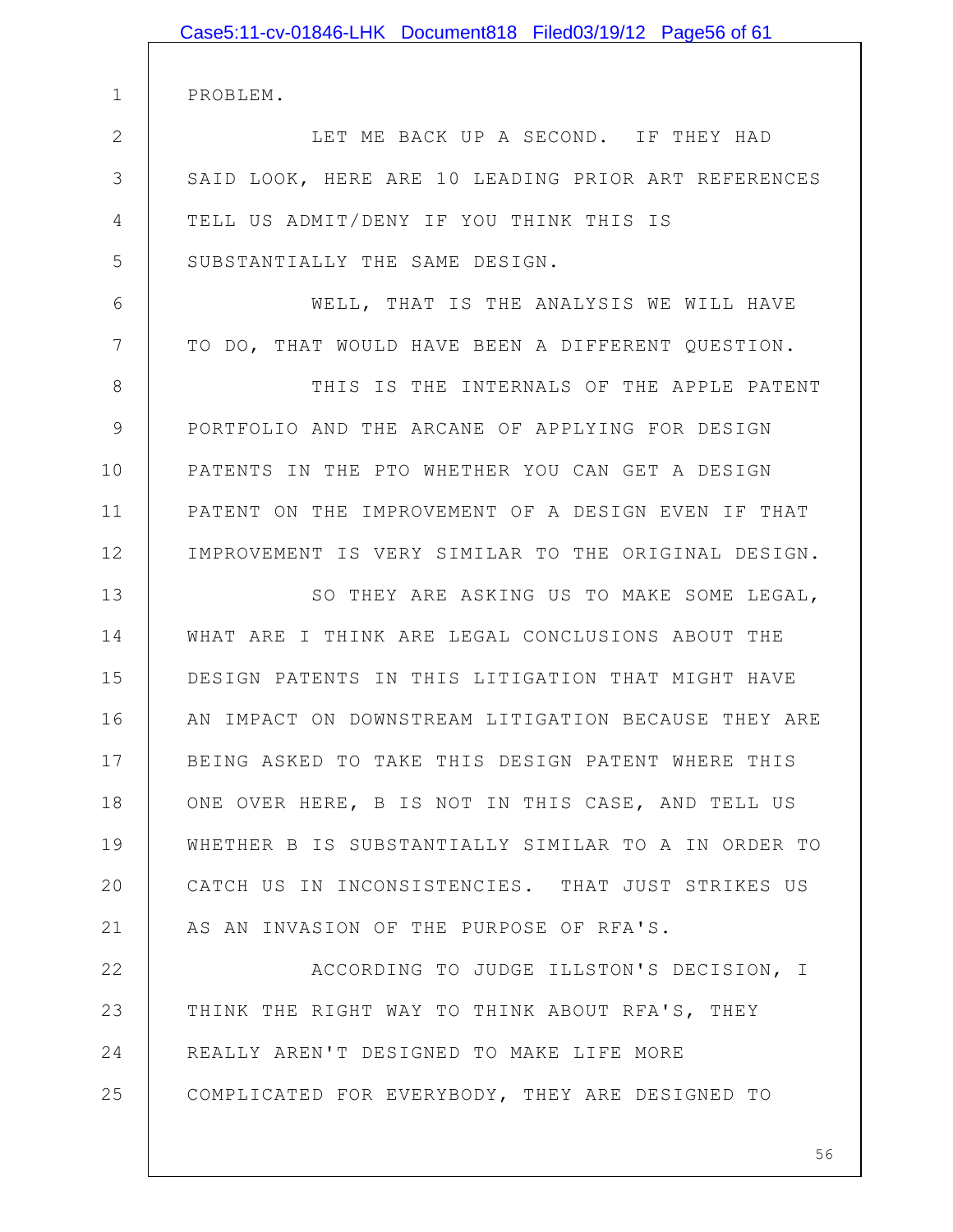|                | Case5:11-cv-01846-LHK Document818 Filed03/19/12 Page57 of 61 |
|----------------|--------------------------------------------------------------|
|                |                                                              |
| 1              | SIMPLIFY LIFE.                                               |
| $\overline{2}$ | WE HAVE PROPOUNDED A LOT OF RFA'S BECAUSE                    |
| 3              | WE ARE TRYING GET THESE DOCUMENTS AUTHENTICATED.             |
| 4              | THE 30(B)(6) NOTICE YOU REFERRED TO, THOSE ARE               |
| 5              | TOPIC-BY-TOPIC. TELL US ABOUT THIS DOCUMENT                  |
| 6              | BECAUSE WE ASKED WITNESS WHOSE NAME IS ON THE                |
| 7              | DOCUMENT AND THE WITNESS SAYS, I DON'T KNOW                  |
| 8              | ANYTHING ABOUT IT.                                           |
| 9              | SO THAT'S WHAT'S GOING ON WITH OUR USE OF                    |
| 10             | RFA'S. AND WITH THE SUPPOSED BURDEN I THINK WE               |
| 11             | COUNT THEM AS A THOUSAND MORE RFA'S THAN WE DO, SO           |
| 12             | WE ARE LOSING THAT ARM'S RACE.                               |
| 13             | I THINK I COME BACK TO JUDGE ILLSTON'S                       |
| 14             | DECISION. I THINK WE HAVE VERY STRONG GUIDANCE IN            |
| 15             | THIS DISTRICT ON PROPER USE OF RFA'S.                        |
| 16             | THE COURT: ALL RIGHT. THANK YOU.                             |
| 17             | MS. MAROULIS, ANY REBUTTAL?                                  |
| 18             | MS. MAROULIS: YES, YOUR HONOR.                               |
| 19             | JUDGE ILLSTON'S CASE DOES NOT APPLY TO THE                   |
| 20             | SITUATION HERE. JUDGE ILLSTON'S CASE, SHE RULED              |
| 21             | THAT CONTRACTURAL INTERPRETATION OR -- WHAT THE              |
| 22             | INTERPRETATION IS WAS NOT A PROPER DECISION.                 |
| 23             | HERE WE ARE NOT ACTUALLY ASKING APPLE'S VIEW                 |
| 24             | ON WHAT THE STANDARD IS. WE KNOW WHAT THE STANDARD           |
| 25             | IS, IT'S IN EGYPTIAN GODDESS AND WAS ADOPTED BY              |
|                |                                                              |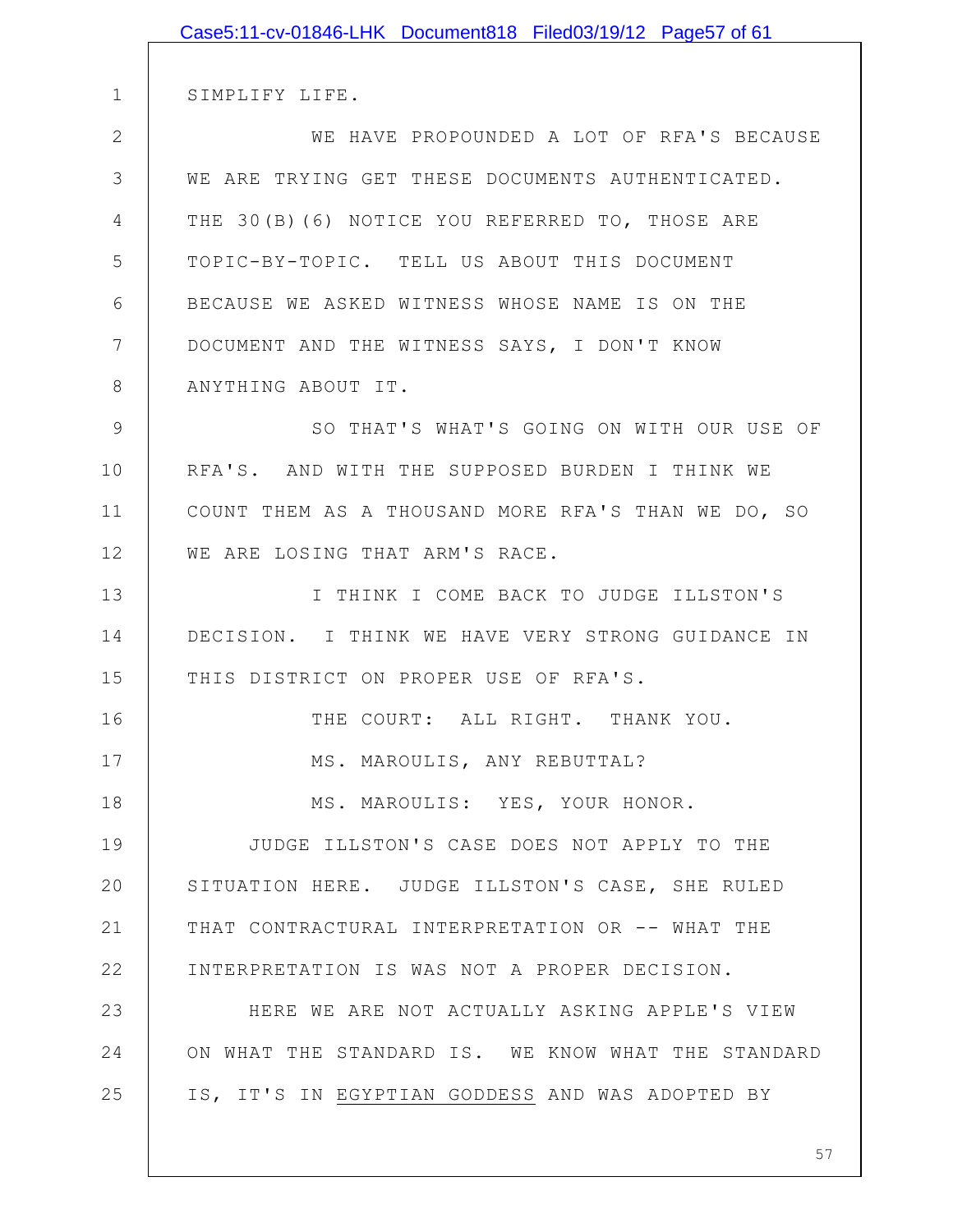|                | Case5:11-cv-01846-LHK Document818 Filed03/19/12 Page58 of 61 |
|----------------|--------------------------------------------------------------|
|                |                                                              |
| $\mathbf 1$    | JUDGE KOH. WE DON'T NEED THEM TO TELL US WHAT THAT           |
| $\overline{2}$ | IS.                                                          |
| 3              | WHAT WE'RE ASKING FOR IS SIMILAR TO WHAT                     |
| $\overline{4}$ | THEY ARE ASKING LOTS OF OUR WITNESSES IN                     |
| 5              | DEPOSITION. WHAT APPLE IS DOING IS THEY ARE                  |
| 6              | PUTTING IN FRONT OF SAMSUNG WITNESSES TWO PHONES,            |
| 7              | MOST OF THE WITNESSES HAVE NEVER SEEN THE PHONE,             |
| $8\,$          | AND THEY SAY HEY, IS THIS SIMILAR? IS THIS SIMILAR           |
| $\mathcal{G}$  | TO THAT?                                                     |
| 10             | THAT'S WHAT THEY ARE DOING IN                                |
| 11             | DEPOSITIONS, BECAUSE FOR THEIR PURPOSES APPLE IS             |
| 12             | FINDING THIS RELEVANT, RIGHT.                                |
| 13             | WHEN THE SHOE IS ON THE OTHER FOOT AND                       |
| 14             | THEY ARE ASKED TO COMMENT ON THEIR OWN PATENTS IN A          |
| 15             | SIMILAR CONTEXT, SOMEHOW IT'S BOTH BURDENSOME AND            |
| 16             | INAPPROPRIATE LEGAL CONCLUSION.                              |
| 17             | INCIDENTALLY, THE 10 PATENTS OFFERED THAT                    |
| 18             | CAME HERE WAS NOT OFFERED DURING THE LEAD COUNSEL            |
| 19             | MEET AND CONFER OR ANY OTHER MEET AND CONFER.                |
| 20             | THAT'S NOT GOING TO BE SUFFICIENT, BUT THAT'S NOT            |
| 21             | SOMETHING WE EVER HEARD BEFORE AND THAT'S PART OF            |
| 22             | THE PROBLEM HERE.                                            |
| 23             | AND THEN FINALLY, YOUR HONOR, I WANTED TO                    |
| 24             | HIGHLIGHT ONE OF THE 1900 OR 1600 RFA'S THAT APPLE           |
| 25             | SERVED ON US, AND BASICALLY THEY ARE ASKING SAMSUNG          |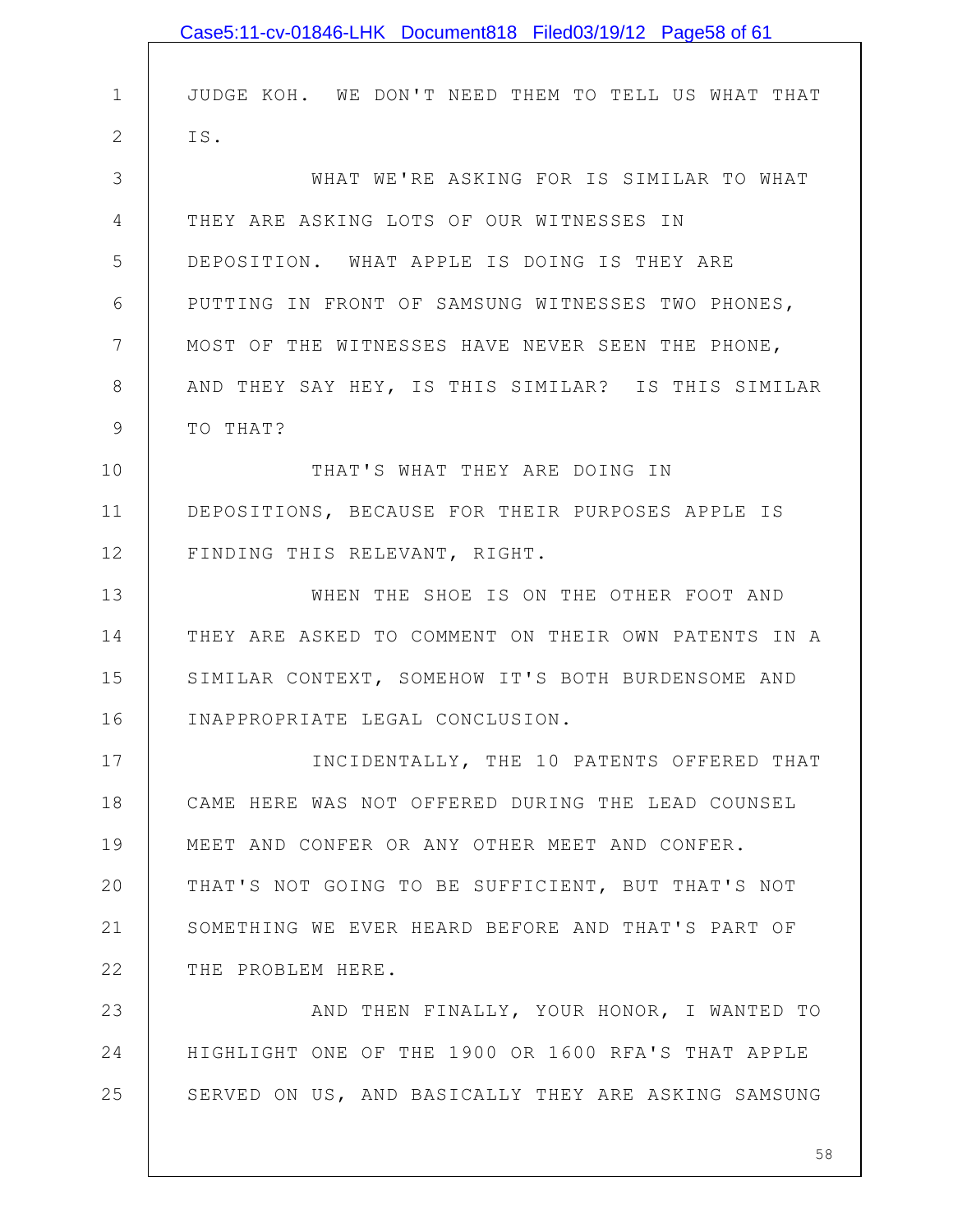|                | Case5:11-cv-01846-LHK Document818 Filed03/19/12 Page59 of 61 |
|----------------|--------------------------------------------------------------|
|                |                                                              |
| $\mathbf 1$    | TO ADMIT THAT PMB, PARTICULAR BASEBAND CHIP,                 |
| 2              | SUBSTANTIALLY EMBODIES CERTAIN PATENTS AS THAT TERM          |
| 3              | IS USED IN THE QUANTA COMPUTER CASE.                         |
| $\overline{4}$ | SO THEY ARE PROPOUNDING RFA'S THAT                           |
| 5              | ACTUALLY HAVE LEGAL CASES IN THEM. AND AT THE SAME           |
| 6              | TIME THEY ARE SAYING THIS IS INAPPROPRIATE AND               |
| $\overline{7}$ | BURDENSOME.                                                  |
| 8              | AND AGAIN, I RETURN TO THE QUESTION OF                       |
| 9              | BURDEN WHICH IS IN SOME CASES IT WOULD BE                    |
| 10             | BURDENSOME, IN THIS CASE APPLE SHOULD BE HELD TO A           |
| 11             | DIFFERENT STANDARD THAT A LOT OF LITIGANTS IN THESE          |
| 12             | POLICE BRUTALITY CASES OR MEDICAL RECORDS CASES.             |
| 13             | AND IN FACT IN THEIR OPPOSITION BRIEF                        |
| 14             | THEY ADMIT THAT THE GRIMES CASE AND THE OTHER CASE           |
| 15             | THAT WE CITE ARE APPROPRIATE RFA'S, THEY JUST SAY            |
| 16             | THE SCOPE OF THEM IS DIFFERENT, WHICH IS TWO OR              |
| 17             | THREE RFA'S VERSUS A HUNDRED.                                |
| 18             | BUT THAT IS A DIFFERENCE IN LITIGANTS IN                     |
| 19             | THEIR STATUTE AS WELL.                                       |
| 20             | THE COURT: ALL RIGHT. THANK YOU.                             |
| 21             | MR. JACOBS: REALLY BRIEFLY, YOUR HONOR.                      |
| 22             | I REALIZE I DIDN'T ANSWER YOUR QUESTION. YOU ASKED           |
| 23             | ABOUT DENIAL.                                                |
| 24             | AND WHAT'S LURKING IN THIS QUESTION IS                       |
| 25             | WHAT IS THE LEGAL IMPACT OF A DENIAL OF AN RFA.              |
|                |                                                              |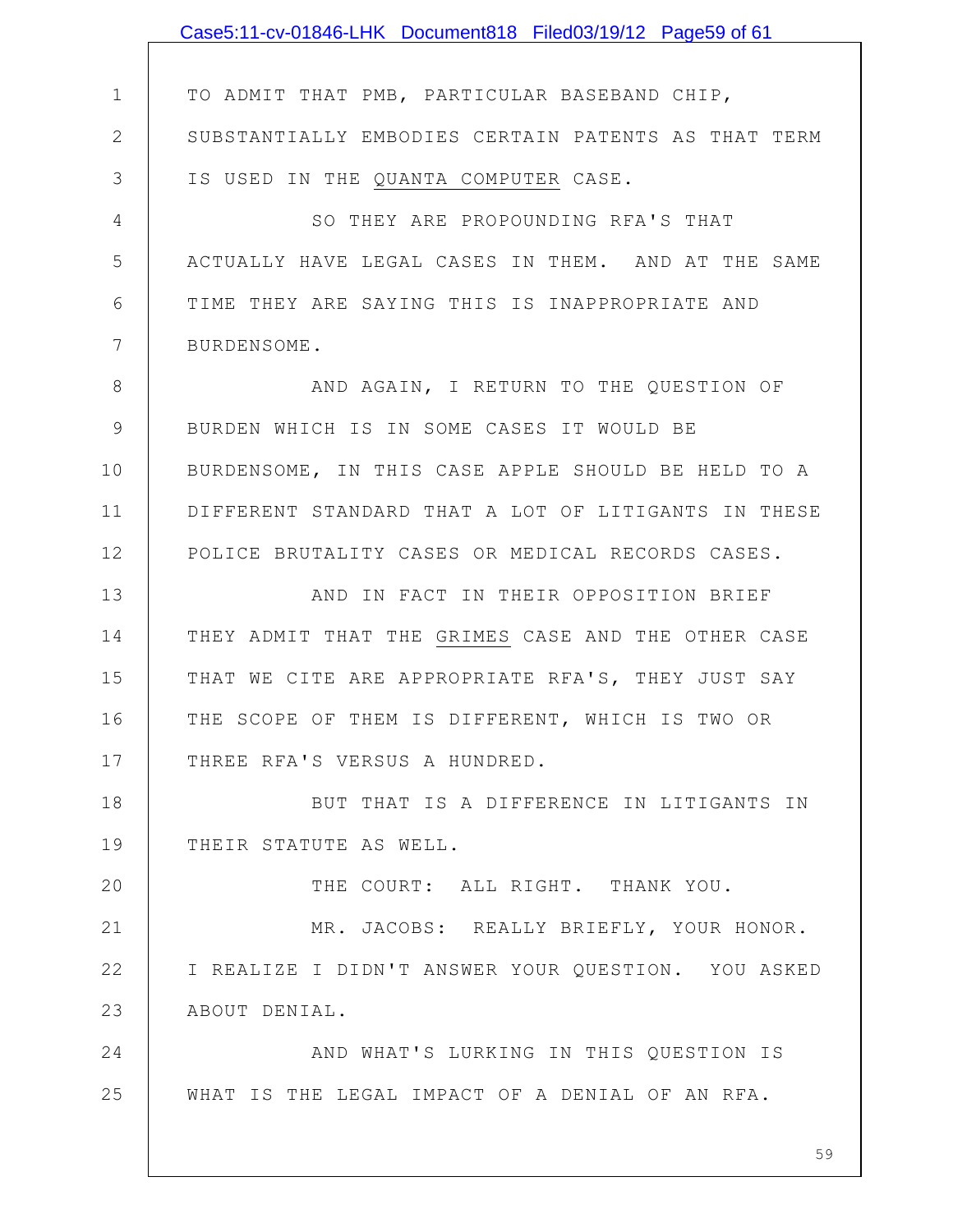|               | Case5:11-cv-01846-LHK Document818 Filed03/19/12 Page60 of 61 |
|---------------|--------------------------------------------------------------|
|               |                                                              |
| $\mathbf 1$   | AND THAT'S WHY WE DIDN'T JUST DENY AND WE DECIDED            |
| $\mathbf{2}$  | TO CONFRONT THIS FRONTALLY AND SAY THESE RFA'S ARE           |
| $\mathcal{S}$ | APPROPRIATE.                                                 |
| 4             | THE COURT: WHAT IS THE LEGAL --                              |
| 5             | MR. JACOBS: WELL, IN SOME CASES THEY SAY                     |
| 6             | RFA'S ARE ADMISSIBLE, BUT THAT'S NOT SOMETHING I             |
| 7             | WOULD BET APPLE'S DESIGN PATENT PORTFOLIO ON.                |
| $\,8\,$       | THE COURT: ALL RIGHT. THE MOTION IS                          |
| 9             | SUBMITTED.                                                   |
| 10            | I APPRECIATE YOUR ARGUMENTS TODAY. YOU                       |
| 11            | WILL HAVE YOUR ORDER SHORTLY.                                |
| 12            | (WHEREUPON, THE PROCEEDINGS IN THIS                          |
| 13            | MATTER WERE CONCLUDED.)                                      |
| 14            |                                                              |
| 15            |                                                              |
| 16            |                                                              |
| 17            |                                                              |
| 18            |                                                              |
| 19            |                                                              |
| 20            |                                                              |
| 21            |                                                              |
| 22            |                                                              |
| 23            |                                                              |
| 24            |                                                              |
| 25            |                                                              |
|               |                                                              |
|               | 60                                                           |

 $\mathsf{l}$